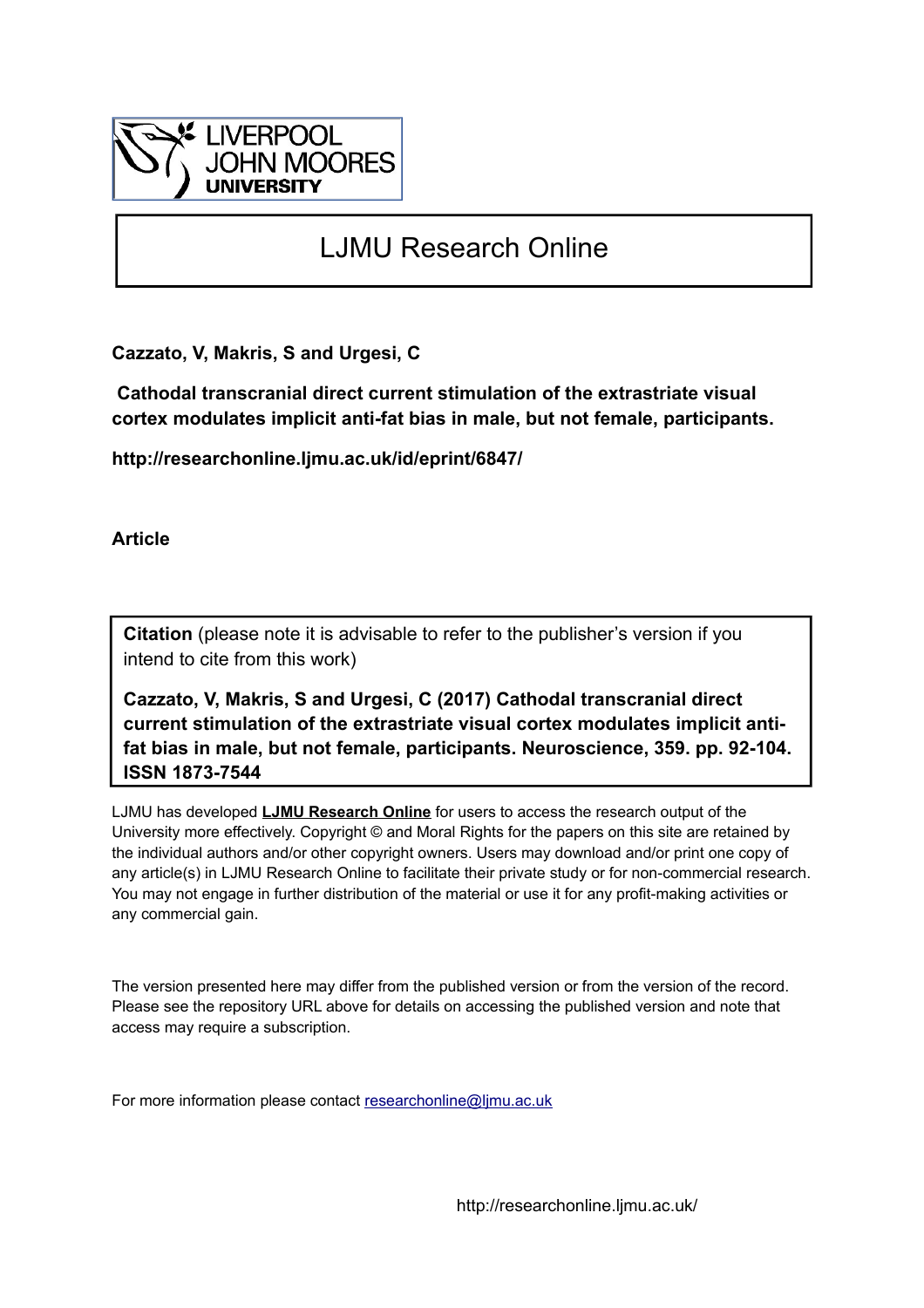Title: Cathodal transcranial direct current stimulation of the extrastriate visual cortex modulates implicit anti-fat bias in male, but not female, participants

**Authors:** Valentina Cazzato<sup>1,2</sup>, Stergios Makris<sup>2,3</sup>, Cosimo Urgesi<sup>2,4</sup>

<sup>1</sup> School of Natural Sciences and Psychology, Liverpool John Moores University, Liverpool, UK

2 Department of Languages and Literatures, Communication, Education and Society, University of Udine, Udine, Italy

3 Department of Psychology, Edge Hill University, Ormskirk, UK

4 Scientific Institute (IRCCS) Eugenio Medea, Polo Friuli Venezia Giulia, San Vito al Tagliamento (Pordenone), Italy

\*Correspondence: Valentina Cazzato or Cosimo Urgesi, Department of Languages and Literatures, Communication, Education and Society, University of Udine, Via Margreth, 3, I-33100 Udine, Italy. Tel.: +39-0432-249889, v.cazzato@ljmu.ac.uk or cosimo.urgesi@uniud.it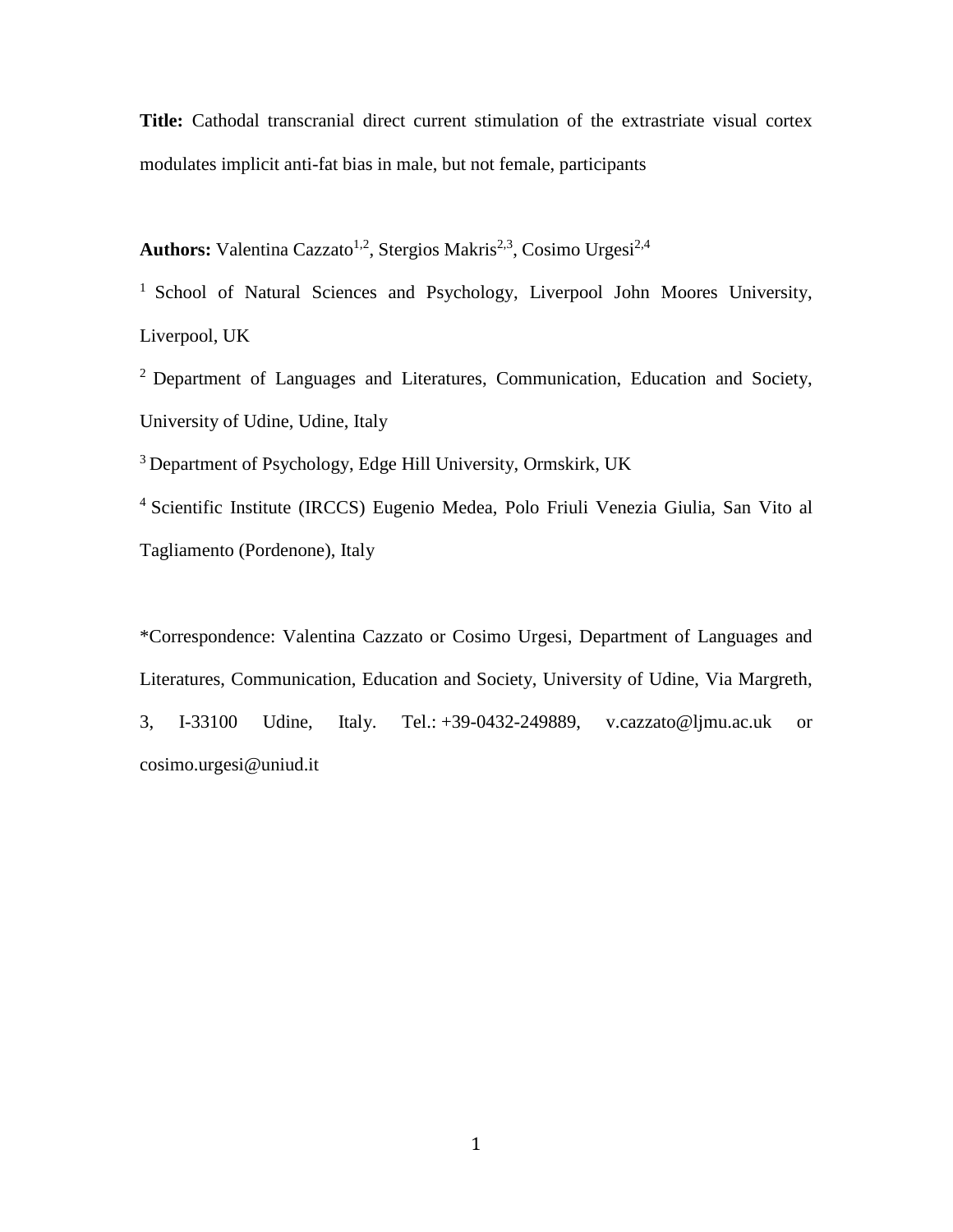#### **Abstract**

 Explicit negative attitudes towards obese individuals are well documented and seem to modulate the activity of perceptual areas, such as the Extrastriate Body Area (EBA) in the lateral occipito-temporal cortex, which is critical for body-shape perception. Nevertheless, it is still unclear whether EBA serves a role in implicit weight-stereotypical bias, thus reflecting stereotypical trait attribution on the basis of perceptual cues. Here, we used an Implicit Association Test (IAT) to investigate whether applying transcranial direct current stimulation (tDCS) over bilateral extrastriate visual cortex reduces preexisting implicit weight stereotypical associations (i.e. "Bad" with Fat and "Good" with Slim, valence-IAT). Furthermore, an aesthetic-IAT, which focused on body-concepts related to aesthetic dimensions (i.e. "Ugly" and "Beautiful"), was developed as a control condition. Anodal, cathodal, or sham tDCS (2 mA, 10min) over the right and left lateral occipito-temporal (extrastriate visual) cortex was administered to 13 female and 12 male participants, before performing the IATs. Results showed that cathodal stimulation over the left extrastriate visual cortex reduced weight-bias for the general evaluative (Bad vs. Good) but not specific aesthetic (Ugly vs. Beautiful) dimensions as compared to sham stimulation over the same hemisphere. Furthermore, the effect was specific for the polarity and hemisphere of stimulation. Importantly, tDCS affected the responses only in male participants, who presented a reliable weight-bias during sham condition, but not in female participants, who did not show reliable weight-bias at sham condition. The present results suggest that negative attitudes towards obese individuals may reflect neural signals from the extrastriate visual cortex.

**Keywords:** anti-fat bias; Extrastriate visual cortex; tDCS; Implicit Association Test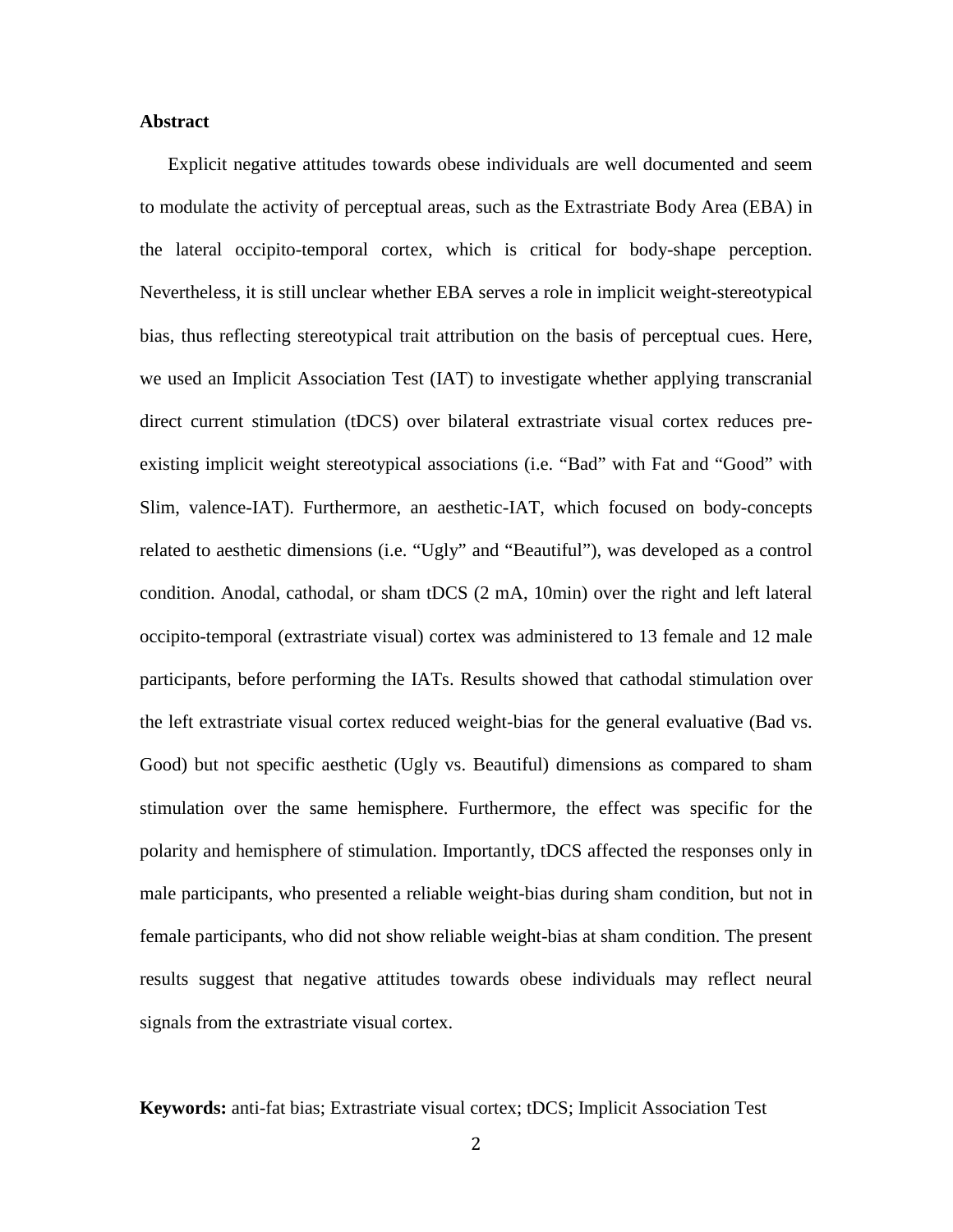## **Introduction**

 There is mounting research evidence that overweight and obese people experience social disadvantages in a multitude of social settings, such as interpersonal relationships, employment, education and healthcare (Puhl and Brownell, 2001; Schupp and Renner, 2011). Indeed, various explicit measures have revealed that being overweight or obese is usually associated with a range of negative features, such as being unattractive, weakwilled and sexually estranged (Crandall, 1994; Phillisp and Hill, 1998; Todorov and Uleman, 2003; Todorov et al., 2008). Furthermore, those negative attitudes towards obese individuals (anti-fat bias) seem to develop in early childhood and they have been even observed in children as young as 3 years old, gradually increasing after that (Cramer and Steinwert, 1998).

 More recently, anti-fat bias has been detected (Teachman et al., 2003; Ahern and Hetherington, 2006; Schwartz et al., 2006) by applying "implicit" measures, such as the Implicit Association Test (IAT; Greenwald, Nosek and Banaji, 2003), which can provide an index of the automatic association between the face and body of an obese or slim individual and an evaluative dimension (e.g., Good vs. Bad). Interestingly, participants have shown higher levels of implicit, as compared to self-report measures of bias, thus suggesting that the IAT can reveal levels of prejudice that may not be otherwise apparent (Wang, Brownell and Wadden, 2004). These implicit negative attitudes toward overweight and/or obese individuals can then trigger a range of discriminative, nonverbal behaviours, for example eye contact and spatial distance. Such immediate negative behaviours may take place in the absence of reflective thinking (Todorov and Uleman,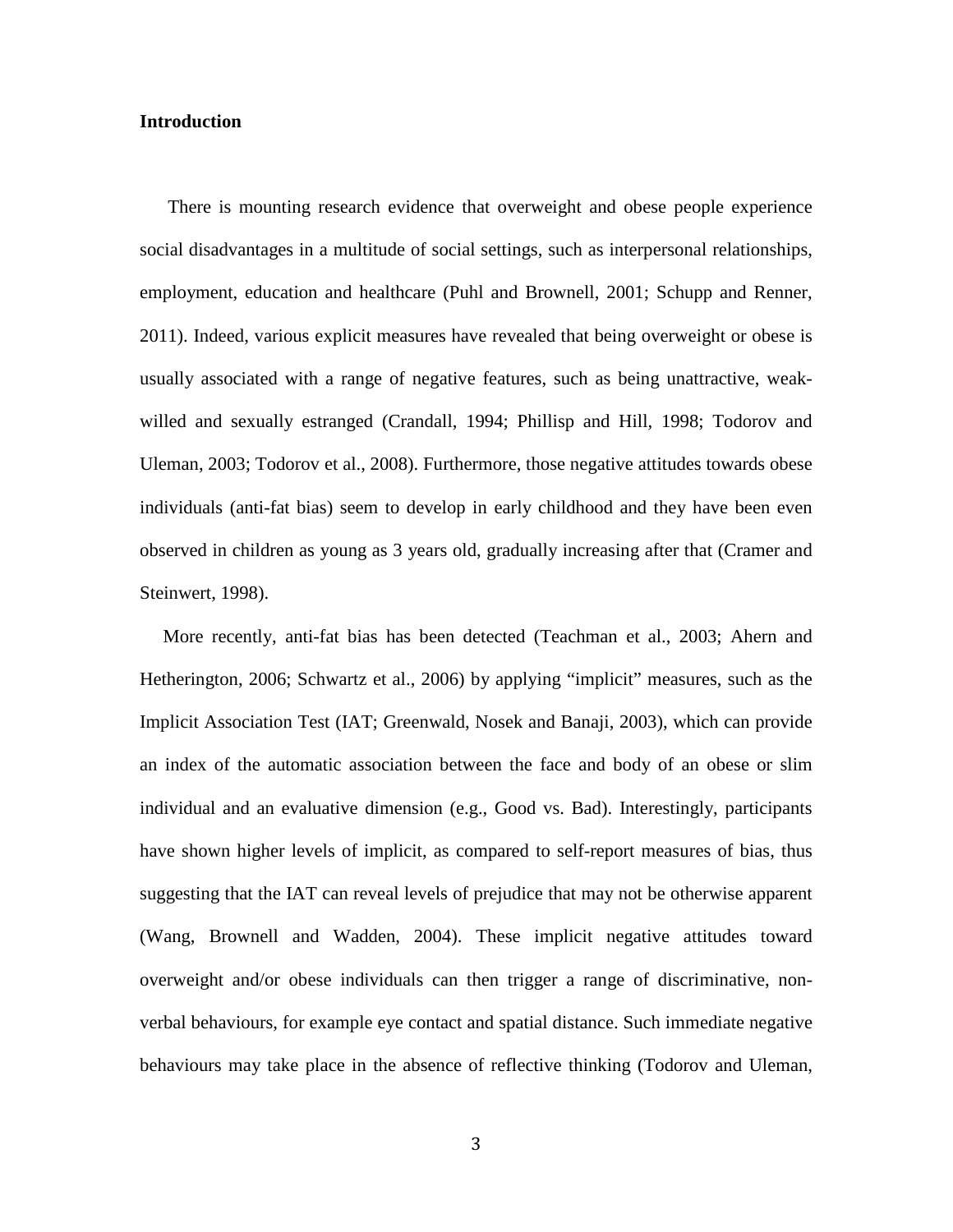2003), thus providing a constant source of discrimination elicited by the mere sight of an obese person (Schupp and Renner, 2011).

 Human beings naturally rely on fundamental cues, such as race, sex and age, in order to categorize others (Fiske, 1993); however these cues may elicit stereotypes about the groups they represent and, thus, yield person-perception processes (Kunda and Thagard, 1996; Macrae et al., 1994). As such, body shape is an important cue to form impressions of other people on the basis of basic perceptual processing. It is still unclear, however, to what extent body-weight negative stereotypes entail only the activity of high-level brain areas involved in evaluative processing or also modulate the activity of brain regions involved in processing visual information conveyed by body shape. In spite of many studies investigating the underlying neural basis of stereotypical attitudes by administering the IAT (e.g., Cattaneo et al., 2011; Crescentini et al., 2014, 2015; Gallate et al., 2011; Gladwin, den Uyl and Wiers, 2012; Chee et al., 2000), only very few studies have so far used neuroimaging and/or neurophysiological techniques to focus on the neural bases of implicit obesity stigma. A seminal fMRI study of Krendl and colleagues (2006) investigated the neural basis of forming either explicit ("Do you like or dislike this person?") and implicit ("Is this a male or female?") judgments of people having wellestablished stigmatized conditions, such as obesity. The authors of the study proposed the activation of an extensive neural network, including the amygdala, insula, anterior cingulate, and lateral prefrontal cortex that is involved in the processing of highly negative social stigmas. These brain areas have been shown before to be also involved in responding to aversive stimuli, as well as in modulating inhibition and cognitive control. More recently, Azevedo et al. (2014) reported decreased neural reactivity as a result of observing obese people's pain in areas associated with the representation of sensory and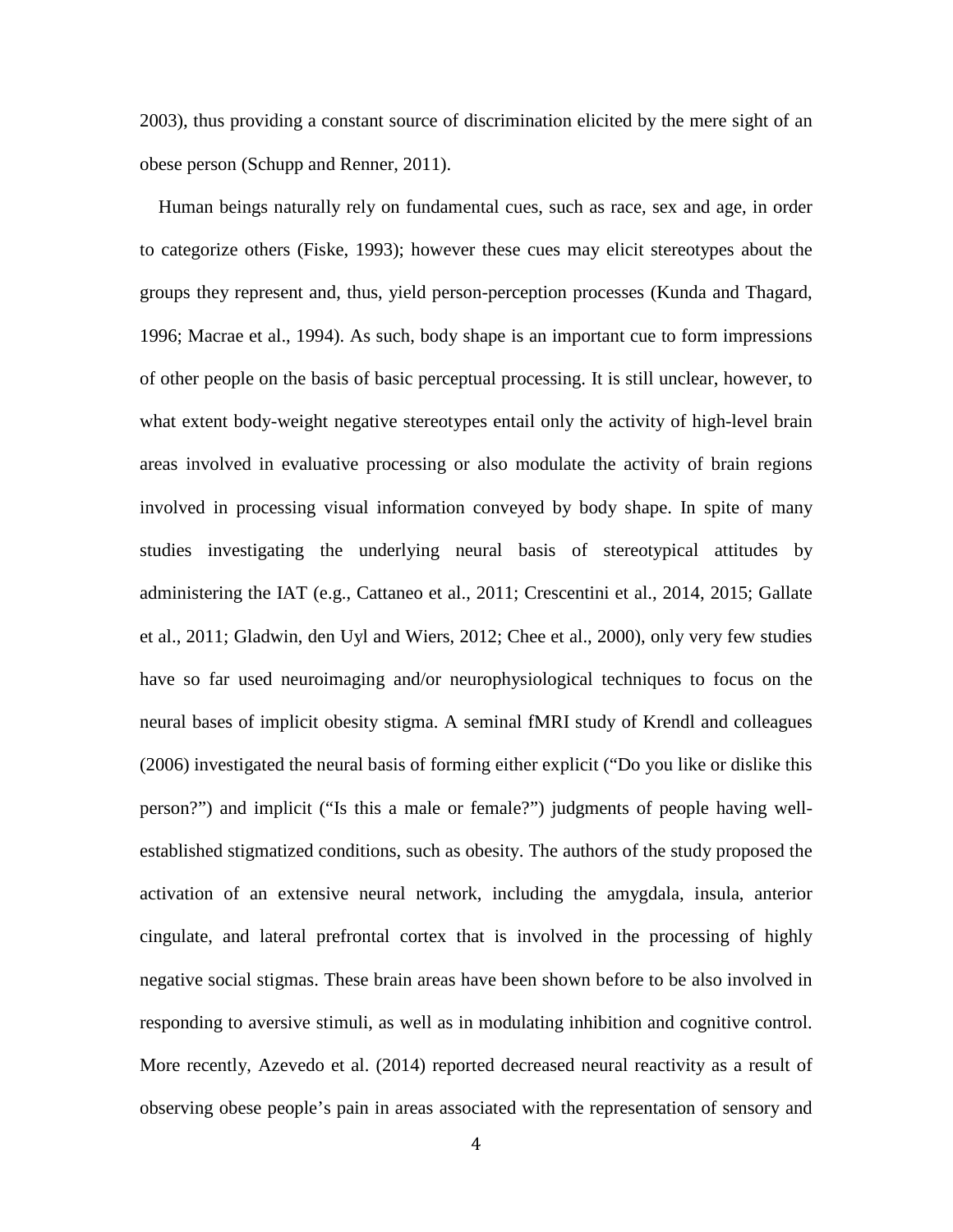affective-motivational aspects of pain (i.e. bilateral insula, somatosensory cortices and thalamus), revealing diminished resonance with obese people's pain.

 **In a similar vein, Schupp and Renner (2011) investigated the neural bases of implicit anti-fat bias by means of event-related potential (ERP) recordings. In this study, schematic portrays of underweight, normal weight, and overweight body shapes, as well as pictures of tools, served as stimuli. During a first passive viewing task, participants were asked to simply observe the stimuli, while in a subsequent distraction condition participants were asked to detect a specific tool. The authors reported that observing overweight in comparison to normal-weight or underweight body shapes elicited a positive potential shift over fronto-central sites and a relative negative potential over occipito-temporal regions in a time window from** ∼**190 to 250 msec. No modulation was reported at later time windows. These findings are in accordance with those showing that an early differential ERP activity may be associated with the emotional processing of pictures, faces and words (Wieser et al., 2010) and suggest that the perception of images of obese individuals can modulate early perceptual processing areas, reflecting the intrinsic significance of stimuli (Schupp and Renner; 2011; Wieser et al., 2010).** In line with this view, a recent fMRI study of Quadflieg et al. (2011) investigated whether early perceptual aspects of person construal are sensitive to the individuals' stereotype-related status. The authors found that the presentation of targets that violated stereotypic beliefs (e.g., male hairdressers and female airline pilots) increased neural activity not only in areas dedicated to executive control (i.e., DLPFC), but also in extrastriate areas related to person perception. These findings suggest that stereotypic beliefs modulate the activity of extrastriate areas involved in person percept in the brain.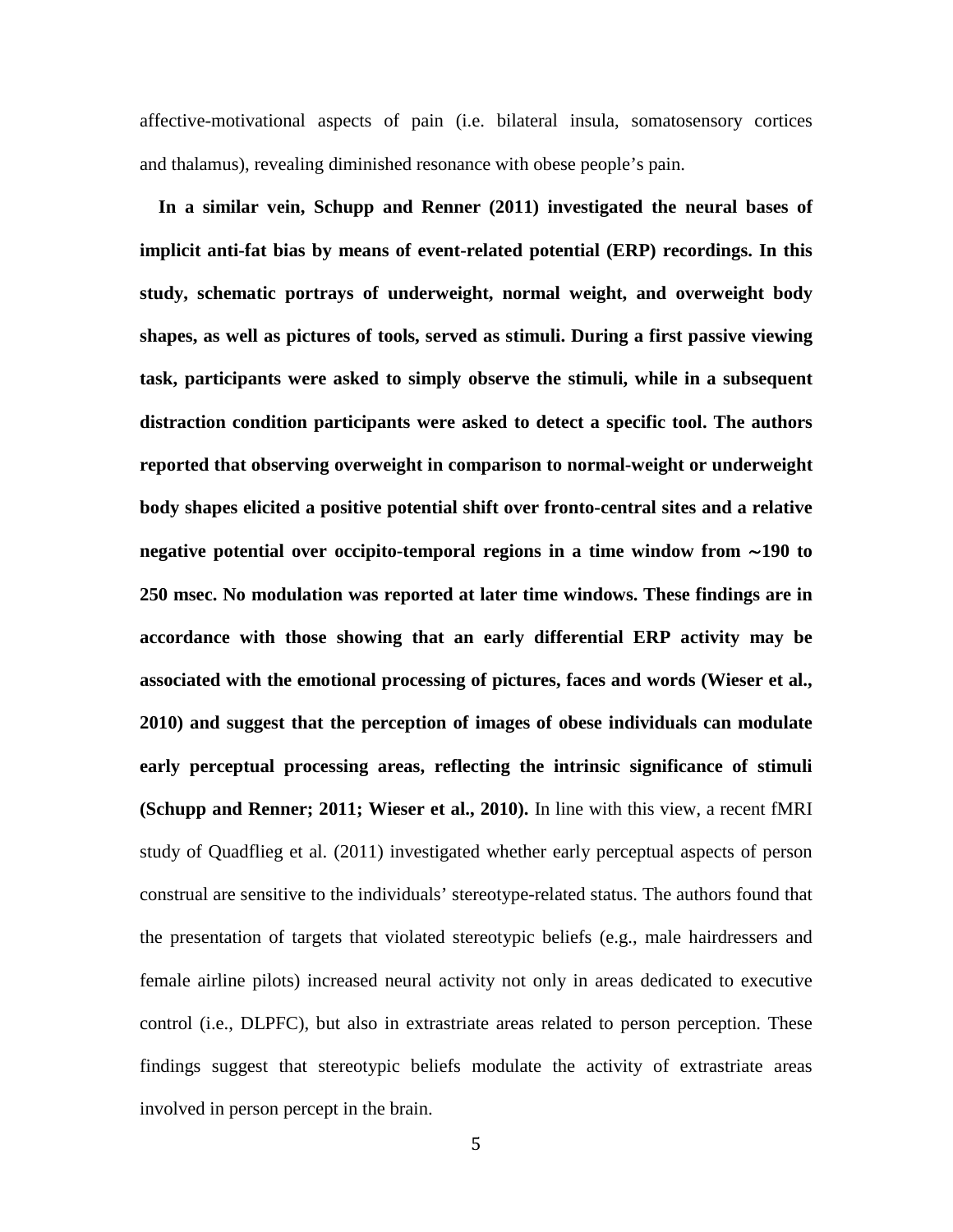**Interestingly, neuroimaging evidence shows that perceptual signals in the ventral visual stream are linked with person-knowledge processing in the Theory-of-Mind network (Greven et al., 2016; Greven & Ramsey, 2017). Specifically, Greven and Ramsey (2017) have recently demonstrated that parts of the extrastriate cortex (EBA), which is involved in the processing of body shape and posture (Urgesi et al., 2004; Downing and Peelen, 2011), exchange signals with areas involved in mentalising and making inferences about others' thoughts and traits (i.e., temporal pole). These findings supports the notion that brain areas that represent aspects of another person's physical appearance (person perception), such as body shape and posture, are coupled to brain circuits that respond when reasoning about another person's trait-based character (person knowledge) (Greven et al., 2016)**. **However, the functional significance of the contribution of person-perception areas to high level representations of other people's traits is still unclear**. In particular, previous studies have not provided evidence on how modulation of activity in person-perception areas contributes to the formation and reshaping of social biases.

To address this issue, we applied transcranial direct current stimulation (tDCS), a noninvasive brain-stimulation technique that can interfere with cerebral cortex processes by means of a weak electric current passed between two electrodes (anodal and cathodal) on the scalp. This way, decreased (cathodal) or enhanced (anodal) cortical excitability can be induced. We used tDCS to directly manipulate the cortical excitability of the extrastriate visual cortex, including the extrastriate body area (EBA), which has been shown to respond selectively to photorealistic depictions of whole human bodies or body parts, still images of human bodies or body parts extending to 'stick figures' and silhouettes, in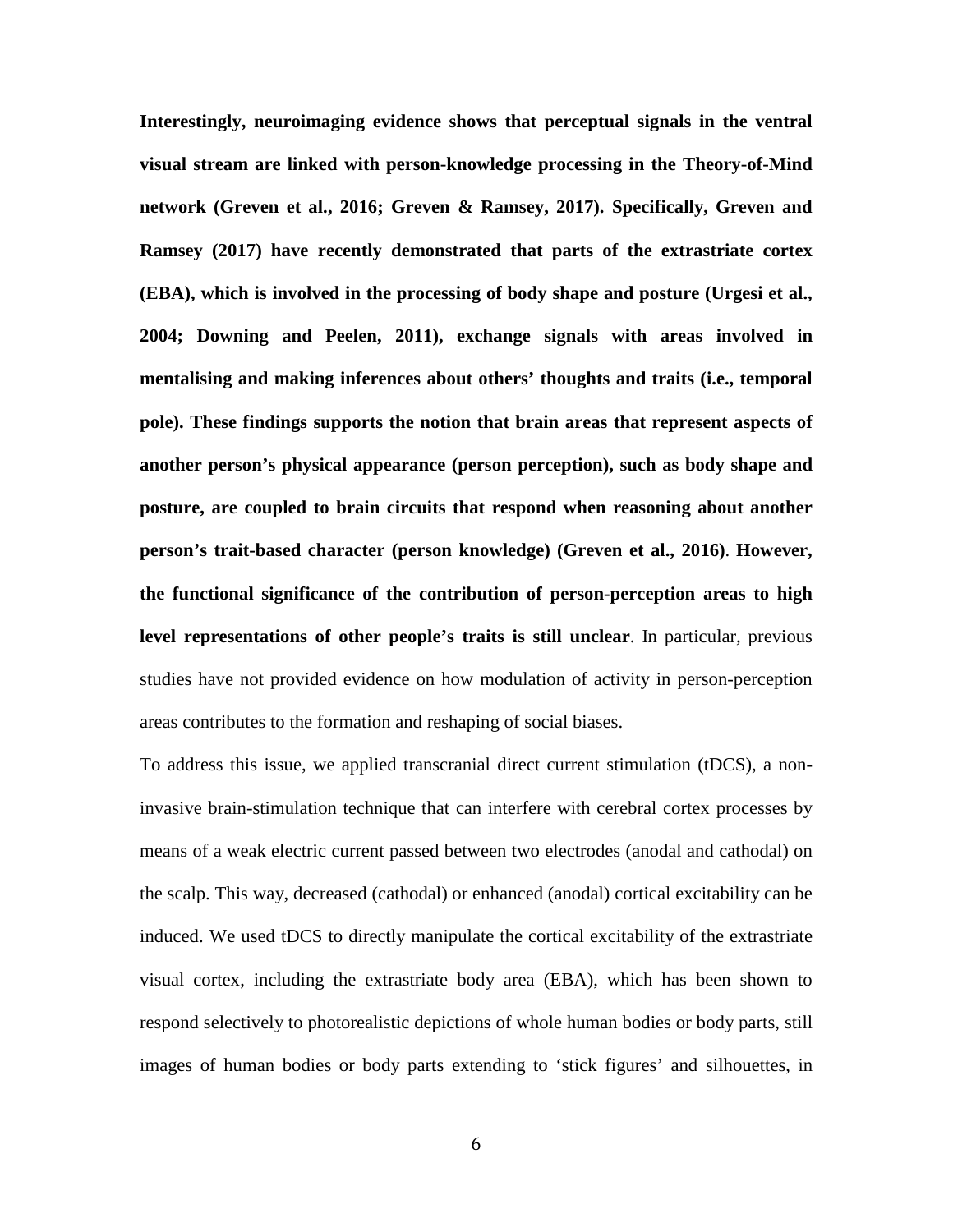preference to human faces, images of objects parts and scenes (Downing et al., 2001; Candidi et al., 2008; Peelen and Downing, 2007; Urgesi et al., 2007a).

In two separated sessions, we applied anodal- (a-), cathodal (c-), or sham-tDCS over the extrastriate visual cortex in the right and left hemispheres of male and female participants with the aim of investigating its role in **mediating implicit negative weight stereotypical associations (i.e. "bad" with overweight and "good" with slim) as measured with a weight-related valence-IAT (v-IAT). Furthermore, an ad-hoc IAT, which focused on perceptual dimensions related to body aesthetics (i.e. 'ugly' with overweight and 'beautiful' with slim), was developed as a control task (aesthetic-IAT, ae-IAT). Importantly, while the v-IAT aimed at measuring general evaluative attitudes towards overweight individuals, the a-IAT referred to a more specific stereotype of 'FAT-ugly', which is more related to a perceptual rather than conceptual dimension. In particular, in these weight-related IATs, participants were required to classify the body of obese and thin people as Fat and Slim, respectively. In parallel, they were required to classify a series of adjectives along two dimensions (general evaluative, Good vs. Bad, or aesthetic, Beautiful vs. Ugly).** In one (congruent) block, bodies and adjectives were randomly presented, while Slim categorization responses were mapped onto the same response key of Good (or Beautiful) categorization responses, whereas Fat and Bad (or Ugly) shared the same response key. In another (incongruent) block, response mapping was inverted, so that the Fat categorizations were mapped with the Good (or Beautiful) ones and the Thin with the Bad (or Ugly) categorizations. In keeping with previous studies (Teachman et al., 2003; Ahern and Hetherington, 2006; Schwartz et al., 2006), we expected participants to be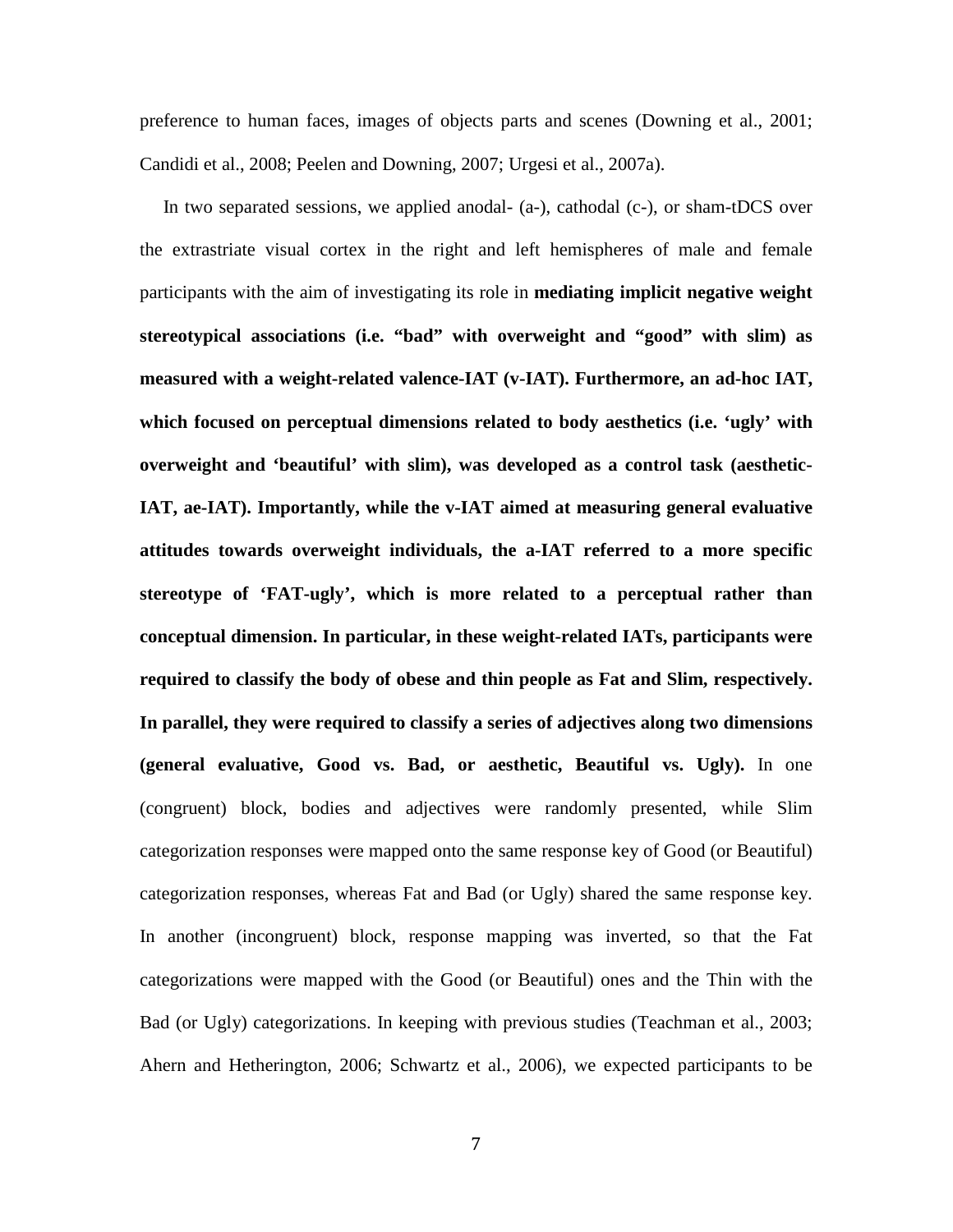faster to respond in the first pattern than in the second one, which is taken as evidence of 'anti-fat bias'.

 **In line with Greven, Downing, and Ramsey (2016), Greven and Ramsey (2017) and Quadflieg et al. (2015), we expected that neural activity in extrastriate visual cortex (and particularly in EBA) should provide information about bodily appearance to person knowledge areas (Gobbini and Haxby, 2007; Weiner and Grill-Spector, 2010 and Greven et al., 2016), thus selectively modulating the associations between implicit personality judgments and weight-bias. Conversely, the effects of EBA stimulation are expected to be more limited on the association between two perceptual dimensions of body appearance, namely thinness and beauty, which do not require access to person-specific processing.** Predictions regarding the direction of the after-effects of c- and a-tDCS on occipito-temporal areas should be cautious, as they appear to be task-dependent and are still controversial (Antal, Nitsche, and Paulus, 2006). However, based on the results of Quadflieg et al. (2011), showing increased activity of EBA for stereotype-incongruent depictions of human bodies, we expected that inhibiting excitability of extrastriate visual cortex with c-tDCS should reduce implicit anti-fat bias, whereas facilitating excitability of extrastriate visual cortex with tDCS should increase it. Furthermore, comparing the effects obtained for the two weight-related IATs may allow us to verify whether the role of the extrastriate visual cortex is merely related to the perception of body weight (i.e., with comparable effects of tDCS for the v- and ae-IAT) or reflects higher-level involvement in associating specific evaluative dimensions to body forms (i.e., with selective effects for one IAT). Finally, tDCS effects should be influenced by the interindividual differences in implicit and explicit weight-related stereotypes that are expected between men and women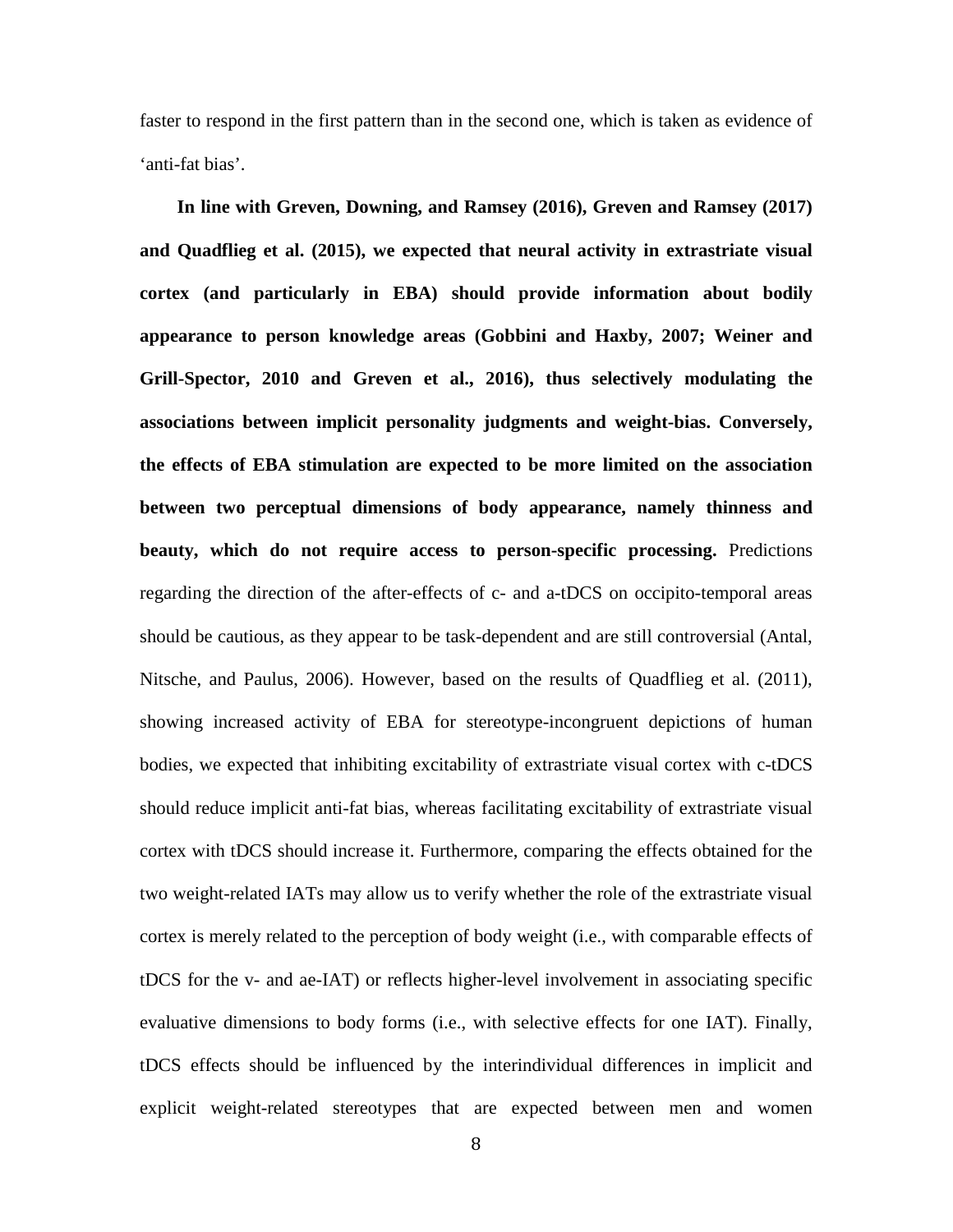(Lieberman, Tybur and Latner, 2012), with men reporting more negative general attitudes toward obese individuals than women and, consequentially, specific reduction or increase of implicit anti-fat bias after c- or a- tDCS, respectively.

#### **Methods**

#### **Participants**

 A total of 25 students (13 women, range: 20-29 years old; 12 men, range: 20-28 years old) from the University of Udine, Italy, participated in the experiment in return for course credits. Participants were naïve as to the purpose of the study and information about the experimental hypothesis was provided only during the debrief period, after all the experimental tests were completed. All subjects, but one male and one female, were right-handed as identified by means of a Standard Handedness Inventory (Briggs and Nebes, 1975). They were all native Italian speakers of Caucasian race and they all reported heterosexual orientation. Finally, all participants reported normal or corrected to normal vision, they were in good health, free of psychotropic or any other medication, with no past history of psychiatric or neurological disease and with no contraindication to tDCS (Poreisz et al., 2007). At the end of the experiment, participants filled two questionnaires: 1) the Sociocultural Attitudes Toward Appearance Questionnaire-3 (SATAQ-3; 4 scales; Stefanile et al., 2011; Thompson et al., 2004) to measure multiple aspects of societal influence, such as the degree of mass media internalization of the models; 2) the Fat Phobia scale (short version from Bacon et al., 2001) in order to measure fat phobic attitudes. In particular, The Fat Phobia Scale – short form (Bacon et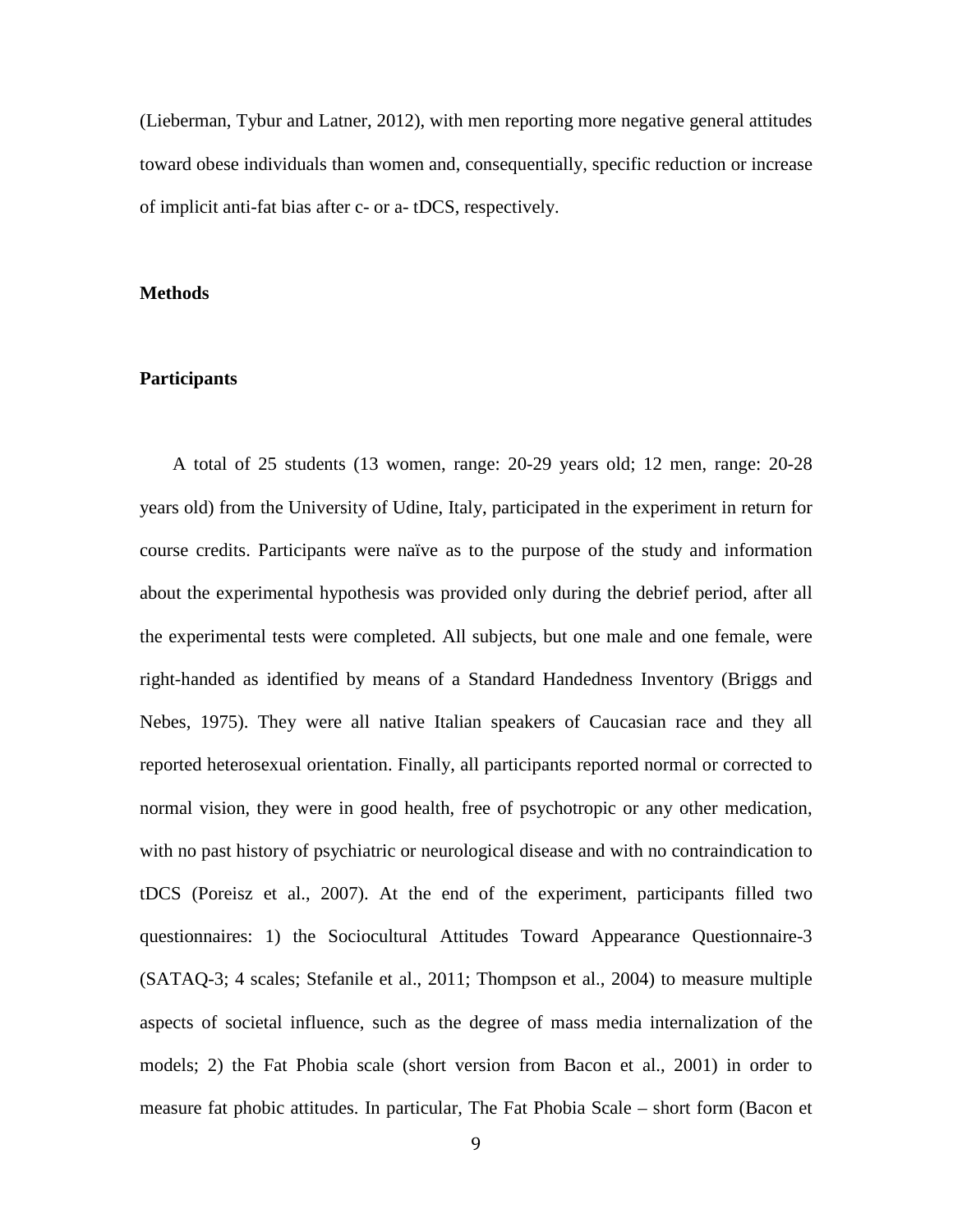al., 2001) assesses explicit negative attitudes and stereotyped perceptions of obese people. This scale consists of 14 pairs of adjectives that are sometimes used to describe obese individuals. For each pair, participants have to indicate, using a 5-point scale, the adjective that best describes their feelings and believes (e.g.  $1 =$  Industrious/5 = Lazy). Higher scores reflect greater fat phobia. Furthermore, we estimated participants' BMI from self-report measures of weight (Kg) and height (cm). The participants' demographics and self-report questionnaire scores as a function of gender are reported in Table 1. Participants gave their written informed consent and all experimental procedures were previously approved by the ethics committee of the Scientific Institute (IRCCS) 'E. Medea' and were in accordance with the ethical standards of the Declaration of Helsinki (1964).

-------------------------------- Please insert Table 1 around here --------------------------------

# **Materials and Methods**

## **Body Stimuli**

All participants were shown a series of 6 virtual human models (3 females / 3 males) previously selected from a database of adult body stimuli created by means of Poser Pro 2010 (e-frontier, Santa Cruz, CA) (for details see Cazzato et al., 2012). Virtual models rather than "real" persons were used in order to limit confounds related to differences in attractiveness, clothing, attire, and familiarity **(Schupp and Renner, 2011)**. The coloured virtual models were rendered in two different static daily poses (e.g., standing). The body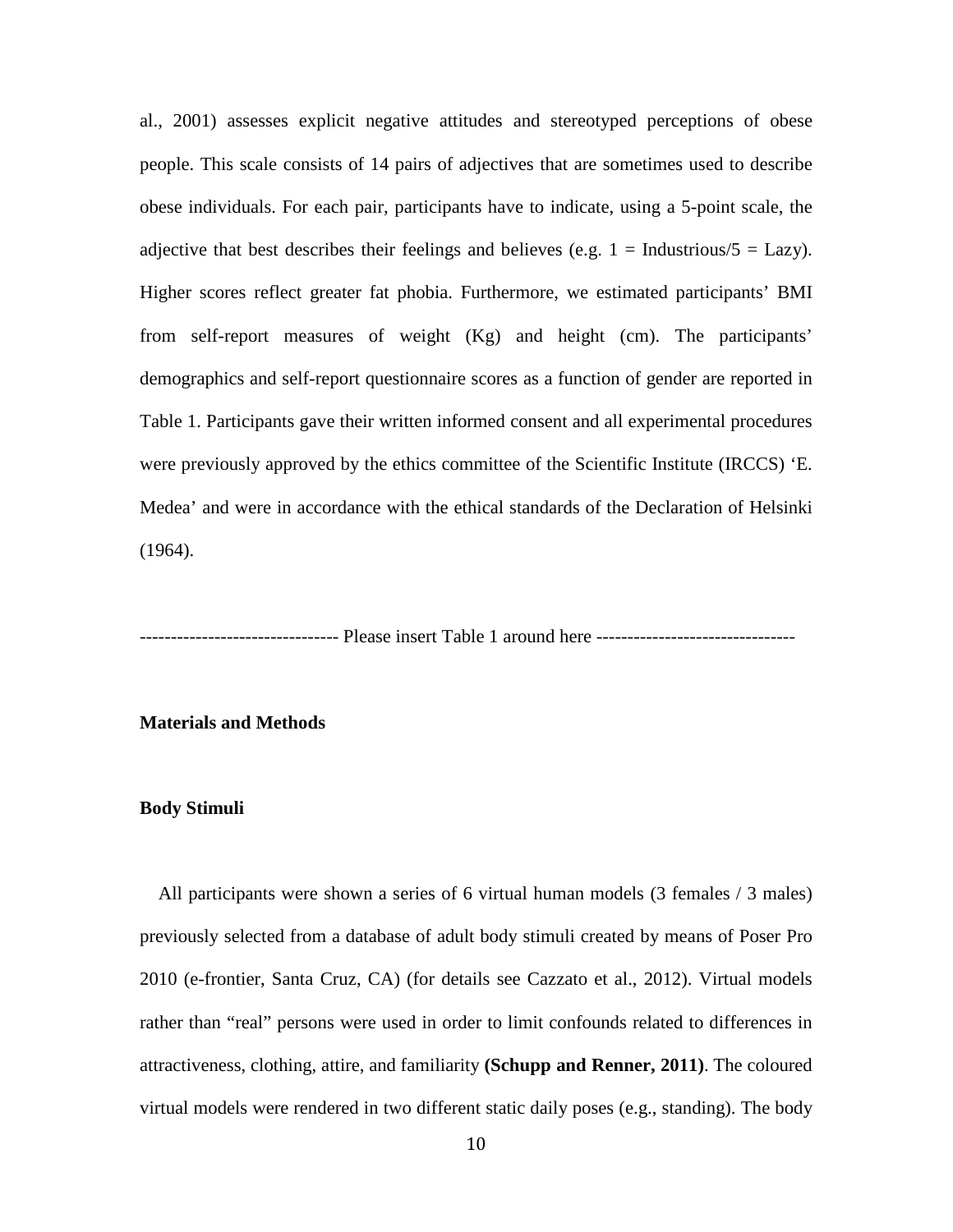weight was gradually increased or decreased in order to create two body size extremes for each model (fat/slim). All pictures were taken with the models standing in frontal-view, against a grey background and wearing identical black clothing (underwear). Following that, photorealistic textures were applied and the images were rendered with global illumination. Finally, in order to avoid the influence of any facial features, the pictures were imported into Adobe Photoshop 7.0 (Adobe System Inc. CA; http://www.adobe.com) and a circle region around the face was scrambled.

#### **IAT words**

 A pilot study was run to appropriately select words stimuli for the valence (good and bad) and aesthetic (beautiful and ugly) categories, which were used respectively in the v-IAT and ae-IAT**.** The entire corpus of evaluative- and aesthetics-related adjectives was selected among a larger sample of words contained in the COLFIS database (CoLFIS database: Corpus and Frequency Lexicon of Written Italian, Bambini and Trevisan, 2012). An independent group of 25 Italian subjects (9 males and 16 females; range: 18-36 years old), who did not take part in the tDCS experiment, rated each word  $(n=94)$  on a series of 7-point Likert scale by judging: 1) familiarity (subjective report about how frequently a word occurs in the life of a person); 2) imageability (ease and speed of a word in evoking a mental image or a sensory experience); 3) concreteness (reference to objects, living things, actions and materials that can be experienced through the senses); 4) valence (ability of a word to elicit in the speaker and listener positive or negative feelings) and 5) strength of association of each adjective with aesthetic and valence dimensions. Table 2 reports the mean values for each of the above-mentioned dimensions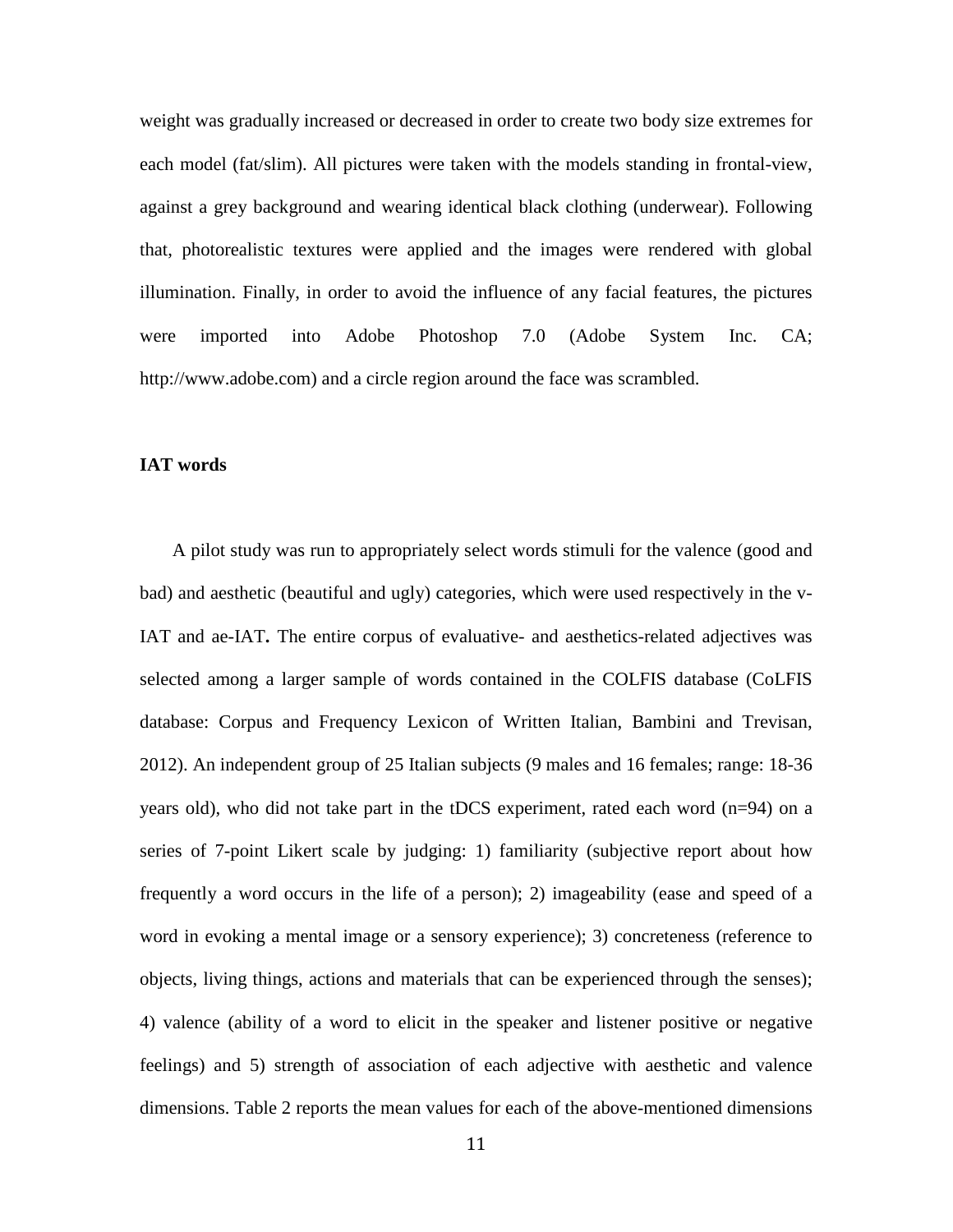for the four categories of stimulus words. A total of final forty-eight words (12 for each category) were selected as stimuli (see Table 3). A series of one-way ANOVAs on each dimension indicated that the categories were matched for familiarity  $[F(3,44) = 2.130, p$  $= 0.110$ ,  $\eta p^2 = 0.127$ ], imageability  $[F(3,44) = 2.540, p < 0.069, \eta p^2 = 0.148$ ], length of letters  $[F(3,44) = 1.321, p = 0.280, \eta p^2 = 0.083]$  and frequency of word use in Italian language (COLFIS database)  $[F(3,44) = 1.145, p = 0.341, \eta p^2 = 0.072]$ , but not for concreteness  $[F(3,44) = 13.954, p < 0.001, \eta p^2 = 0.488]$ . Newman-Keuls post hoc tests for the concreteness measure showed that the words used in the aesthetic category (Beautiful and Ugly) were judged more concrete than the other two categories of words (Valence: Bad and Good) (all  $p < 0.001$ ). Importantly, the analysis on valence ratings revealed a main effect of category  $[F(3,44) = 326.896, p < 0.001, \eta p^2 = 0.957]$ , with Beautiful and Good words having more positive valence than the other two types of words (all  $p < 0.001$ ). Finally, the analysis on the strength of association (difference between the association of each word with the aesthetic and valence dimensions) confirmed that Beautiful and Ugly words were more associated with the aesthetic than the valence dimension and that Good and Bad words were more associated with the valence than the aesthetic dimension  $[F(3,44) = 42.393, p < 0.001, \eta p^2 = 0.743$ ; all  $p < 0.001$ ]. Thus, the pilot experiment confirmed the validity of our measures of aesthetic and valence representations.

-------------------------------- Please insert Table 2 around here -------------------------------- -------------------------------- Please insert Table 3 around here --------------------------------

## **Experimental Procedure**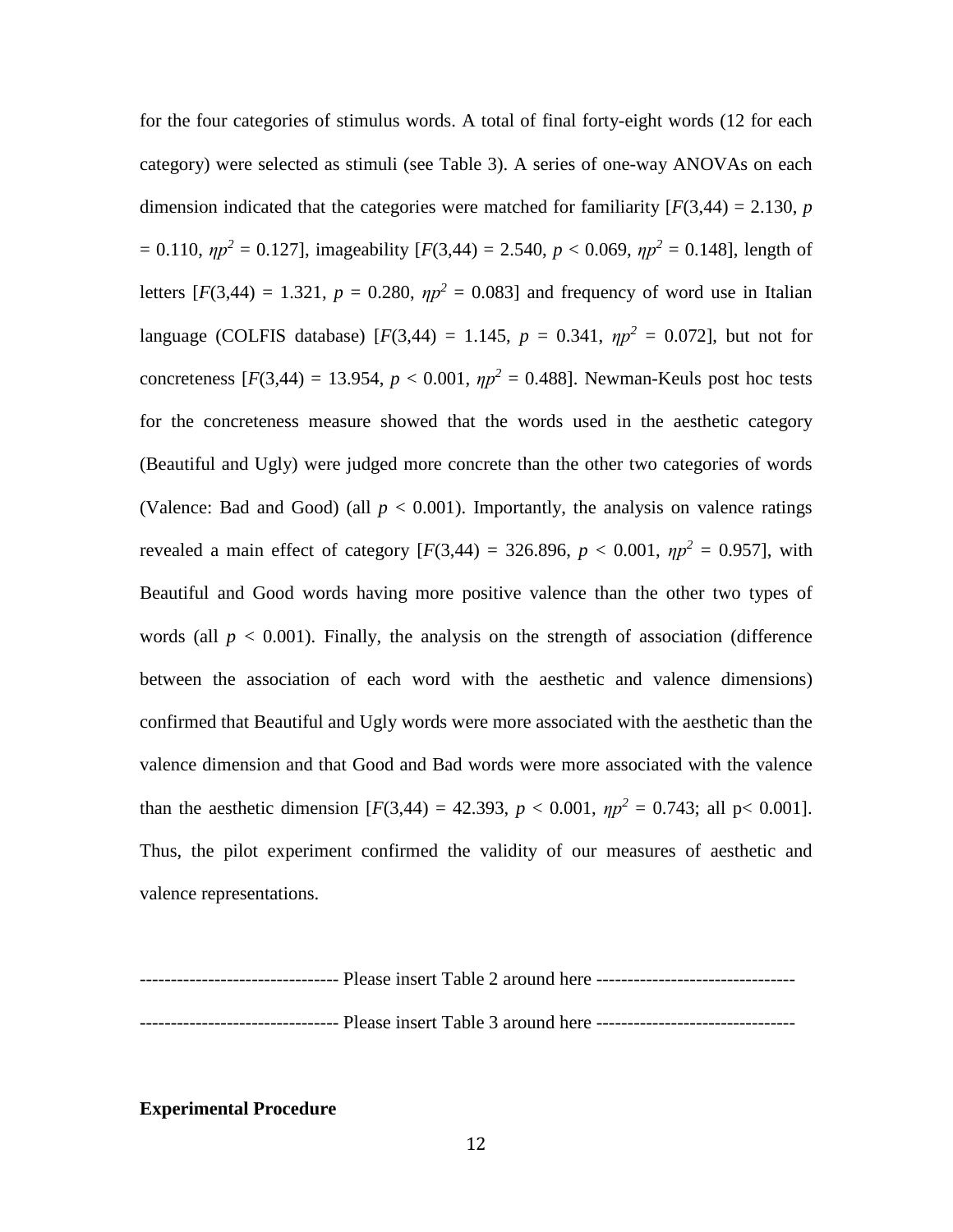During the experiment, participants were seated in a dimly light room at a distance of approximately 57 cm away from a LCD monitor (19 inches, resolution of 1024\*768 pixels, refresh frequency at 60 Hz)**.** The experiment was designed and controlled with E-Prime software (version 2.0 Professional, Psychology Software Tools, Inc., Pittsburgh, PA). At the beginning participants had to complete their demographic details, followed by brief written instructions about the task and, then, by the v-IAT. Participants were instructed to respond as fast and accurate as possible immediately after the onset of the stimuli (i.e., single words or images presented one at a time at the centre of the screen), by pressing a left (E) or a right (I) key on the computer keyboard with the index finger of their left and right hand, respectively. Each IAT lasted approximately 8 minutes and was administered in seven blocks, each consisting of both congruent and incongruent condition blocks (blocks 3, 4, 6, and 7) and familiarization blocks (blocks 1, 2, and 5) (Greenwald, 2003; Cattaneo et al., 2011; Crescentini et al., 2014). Before the first running of each IAT, participants were shown a list with all the words belonging to the two relevant categories and they were asked to carefully study all the stimuli.

 In the first block of v-IAT, 12 images of Fat and 12 images of Slim people were presented and had to be classified as being either Fat (left key) or Slim (right key). Each of the 12 images of the two categories was presented only once for a total of 24 trials. The second block also consisted of 24 trials, in which Bad-related (requiring a left-key response) and Good-related (requiring a right-key response) words were presented. In the third block (24 practice trials) and in the fourth block (48 test trials), both Fat and Slim bodies and Good and Bad words were randomly presented and participants were instructed to press the left key for Bad-related words and images of Fat people, and the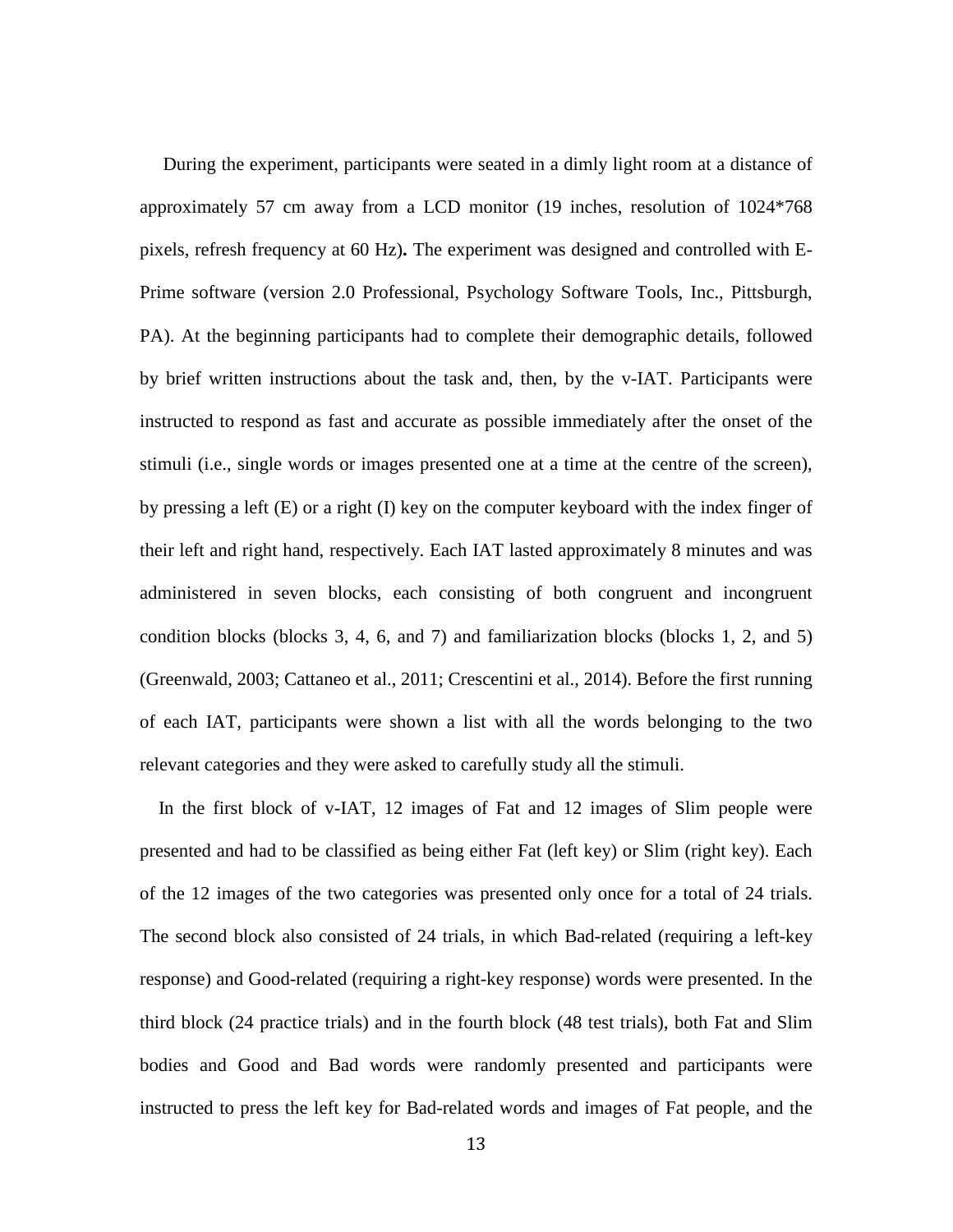right key for Good-related words and images of Slim people (congruent-stereotype condition). In the fifth block (24 trials), response key assignments were reversed in relation to the categorization involving images of fat people (right key) and images of slim people (left key). Finally, in the sixth block (24 practice trials) and in the seventh block (48 test trials), both Fat and Slim bodies and Good and Bad words were randomly presented and participants were required to press the left key for images of Fat people and Good words and the right key for images of Slim people and Bad words (incongruentstereotype condition) (see Table 3). Typically, participants are faster and more accurate in the congruent- than in the incongruent-stereotype blocks, thus demonstrating an automatic association between Fat and Bad categories and Slim and Good categories (Greenwald, Banaji and Nosek, 2003).

 With regards to the control ae-IAT, the procedure was exactly the same as the v-IAT, with the exception that aesthetics-related words were presented and participants were instructed to classify the words as being related to Beautiful or Ugly categories (see Table 3). The 12 images of fat and slim people presented during the v-IAT were also used in the ae-IAT. Stimuli within each block were presented in random order. Each stimulus (word/image) persisted on the computer screen until the participant gave a correct response. If participants made an error, then a red "X" appeared below the word stimulus in order to prompt them to correct the mistake and press the correct key. Following the response, the next stimulus appeared after 500 msec, during which only the category labels were visible on the screen. **In two separate days (one per each hemisphere), the two IATs were presented to each participant in three blocks, one for each of the stimulation type (sham, a- and c-tDCS). Each block lasted for about 20 min (tDCS stimulation + task duration). Moreover, half of the participants performed first the**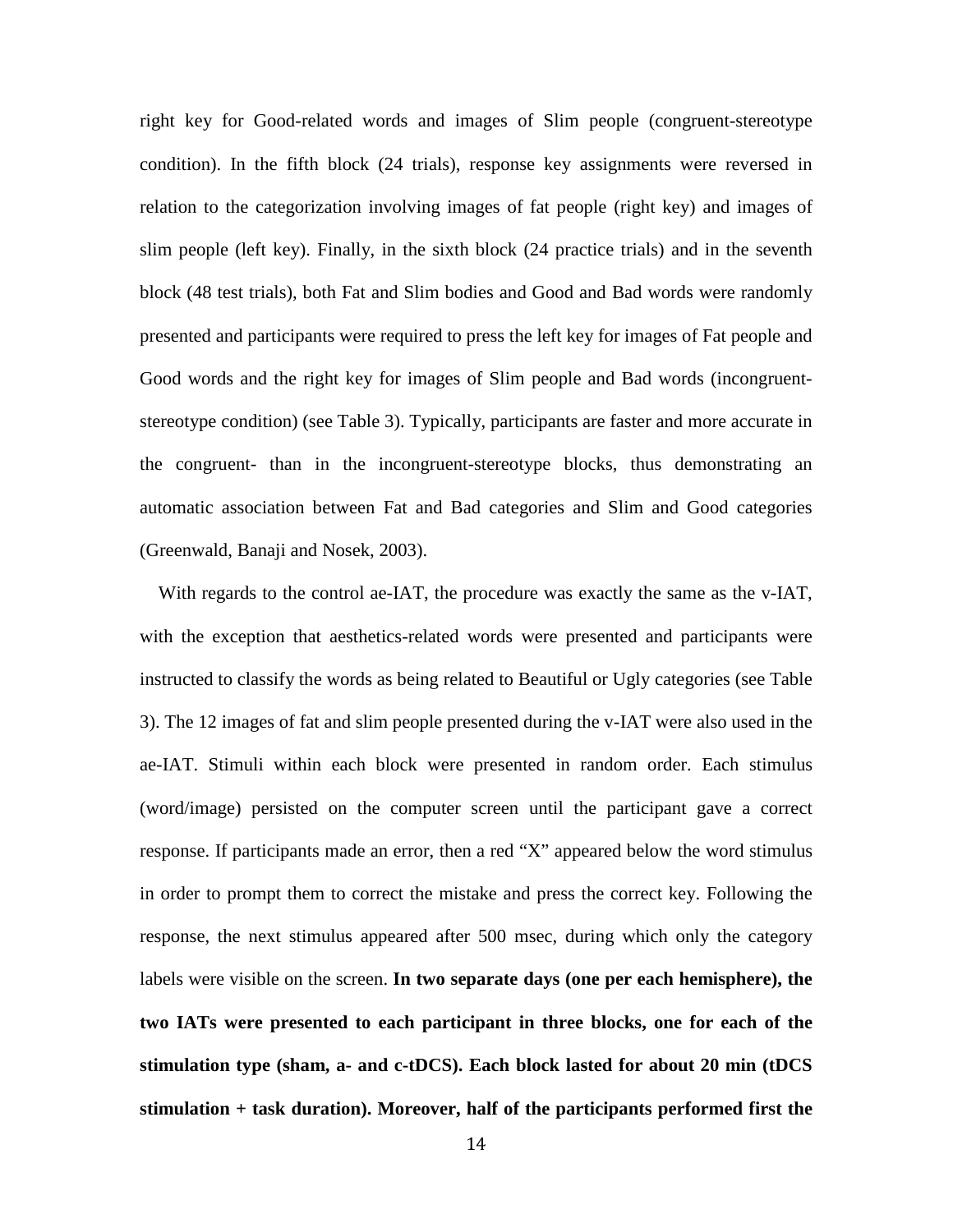**v-IAT and then the ae-IAT; the opposite order was used for the other half.** Finally, after the tDCS experiment, participants were required to provide information about their weight and height (for calculating BMI) and to complete the SATAQ-3 and Fat Phobia Questionnaires.

-------------------------------- Please insert Table 3 around here --------------------------------

## **tDCS**

 Anodal, cathodal or sham-tDCS (2 mA) was delivered by means of a battery-driven, constant-current stimulator (BrainStim, EMS, Bologna, Italy) through a pair of salinesoaked sponge electrodes  $(5 \times 5 \text{ cm}, 25 \text{ cm}^2)$ .

 The electrodes were first firmly attached by elastic bands and saline solution was applied under the electrodes in order to reduce contact impedance before the montage. To comply with current safety regulations (Poreisz et al., 2007), a constant current of 2 mA intensity was applied. Specifically, the stimulating current was ramped up during a 10-sec fade-in phase, then held constant at 2 mA for 10 min, and then ramped down during a 10 sec fade-out phase. We chose this specific duration of the tDCS stimulation on the basis of previously reported experimental protocols, which have described effects on cortical excitability, sufficiently enduring to cover the duration of the experimental task (Nitsche and Paulus, 2001; Mancini et al., 2012). The experimental task was initiated exactly in the last 2 min of tDCS. In each daily session, the participants received a-, c-, and s-tDCS on the same hemisphere in three separate blocks. **The order of the hemisphere daily sessions and of the stimulation-condition blocks was counterbalanced across**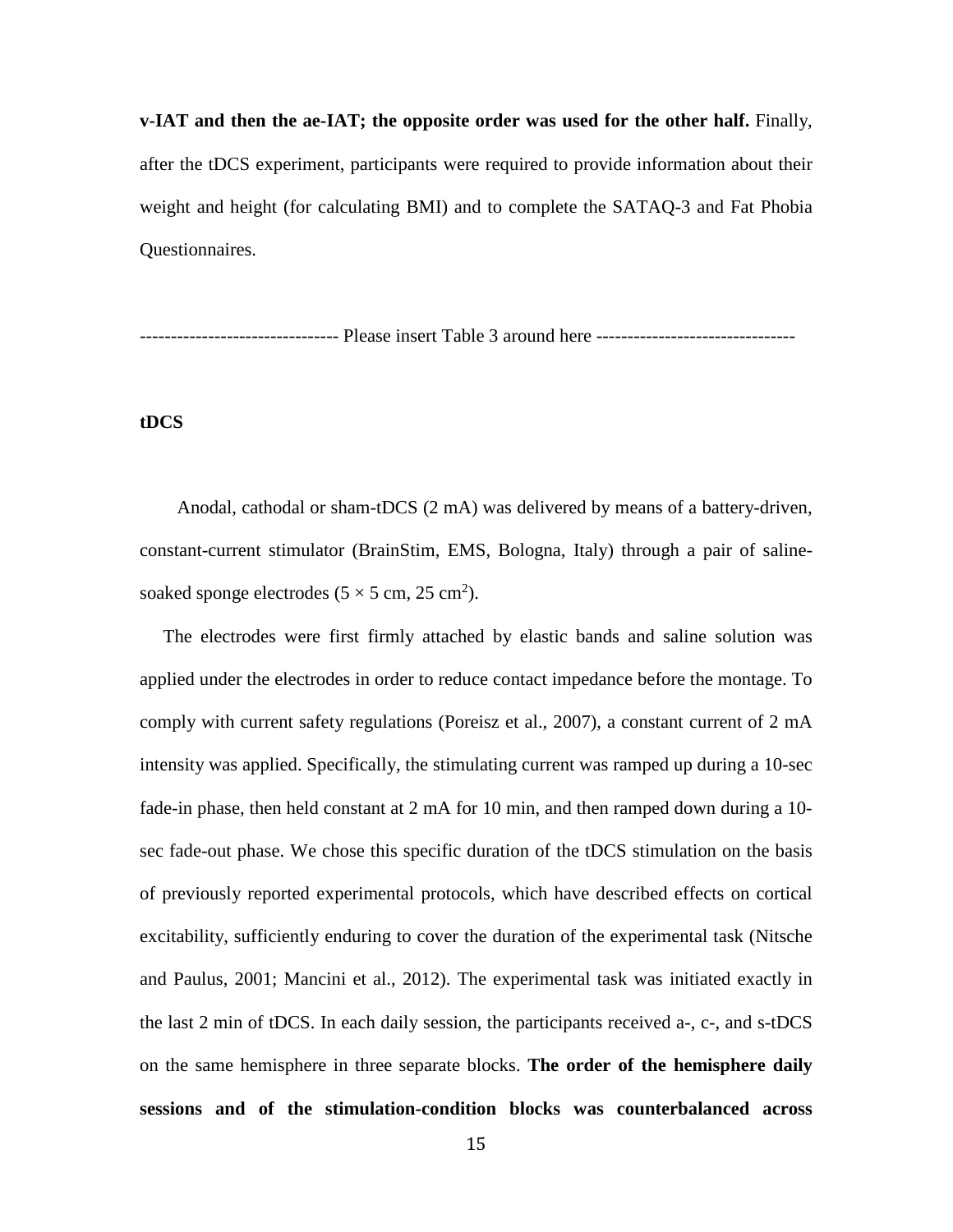**subjects. An interval of 3-5 days was allowed between the two daily sessions and of at least 90 min between the three stimulation-condition blocks in order to avoid carryover effects and to guarantee a sufficient washout of the effects of the previous session (e.g., Mancini et al., 2012; Bolognini, et al., 2010; 2011).** During the 90 minutes of break, participants were free to leave the laboratory and take some rest. During the three different experimental blocks, the location of the active electrode was identified by means of the 10–20 system for EEG electrode placement. In keeping with previous studies targeting the lateral occipito-temporal cortex with tDCS (Mancini et al., 2012), the active electrode was placed between O2 and PO8 to stimulate the extrastriate visual cortex, including visual body-specific regions (Mancini et al., 2012; Downing et al., 2001). The reference electrode was always fixed on the vertex (Cz). Moreover, as in previous studies, for the sham condition, the electrodes were placed over the target sites (see Fig. 1), with the same parameters of a- and c-tDCS, but the stimulator was turned off after 30 sec (Nitsche and Paulus, 2000; Mancini et al., 2012). This ensured that participants could initially feel the itching sensation at the beginning of the tDCS protocol, but no effective modulation of cortical excitability could be elicited (Gandiga, Hummel and Cohen, 2006). Finally, in-house software switched the tDCS on and off without intervention from the participants or experimenters, allowing for successful blinding.

-------------------------------- Please insert Fig. 1 around here --------------------------------

#### **Data Handling**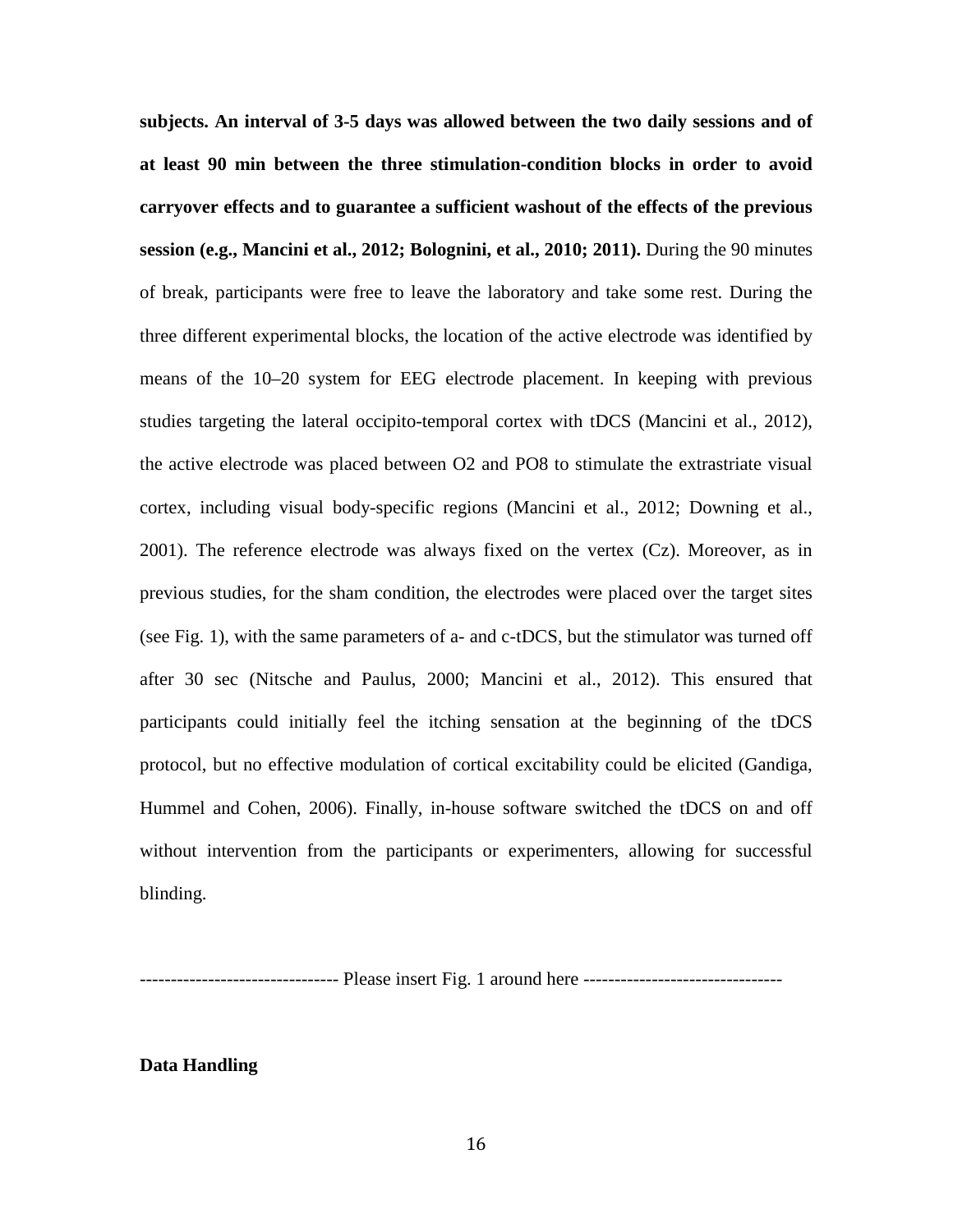Statistical analyses were performed on the mean D-scores, which measure the IAT effects by combining both accuracy and speed aspects of responses and were computed following the improved algorithm procedure described by Greenwald et al. (2003) and Cattaneo et al. (2011). In particular, we first checked that there were no trials with latencies greater than 10,000 msecs and no participants responded faster than 300 msecs in more than 10% of all the experimental trials. Then, for computing the mean reaction times (RTs), RTs of error trials were removed and replaced with the mean RTs of correct trials in the corresponding block plus an addition of 600 msec. To compute D-scores, the mean RTs of block 3 were subtracted from the mean RTs of block 6 and the difference was divided by the pooled SD of all trials in blocks 3 and 6; similarly, the mean RTs of block 4 were subtracted from the mean RTs of block 7 and the difference was divided by the pooled SD of all trials in blocks 4 and 7. Finally, the two quotients obtained in the previous two steps were averaged (Cattaneo et al., 2011). For the sake of clarity, error rates and RTs of correct responses are reported in Table 4, respectively for each IAT.

 First, we tested whether male and female participants presented with significant weight bias in the two IATs at the baseline (sham) condition by comparing the corresponding mean D-scores to zero (where zero refers to the absence of any response bias). Then, to test the effects of tDCS on the implicit association of weight to good/bad attributes and to control beautiful/ugly attributes, the D-score data were entered into two separated mixedmodel Analyses of Variance (ANOVAs), one for each IAT, with gender group (male, female participants) as between-subjects factor and tDCS stimulation (anodal, cathodal, sham) and Hemisphere (left, right) as within-subject variables. Significant three-way interactions were followed up by separate 2-way ANOVAs in each gender group, while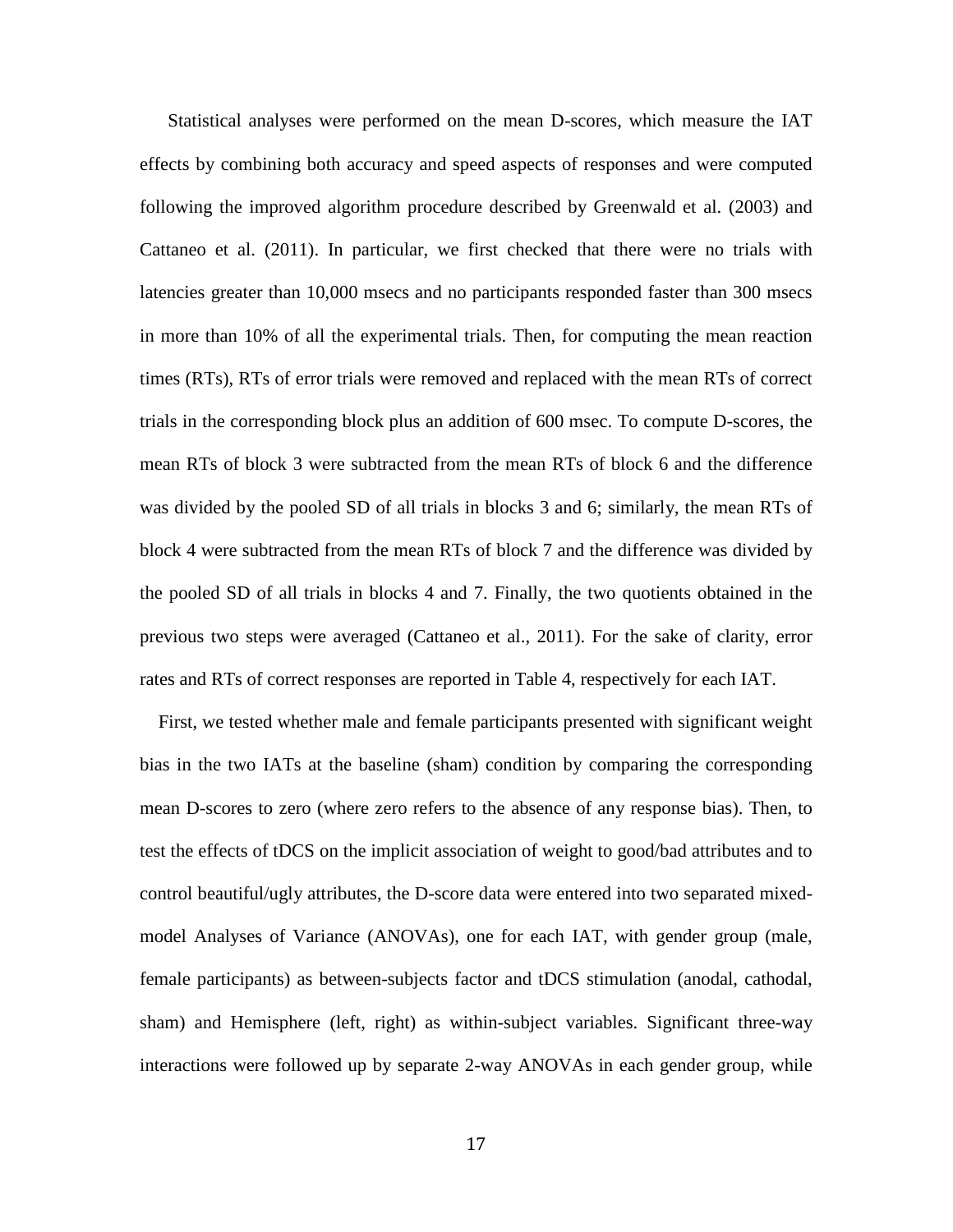the source of significant two-way interactions was analysed using the Newman-Keuls post-hoc test.

 Finally, we calculated, for each condition, a measure of the change of v-IAT D-scores as the difference between the individual values after c- and a-tDCS and the corresponding values in the sham-tDCS condition [active-tDCS − sham-tDCS]. The change indexes were correlated, using Pearson correlations, with BMI and individual scores at the Fat Phobia Scale and SATAQ questionnaire.

 All statistical analyses were performed with STATISTICA 8.0 (StatSoft Inc, Tulsa, Oklahoma). Effect sizes were estimated using the partial eta square variable  $(\eta_p^2)$ . All data are reported as Mean (M) and Standard Error of the Mean (s.e.m.). A significance threshold of  $p < 0.05$  was set for all effects.

-------------------------------- Please insert Table 4 around here --------------------------------

# **Results**

## **Valence-IAT**

 One sample t-tests comparing the mean D-scores to zero showed that male participants showed a significant stereotypical anti-fat bias in both sham-tDCS conditions, indicating that they were more prone to associate fat people to the bad-related category and slim people to the good-related category than vice versa  $[t(11) = 3.56, p = 0.004$  for right sham-tDCS and  $t(11) = 5.04$ ,  $p < 0.001$  for left sham-tDCS]. Conversely, the analysis of the female participants' mean D-scores revealed absence of the anti-fat bias in both sham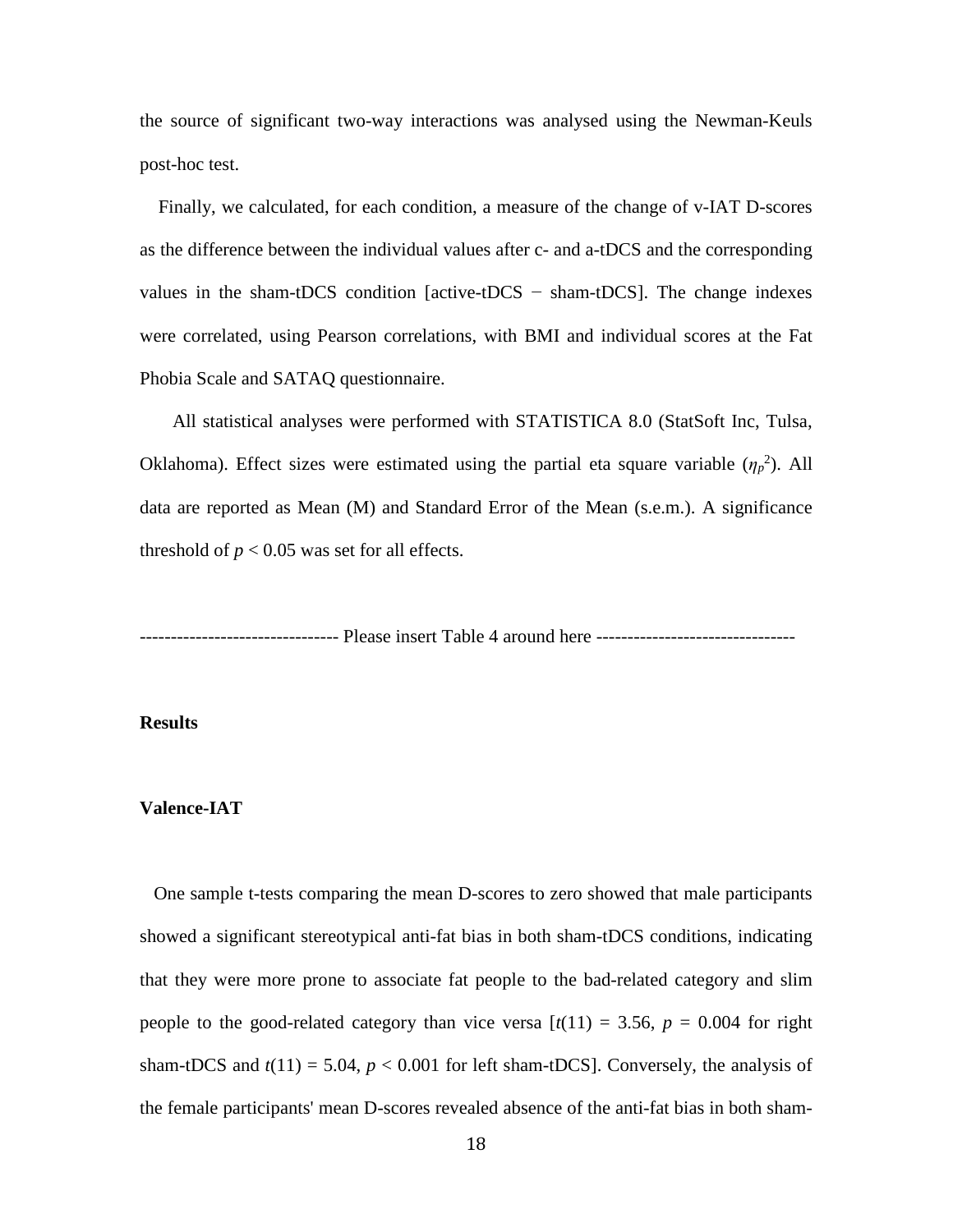tDCS conditions, namely for right  $[t(12) = 1.15, p = 0.271]$  and for left sham-tDCS  $[t(12)$  $= 1.61, p = 0.134$ .

 **The 3-way ANOVA on the v-IAT revealed a significant 3-way interaction of hemisphere**  $\times$  **tDCS** stimulations  $\times$  gender [ $F_{(2,46)} = 3.356$ ;  $p = 0.044$ ;  $\eta_p^2 = 0.127$ ]. The **follow-up 2**  $\times$  **3** ANOVA on the mean D-scores for male participants revealed a **significant 2-way interaction of hemisphere**  $\times$  **tDCS stimulations [** $F_{(2,22)} = 7.522$ *; p =* **0.003***;*  $\eta_p^2 = 0.406$ ], but no main effects of hemisphere [*F* =0.794, *p* = 0.392;  $\eta_p^2 =$ **0.067]** or stimulation [ $F=0.924$ ,  $p = 0.412$ ;  $\eta_p^2 = 0.077$ ]. Newman-Keuls post-hoc **comparisons showed that c-tDCS over left extrastriate visual cortex reduced the weight-bias for the v-IAT, as compared to sham**  $[0.13 \pm 0.7 \text{ vs. } 0.44 \pm 0.09, p =$ **0.007]. The effect was specific for the polarity and hemisphere of stimulation, since the weight-bias after c-tDCS over the left extrastriate visual cortex was significantly**  lower than that after c-tDCS over the right extrastriate visual cortex  $[0.13 \pm 0.7 \text{ vs.}]$  $0.37 \pm 0.06$ ;  $p = 0.035$ ; see Fig. 2A]. Crucially, the difference between the two sham **conditions in the right and left hemisphere stimulation sessions was not statistically significant**  $[0.26 \pm 0.07 \text{ vs. } 0.44 \pm 0.09; \text{ p} = 0.126]$ . Furthermore, the difference **between a-tDCS over extrastriate visual cortex as compared to the relative sham condition was not statistically different for both right**  $[0.30 \pm 0.06 \text{ vs. } 0.26 \pm 0.07, p =$ 0.568] and left  $[0.23 \pm 0.08 \text{ vs. } 0.44 \pm 0.09, p = 0.096]$  hemispheres. Finally, non**significant** difference was observed between right and left a-tDCS conditions  $[p =$ **0.637].**

-------------------------------- Please insert Fig. 2 around here --------------------------------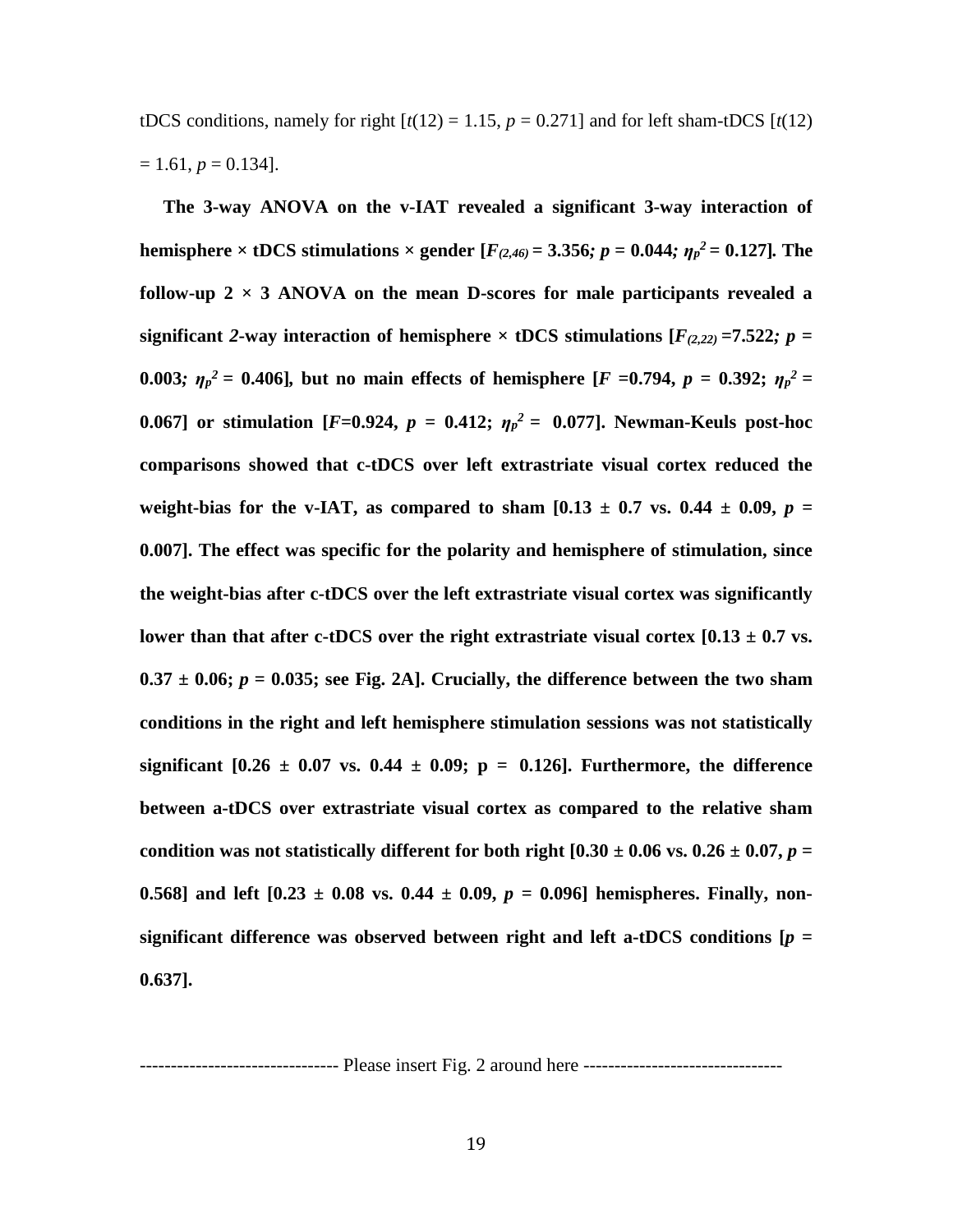**The 2 ×3 ANOVA on the mean D-scores of female participants revealed nonsignificant main effects of hemisphere and stimulation and non-significant interaction** [all  $Fs < 1.367$ , all  $ps > 0.274$ ; all  $\eta_p^2 < 0.102$ ] (See Fig. 2B).

#### **Aesthetic-IAT**

 **At baseline, male participants showed a significant stereotypical anti-fat bias in both sham-tDCS conditions, indicating that they were more prone to associate fat people to the ugly-related category and slim people to the beautiful-related category than vice versa**  $[t(11) = 0.29, p = 0.007$  for right sham-tDCS and  $t(11) = 0.40, p <$ **0.001 for left sham-tDCS]. The analysis of the female participants' mean D-scores revealed a significant anti-fat bias in both sham-tDCS conditions, namely for right**   $[t(12) = 0.3, p = 0.015]$  and for left sham-tDCS  $[t(12) = 0.34, p = 0.010]$ . Thus, the **aesthetic anti-fat bias was apparent in both gender groups.**

 **However, the 3-way ANOVA on the ae-IAT D-scores (Fig. 3) revealed nonsignificant main effects or interactions** [all Fs  $< 0.724$ ; all ps  $> 0.404$ ;  $\eta_p^2 < 0.031$ ]. In **particular, the non-significant 3-way interaction between gender group, hemisphere, and stimulation**  $[F_{(2,46)} = 0.199; p = 0.821; \eta_p^2 = 0.009]$  suggests that the gender- and **hemisphere- specific modulation of the weight-bias in the valence dimension was not reflected in the aesthetic dimension.**

-------------------------------- Please insert Fig. 3 around here --------------------------------

**Self-reported questionnaires**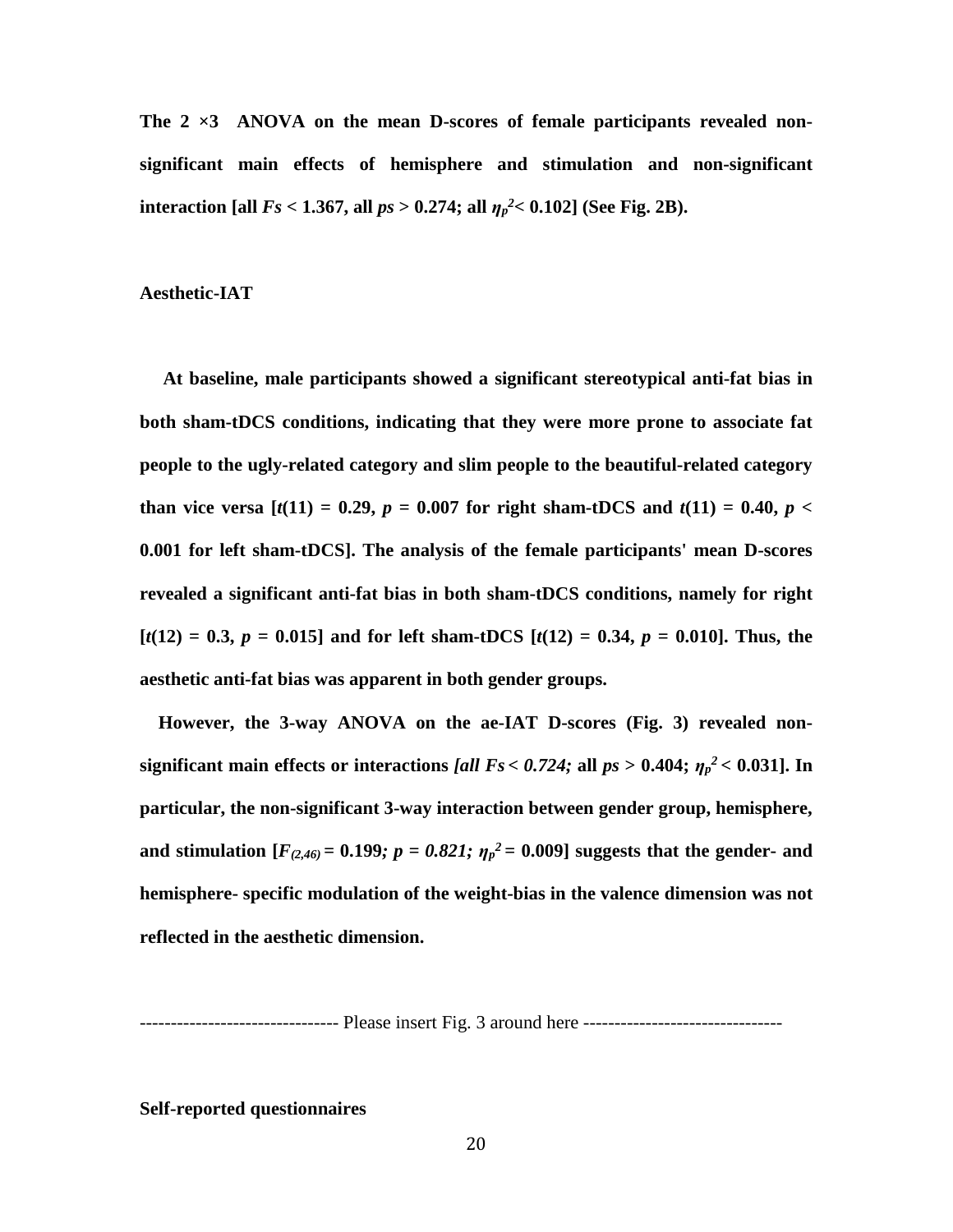As shown in Table 1, independent sample t-tests indicated that male and female participants were matched for both age and BMI. The analysis of the SATAQ-3 data revealed that, compared to women, men had higher scores on the internalization-athlete SATAQ-3 subscale, thus indicating that they might have a stronger internalization of media influences related to the achievement of an athletic physique (Internalization-Athlete); conversely, the two gender groups did not differ on the thin-ideal internalization score (Internalization-General), the perceived feelings of pressure to conform to the Western ideals exhibited by the media (Pressures) and the recognition of the social importance of the media's messages about Western beauty ideals information (Information). Furthermore, no differences were found between men and women in the explicit phobic attitude towards fat people. Finally, no significant correlations were found between the tDCS change indexes and the BMI, Fat Phobia, and SATAQ subscales for both male and female participants (−0.612 < all rs < 0.433).

# **Discussion**

 This study applied tDCS to examine whether non-invasive brain stimulation can modulate anti-fat bias, and we demonstrated that stimulation over the left, but not right, extrastriate visual cortex, where EBA has been previously located (Sadeh et al., 2011; Taylor et al., 2010), decreased negative attitude towards fat people. Importantly, we also developed a control ae-IAT, which focused on body-concepts related to aesthetic representations (i.e. "ugly" and "beauty") and we found that inhibiting neural excitability in the left occipital cortex by applying c-tDCS diminished the anti-fat bias only for the v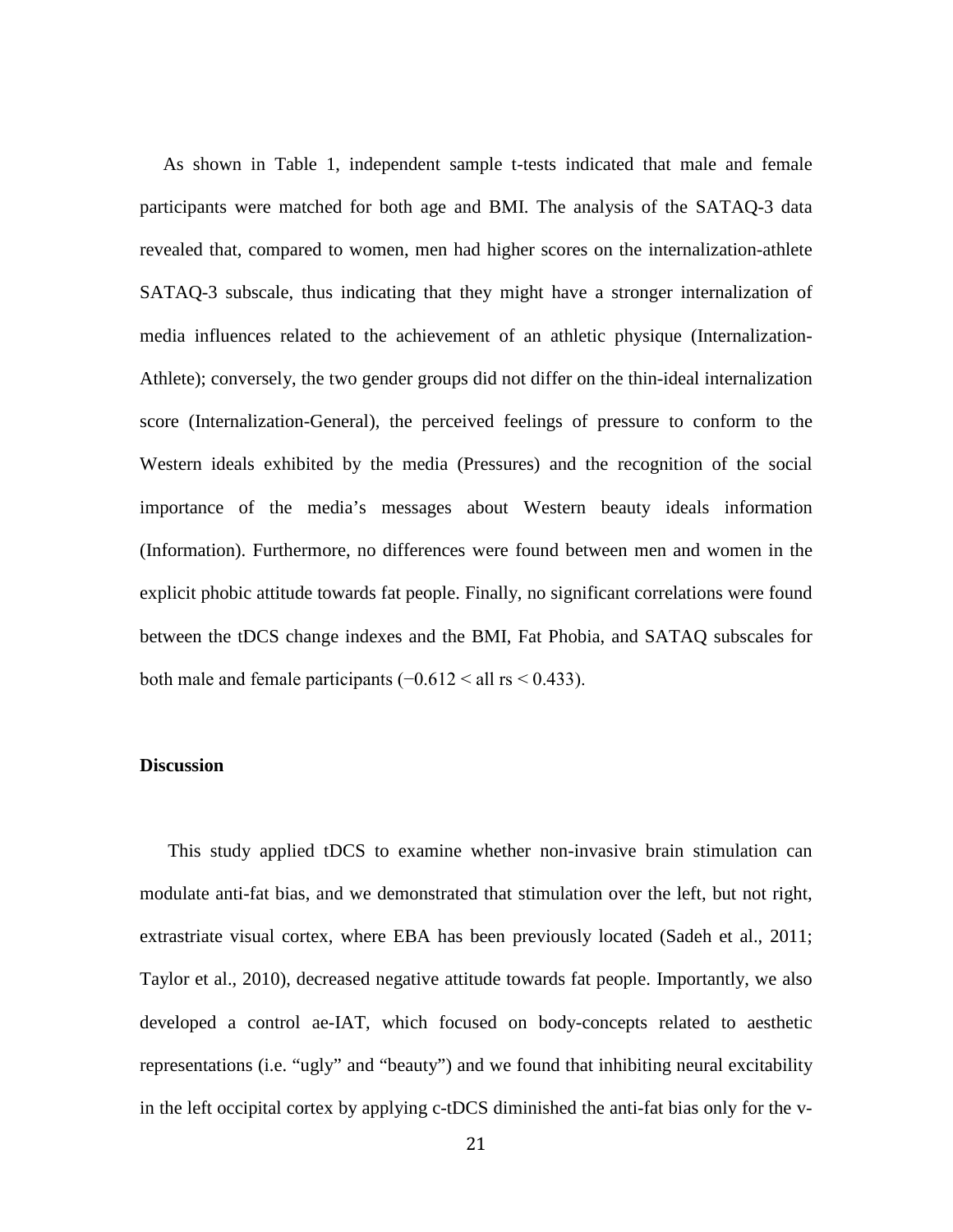IAT but not for the ae-IAT. Conversely, enhancing cortical excitability through a-tDCS did not exert any effects in either hemisphere. Interestingly, the effects of tDCS for the v-IAT were found only in male participants, who displayed a significant anti-fat bias, but not in female participants, who did not show a reliable anti-fat bias. To the best of our knowledge this is the first study showing a causative role of the lateral occipito-temporal cortex in the anti-fat bias.

 **In keeping with the results of previous behavioral studies (Puhl, Luedicke, and Heuer, 2011; Musher-Eizenman, and Carels, 2009), our brain stimulation study found dominant implicit representations of obese individuals as dishonest, villain and immoral when sham stimulation was applied. The weight v-IAT effect, however, was only significant in male but not in female participants, suggesting a lack of implicit anti-fat bias in women even if no differences were found between men and women in their explicit fat phobic attitudes. Nevertheless, the absence of a significant implicit weight bias in female participants allowed for an indirect control for general effects of tDCS on the IAT performance in the absence of any reliable weight bias. Importantly, this result seems to be in agreement with previous experimental evidence suggesting a strong prevalence of negative attitudes towards overweight individuals and, in general, of social stigma in men as compared to women (Lewis, Cash and Bubb-Lewis, 1997). Most importantly, gender differences in obesity stigma may reflect different conceptions and attitudes toward obesity in the two genders: women usually report significantly greater fear of becoming fat than men do; in contrast, men are significantly more likely to attribute obesity to a lack of willpower and to report greater dislike of obese individuals as compared to women. This is true even after controlling for BMI (Lieberman, Tybur, and Latner,**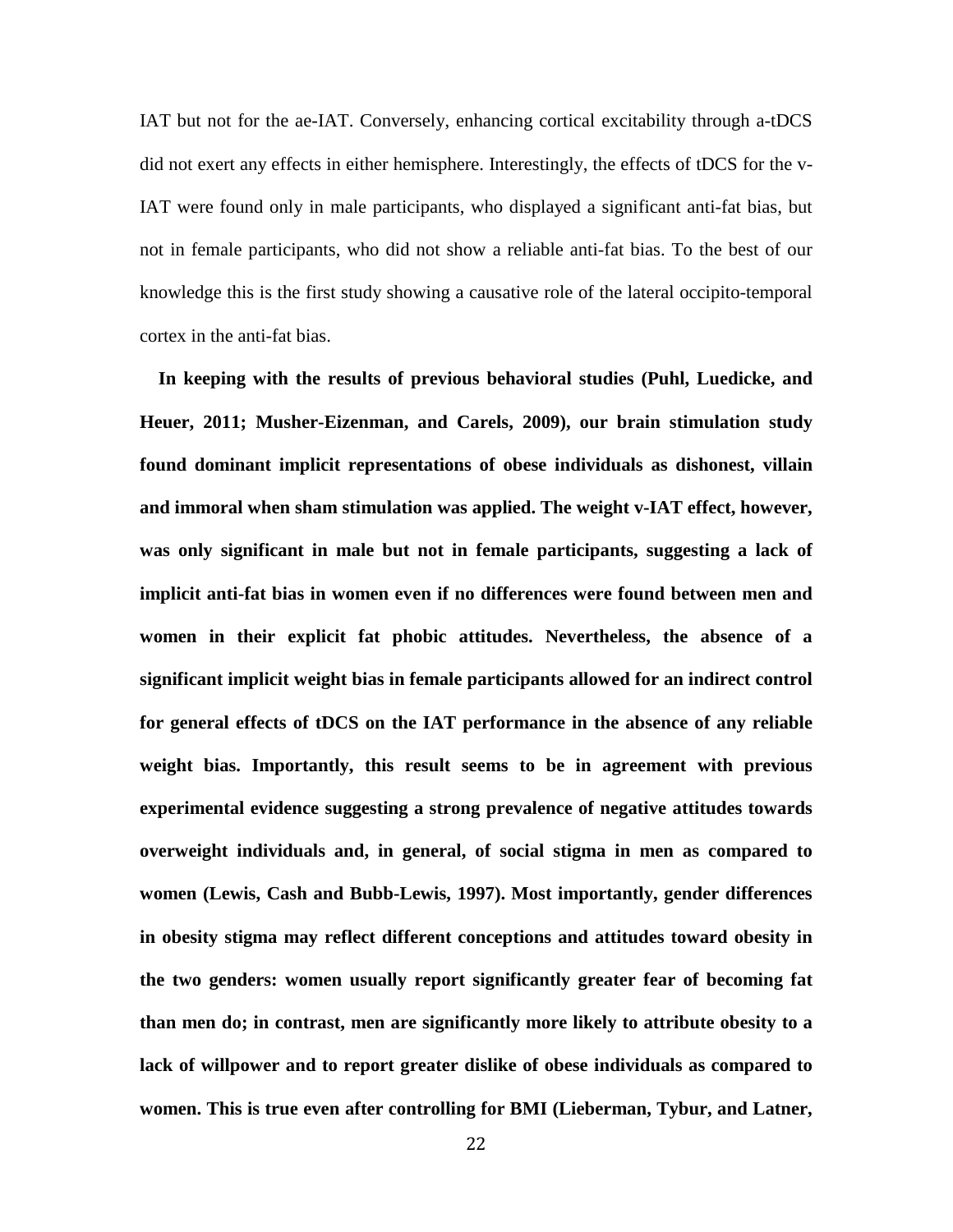**2012). Hence, future studies should take into consideration specific subtypes of antiobesity attitudes that may show systematic sex differences, as this is particularly important for future intervention implications (Kelly, Jorm and Wright, 2007).**

 **Importantly, after c-tDCS over left extrastriate visual cortex, the men's negative bias for stereotype-congruent stimuli was reduced, revealing that the anti-fat bias involves the contribution of this brain area**. **That the inhibition of left extrastriate cortex induced a reduction of the weight-bias is in line with previous evidence about implicit processing of emotional faces (Cecere, Bertini and Ladavas, 2013). This study showed that presenting congruent/emotional vs. incongruent/neutral masked faces facilitated responses to emotional faces. However, inhibiting with c-tDCS the activity in the left occipital cortex suppressed this facilitation. This documents the crucial role of the left occipital cortex in mediating high-order implicit visual processes, such as the emotion congruency effects (Cecere, Bertini and Ladavas, 2013).**

 It has been previously shown that the extrastriate visual cortex and the functional localized EBA is causatively involved in mapping morphological features of human bodies (Downing et al., 2001; Candidi et al., 2008; Urgesi et al., 2007a). This process can prove critical for maintaining constant the identity of others, even when body configurations change drastically during action sequences. Thus, the role of EBA may be fundamental for the identification of actors, particularly when facial cues are unavailable or ambiguous. Indeed, several studies have shown that EBA is sensitive to subtle variations of human body size and shape (Aleong and Paus, 2010) in healthy individuals and its neuro-functional alteration is associated with body image disturbance, such as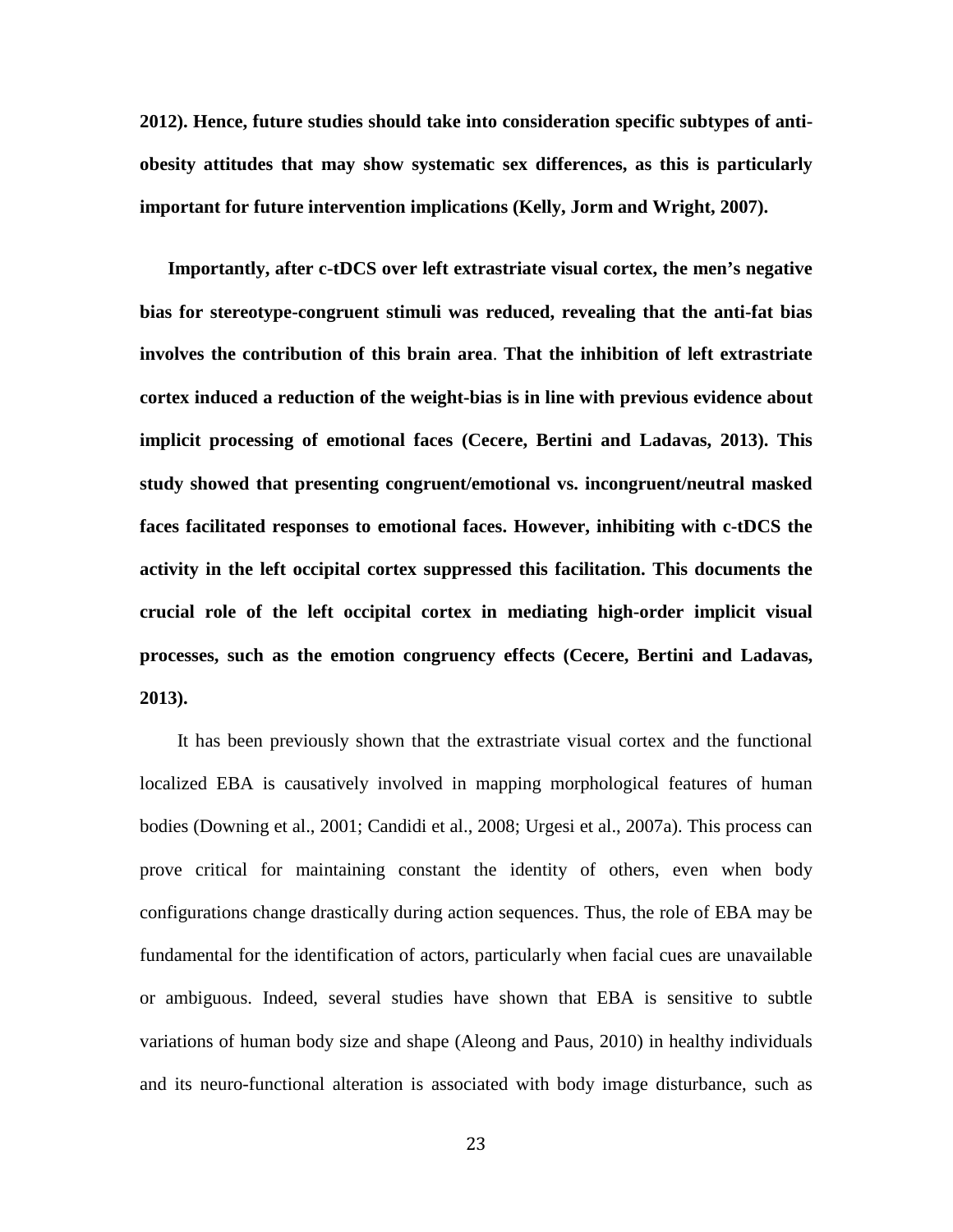body size overestimation and negative evaluation of one's own body, in patients with Eating Disorders (ED) (Uher et al., 2005). The present study shows that neural activity in the extrastriate visual cortex, and possibly EBA, may play a role in contributing to implicit weight-stereotypical bias. This may reflect top-down modulation due, for example, to increased attention towards fat as compared to thin bodies. Hence, our results extended previous knowledge (e.g., Quadflieg et al., 2011) on the role of perceptual processing areas in social biases by showing that artificially modulating the neural excitability of extrastriate visual areas implicated in the evaluation of body shape (Urgesi et al., 2007b; Downing et al., 2001) can change prejudice towards fat people.

**It is worth noting that, while EBA c-tDCS significantly modulated the association between a specific perceptual dimension of the body (i.e., thinness) and general conceptual attributes of a person (i.e., honest, kind etc.), no effects were found on the association between the same perceptual dimension and an evaluative dimension (i.e., aesthetics) related to body perception, but not involving person-specific processing. Thus, EBA c-tDCS did not alter how thin or round bodies appeared or how beautiful they were judged. Its effects were rather specific when body perception involved forming representations about high-level traits of a person. Previous studies (Calvo-Merino et al., 2010; Cazzato et al., 2014a, 2016a) have shown that magnetic stimulation of EBA alters the judgements of how much an observer likes other people's bodies. These judgements require using basic perceptual aspects, either static (i.e., thinness) or dynamic (Cazzato et al., 2012), to express a general evaluation about the appeal of an unfamiliar individual. Thus, these findings are in keeping with the suggestion (Greven et al., 2016; Greven and Ramsey, 2017; Quadflieg et al., 2015) that body perception processing in EBA (and**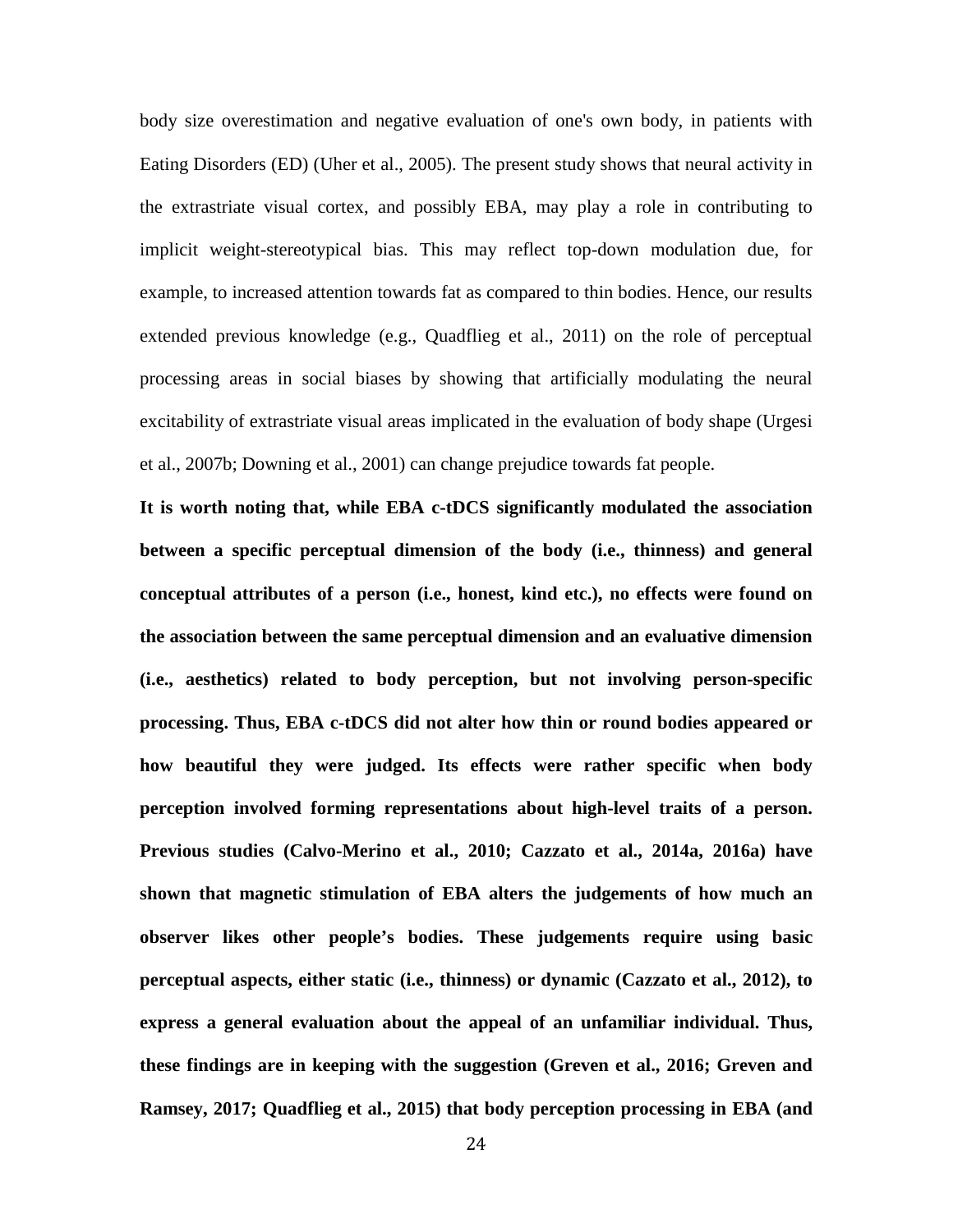**other body specific areas in the occipito-temporal cortex) is functionally coupled with person knowledge processing in the theory-of-mind network to form an integrated representation of other people.**

 In spite of the reliable effects of EBA c-TDCS, a-tDCS of the extrastriate visual cortex did not modulate the anti-fat bias. Anodal-tDCS has been shown to enhance perceptual (Falcone et al., 2007) and motor (Nitsche et al., 2003) learning, social ability (Santiesteban et al., 2012), and visual analgesia (Mancini et al., 2012). However, studies using tDCS in animal models (Bindman et al., 1964; Creutzfeldt, Fromm and Kapp, 1962) have shown that the effect of cathodal stimulation may be stronger than the effect of anodal stimulation if identical stimulation parameters are used. This is in line with the general observation of asymmetric neuroplastic effects in the central nervous system, with excitability reductions being easier to elicit than excitability increases, as shown in animals in vivo (Froc et al., 2000; see Antal et al. 2006 for a review on tDCS effects on visual cortex). Part of the explanation of this asymmetry may reside in the fact that in some experiments the visual system is probably already optimally tuned in healthy subjects and, thus, an excitatory enhancement induced by a-tDCS cannot further improve the perception of visual stimuli (Antal et al., 2006). **However, evidence with regards to the effectiveness of cathodal vs. anodal tDCS is still inconclusive and further experimental manipulations are deemed as necessary to further investigate the potential roles of these factors with respect to the absence of a-tDCS effects over occipital brain areas.**

Overall, these findings support the notion that additional factors, such as the orientation of the electric field (e.g., Nitsche and Paulus, 2000) and the background level of activity in the system when tDCS is applied, might have affected our results. Hence, some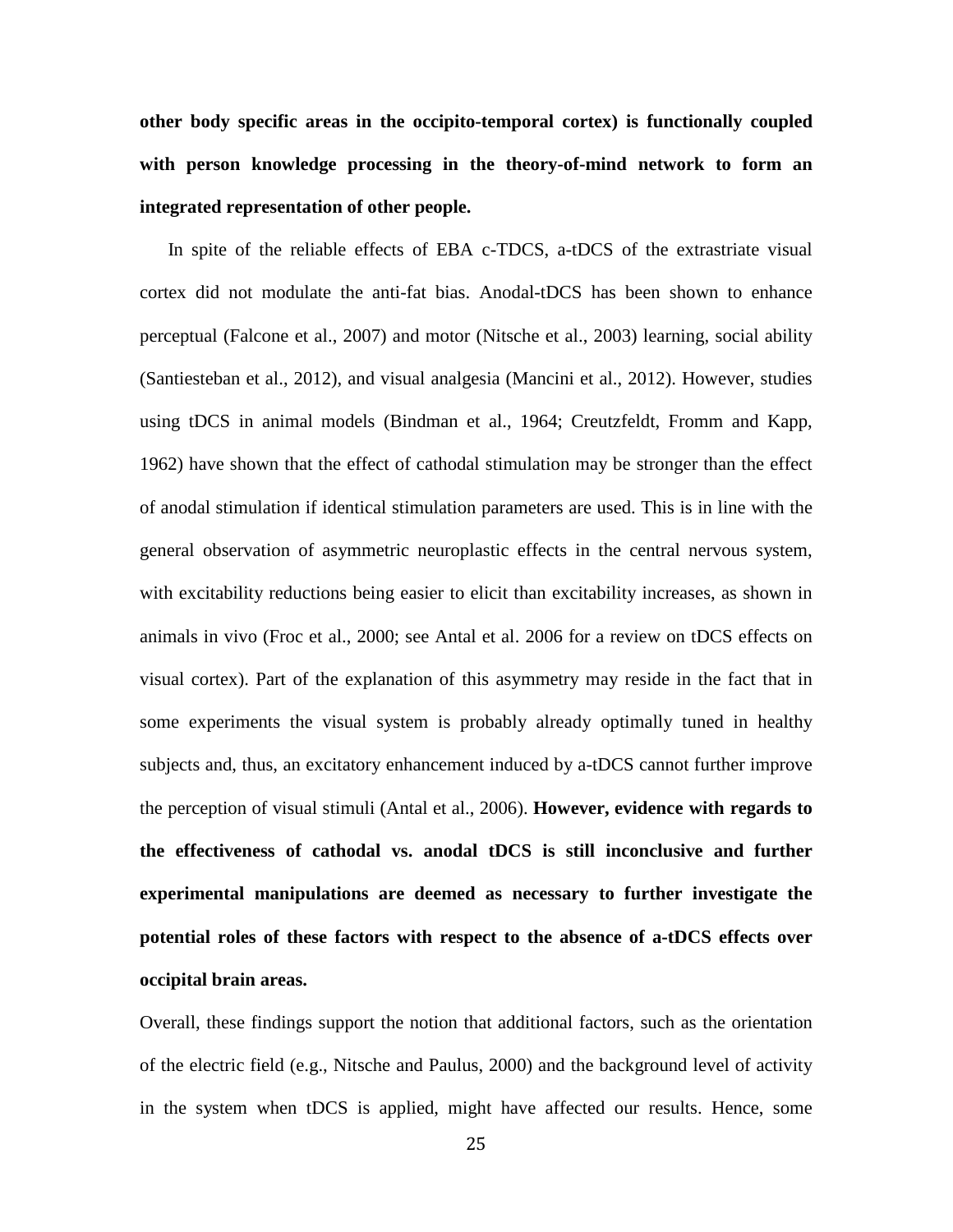features of the task-related activation may interact with the physiological state of the cortex and polarity of tDCS stimulation (Vallar and Bolognini, 2011; Antal and Paulus, 2008; Antal et al., 2004).

 A further result of the present study is that, despite differences between the two gender groups, no relation was observed between the changes of weight bias after c-tDCS and the individual level of explicit phobic attitude and internalization of Western ideals and BMI. This might be due to the fact that the range of observers' BMI and self-report measures within our female and male samples was not large enough to disclose any relevant effects of interindividual differences. This finding, however, is in keeping with a study of Teachman and Brownell (2001) and Teachman et al. (2003), who found no evidence of statistically significant relation between the Fat Phobia Scale and implicit bias as detected with a bad/good weight-IAT that was similar to our task. Such dissociation between implicit and explicit measures of anti-fat bias might result from considering social undesirable the labelling of obese individuals as 'bad' (Teachman and Brownell, 2001).

 The possible mediating role of perceived attractiveness of the body stimuli used during both IATs needs to be considered. Indeed, some researchers have claimed that anti-fat prejudice may stem from the perception of overweight individuals as unattractive or aesthetically displeasing (e.g., Morrison and O'Connor, 1999). However, we found gender differences in the v-IAT during sham stimulation, but both male and female participants showed reliable implicit weight-bias in the association of fat or slim bodies to the beautiful-ugly dimension in the ae-IAT. Furthermore, tDCS affected men's v-IAT, but no specific tDCS modulation was found for the ae-IAT, suggesting that valence and aesthetic evaluations may be two independent judgement categories during person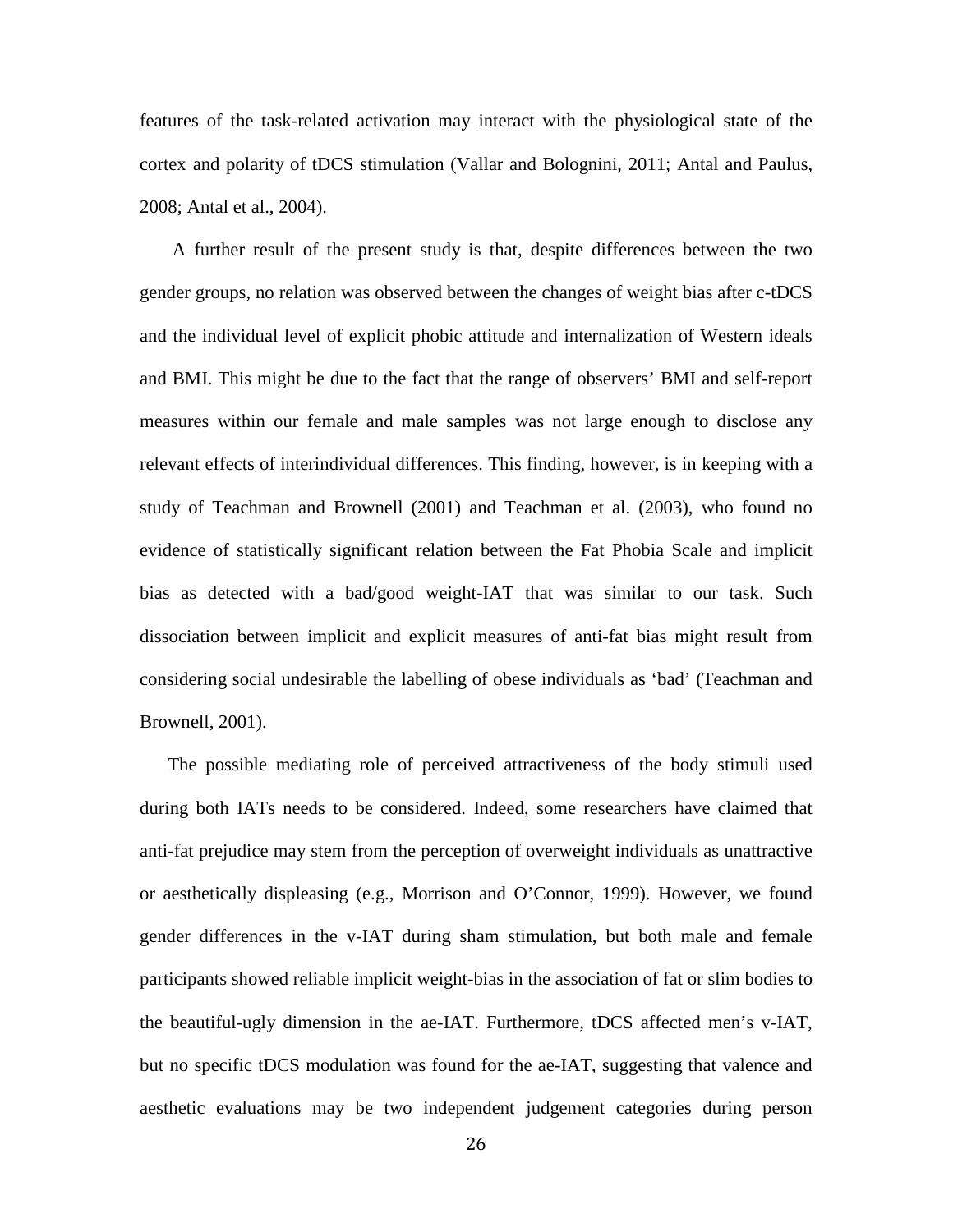perception and might be underpinned by different neural circuitry. Furthermore, during the IAT procedure, participants are explicitly required to classify stimuli according to their body weight. **Thus, it is unclear whether body-related perceptual areas are similarly involved when anti-fat bias is prompted by the mere sight of an obese body independently from explicit focus on the weight dimension (Moors and De Houwer, 2006; Schupp and Renner, 2011; see also Quadflieg et al., 2011).**

**The present findings might have clinical relevance for the understanding and treatment of body schema disturbances in Eating Disorders (EDs). Although, there is currently large evidence to suggest that neuromodulation has potential for altering disordered eating behaviours, food intake and body weight, evidence of using tDCS (and/or TMS) on broader brain network responsible in sustaining ED symptomatology, are still scanty. In fact, much of the research on neuromodulation and eating behaviour has targeted the dorsomedial and dorsolateral prefrontal cortex (Brass and Haggard, 2007; Campbell-Meiklejohn et al., 2008; Khedr, Elfetoh, Ali, and Noamany, 2014; Ljubisavljevic, Maxood, Bjekic, Oommen, & Nagelkerke, 2016; see also McClelland et al., 2013 and Hall & Vincent, 2017 for a recent review on non-invasive brain stimulation for food cravings, consumption, and disorders of eating), which have a key role in self-regulatory control mechanisms (Ochsner & Gross, 2008).** 

 **While the prefrontal cortex is very theoretically meaningful as a modulation target for food-related outcomes (Miller and Cohen, 2001), little attention has been paid to cortical areas that are involved in human visual body processing. Indeed, recent studies have shown that perceptual adaptation to model bodies may alter weight-related body preferences in healthy individuals and patients with EDs**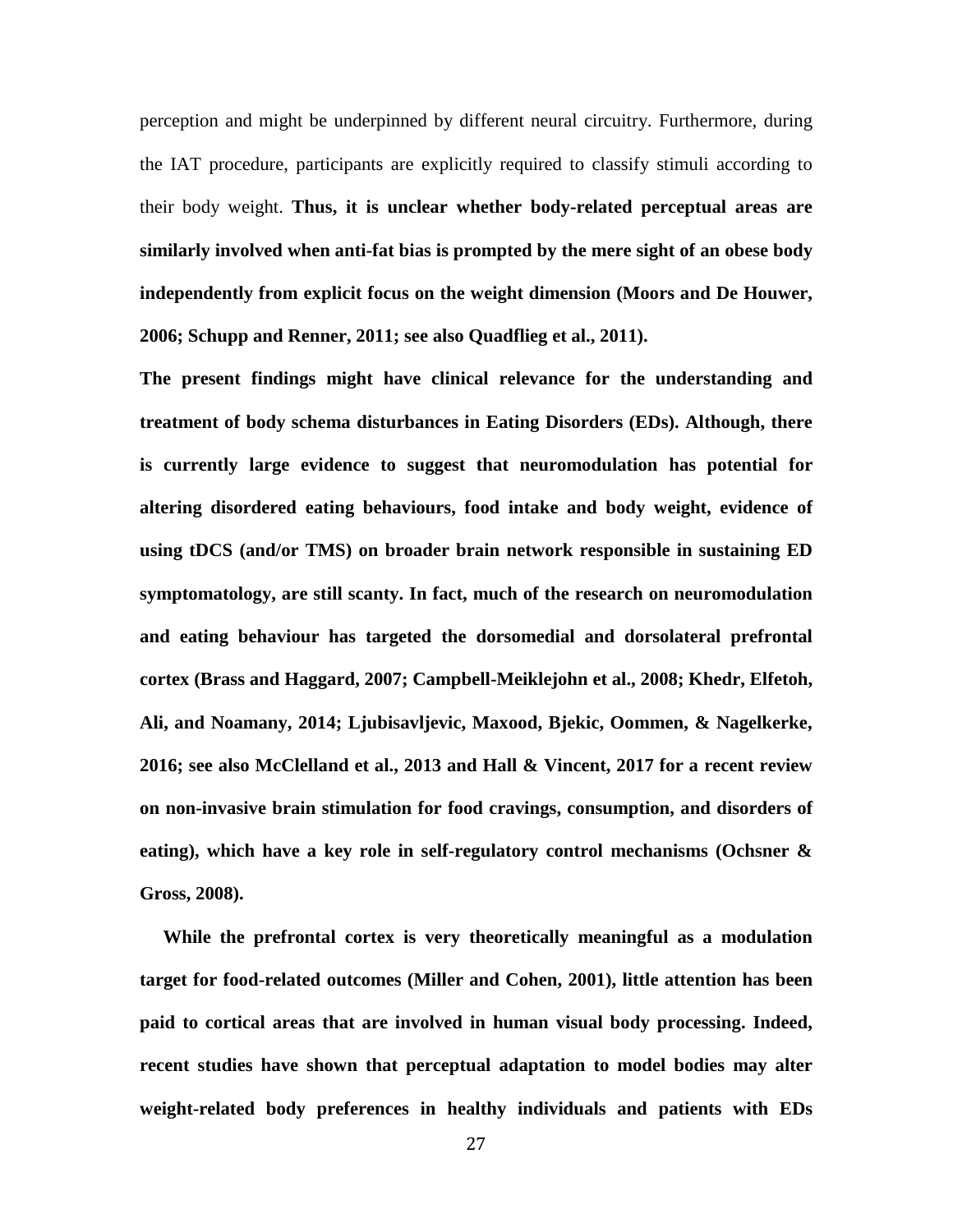**(Winkler and Rhodes, 2005; Glauert et al., 2009; Mele et al., 2013, 2016; Cazzato et al., 2016b).** 

**Importantly, several studies have shown that EBA is active when subjects are engaged in viewing images of bodies through interconnections with other brain regions, also involved with body image (e.g., ventral premotor cortex; Kitada, Johnsrude, Kochiyama, & Lederman, 2009). Furthermore, Suchan and colleagues (2013), using an fMRI task that showed body images in contrast with images of chairs, found a reduced connectivity between middle occipital gyrus and fusiform body area (FBA) and between FBA and EBA in patients with AN. Some studies have shown that EBA is also activated by the selective display of images of bodies that express emotions (anger, disgust, happiness, fear), supporting a close correlation between extrastriate visual areas and the amygdala, which is involved in processing emotional information (Myers & Sowden, 2008). Furthermore, modulating neural activity of EBA with repetitive transcranial magnetic stimulation altered the hedonic value attributed to body figures by healthy individuals (Cazzato et al., 2014; 2016). In keeping with this view, our study documents the involvement of these areas in weight-related stereotypes about other individuals. Thus, brain stimulation studies targeting EBA and other relevant body image brain regions may open new horizons to understand the neural substrate of EDs and evaluate the therapeutic potential of tDCS for treating distortions of perception, conceptions and affects related to one's body weight or shape.**

## **Limitations**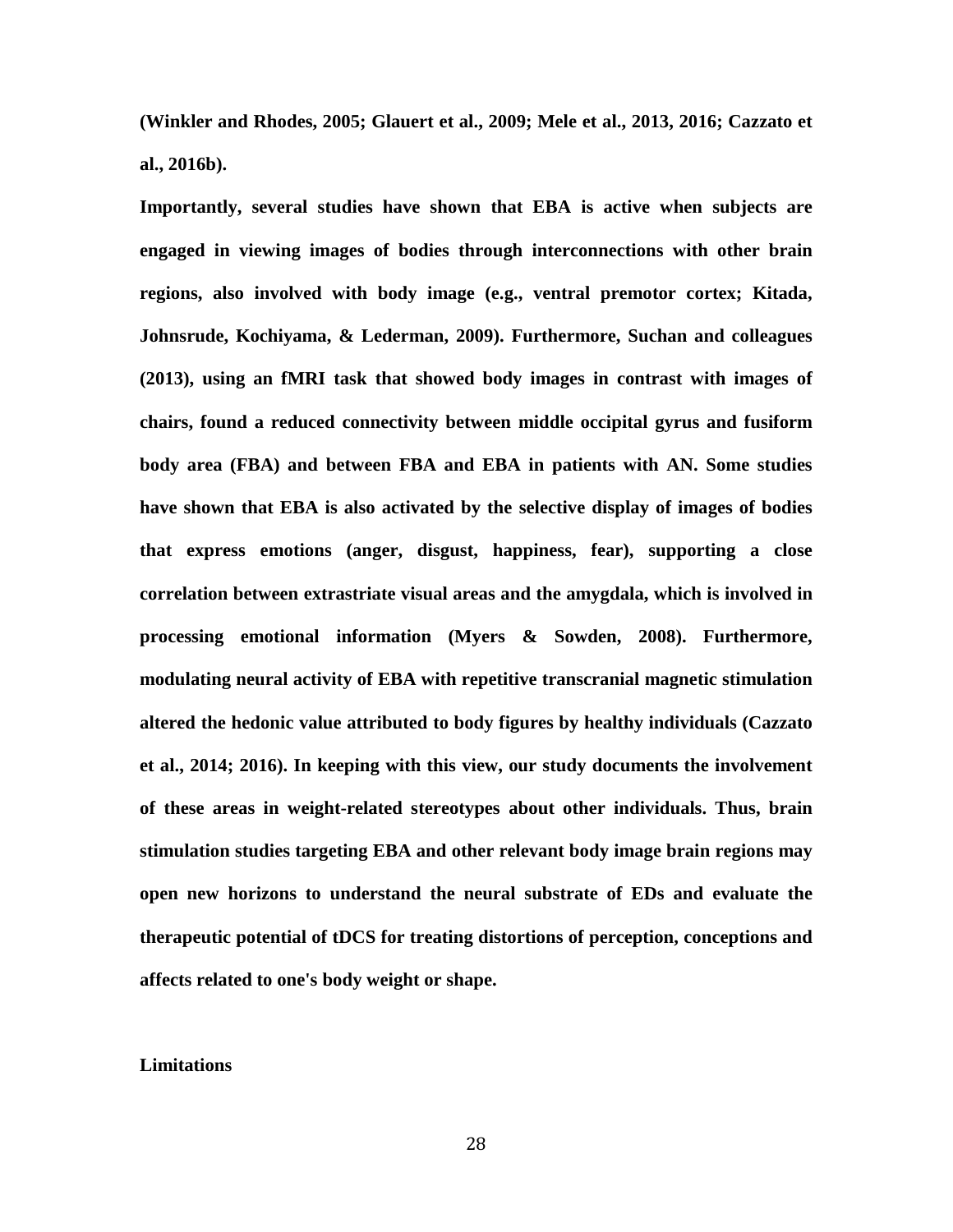There are a few limitations to consider when interpreting the current findings. First of all, we need to consider that the spatial resolution of tDCS, due to using large sponge pads positioned on the skull, can be relatively diffuse. **Indeed, it has been previously reported that brain stimulation by means of tDCS protocols is unlikely to be constrained to the cortex underneath the electrodes (Datta et al., 2009; Bikson and Rahman, 2013; Bestmann, de Berker and Bonaiuto, 2015). In particular, a recent modelling study (DaSilva et al., 2015) estimated that, with a similar vertex-occipital cortex montage (with the anode over Cz and cathode over Oz), current flows mainly to the parietal and occipital lobes with the maximum electric field occurring in the primary and secondary visual cortices. However, current flow extended to the cingulate cortex, insula, central sulcus and thalamus. As such, we cannot rule out that that stimulation of extrastriate visual cortex might have affected nodes of a broader network involved in person perception and person knowledge. Indeed, it has been previously reported that the frontal cortex, anterior temporal lobes and the limbic system are key areas implicated in the forming of social prejudice.** More specifically, the amygdala has been found to be critically involved in cognitive and affective learning, including implicit attitudes (Amodio and Devine, 2006; Dolan et al., 2000; Phelps, Cannistraci, and Cunningham, 2003; Stanley, Phelps, and Banaji, 2008). Furthermore, recent experimental evidence has proposed a critical involvement of the anterior temporal lobes in expressing prejudice by means of conceptual processing (Snyder, Bossomaier, and Mitchell, 2004; Gallate et al., 2011). Finally, a study of Cattaneo and colleagues (2011) demonstrated the causal role of the prefrontal cortex in controlling gender stereotypical beliefs in men. Interestingly, they found that noninvasive brain stimulation delivered at stimulus presentation over the prefrontal cortices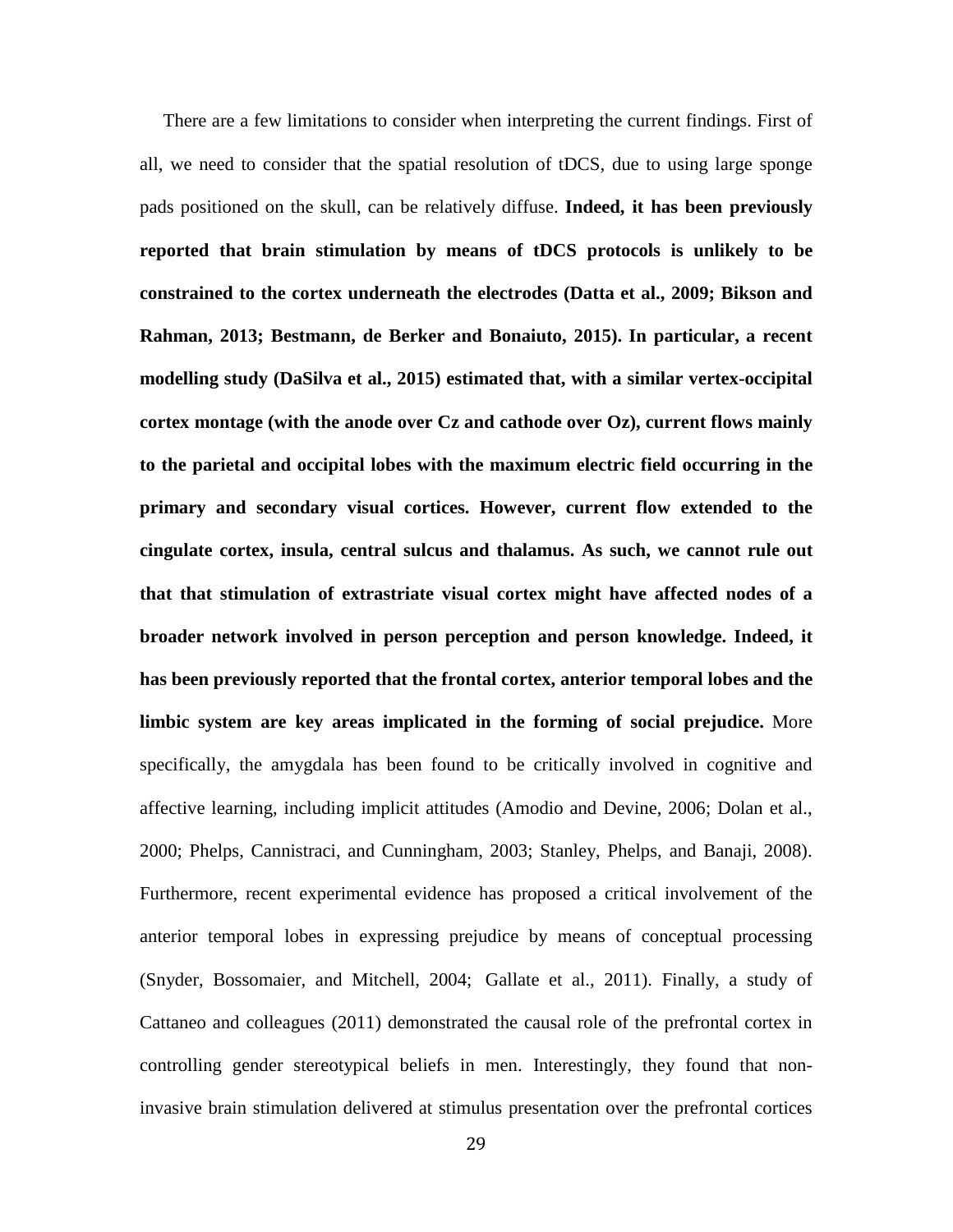led to an increased gender-stereotypical bias for the D-scores of male participants, as compared to a control condition. It therefore remains to be determined how specific the current results are to the stimulation site and, for example, whether interfering with the activity of the extrastriate visual cortex might have in turn interfered with key areas important for the control of automatic (negative) associations, such as the prefrontal cortices.

 In a similar vein, we cannot rule out that tDCS may have affected top-down control mechanisms, such as the ability to regulate bias (Conrey et al., 2005) and task-switching abilities (Klauer et al., 2010), which are involved in performing an IAT. **Although the gender- and IAT-selectivity of the effects of c-tDCS over left extrastriate visual cortex would speak against general effects on IAT categorization performance, one may speculate that c-tDCS might have affected cognitive control abilities particularly in those individuals (i.e., men) who show higher anti-fat bias and, thus, need more cognitive control to moderate it.**

 **Although the order of testing was counterbalanced across participants, one potential limitation of this study could rely on the repetition of the same IAT task under different tDCS conditions (anodal, cathodal, sham) within the same day/week. Indeed, it has been shown that the magnitude of the effect tends to decline with repeated administrations (Nosek, Greenwald and Banaji, 2007). However, the absence of any repetition effects for the control ae-IAT points against this possibility.**

 Finally, it cannot be determined to what extent the selective decrease in the anti-fat bias after EBA c-tDCS observed in this study can be generalised to other specific subtypes of anti-obesity attitudes and/or social stigma in general. Further studies are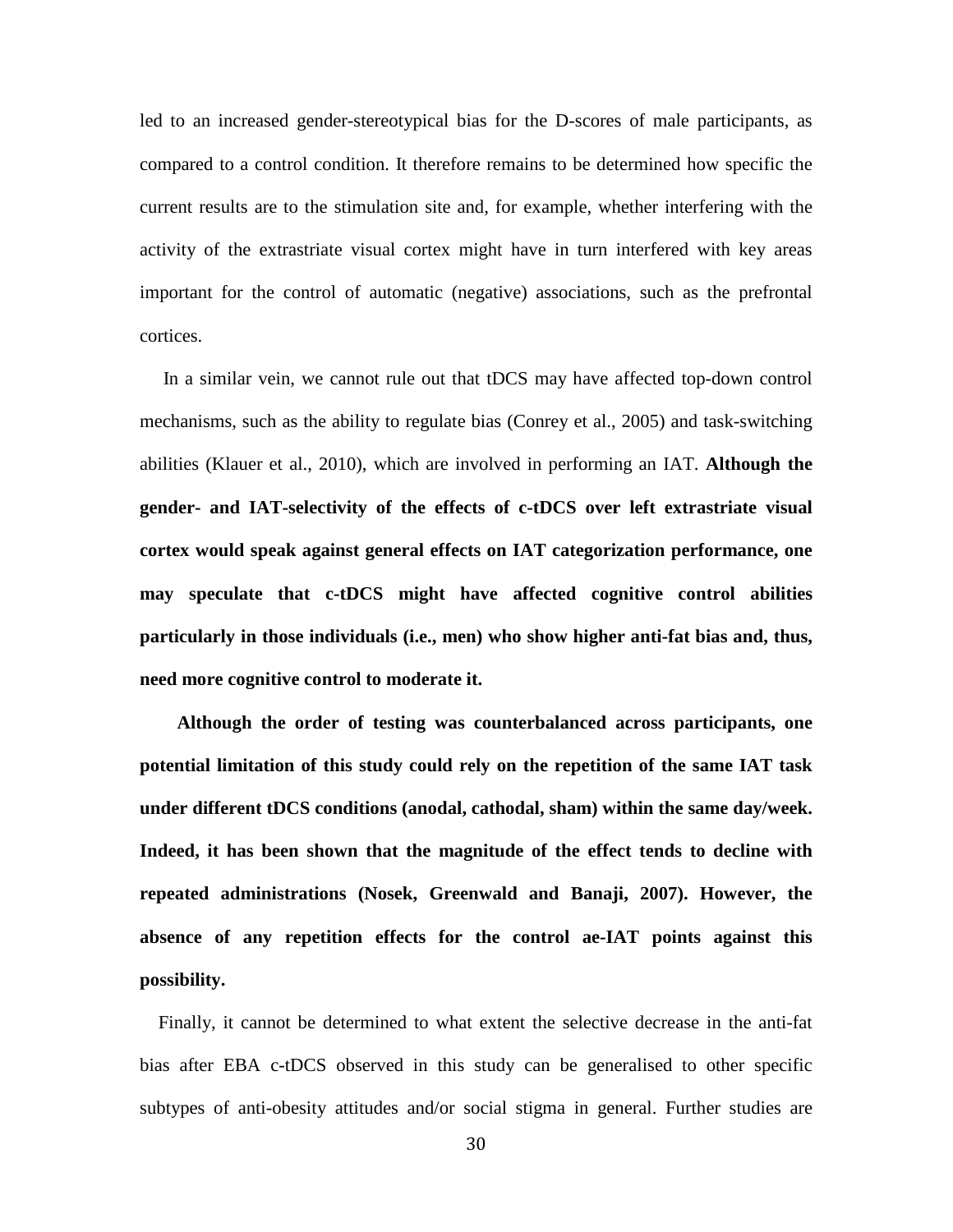required to systematically examine the effects of tDCS on various negative attitudes against stigmatized social groups.

#### **Conclusions**

 Overall, the present study may contribute to the growing social neuroscience literature on the neural underpinnings of person perception, thus extending previously reported work on explicit and implicit weight stigma as a function of first impression formation (e.g. facial attractiveness, trustworthiness, and competence). Previous neuroimaging studies (e.g., Quadflieg et al., 2011) have shown that early perceptual aspects of person construal are sensitive to the stereotype-related status of individuals. Here, we provided causative evidence that activity in body-selective occipito-temporal areas actively contributes to the formation and expression of implicit stigma based on body size. This pairing of functional responses between distinct brain circuits may indicate that personperception and person-knowledge neural networks are not entirely encapsulated from other neural brain systems. **It has been proposed that the primary function of EBA is grounded on visually analysis of the bodies of conspecifics (Urgesi et al., 2004; Downing & Peelen, 2011). However, during this process EBA may exchange signals not only with other brain circuits that represent aspects of another person's physical appearance (person perception), such as body shape and posture (Cazzato et al., 2014), but also with brain areas (i.e., TPJ and temporal pole) that respond when reasoning about another person's trait-based characteristics (person knowledge) (Greven et al., 2017). In keeping with previous neuroimaging findings (Greven, Downing and Ramsey, 2016; Ewbank et al., 2011; Quadflieg et al., 2011;**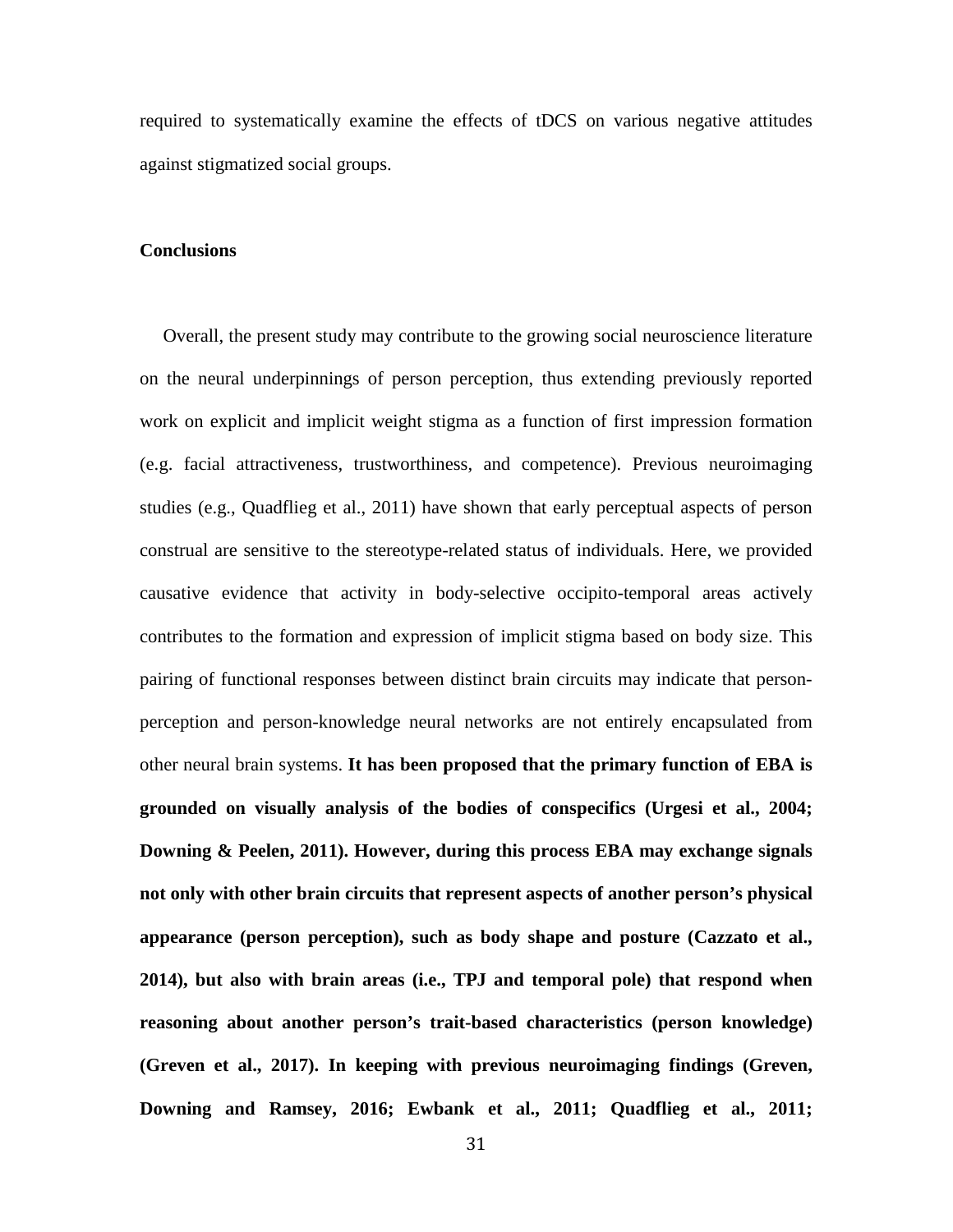**Zimmermann et al., 2013), the results of our brain stimulation study provide empirical support for this notion and enhance the belief that interactions between specific person perception and person knowledge neural systems underlie social perception abilities.**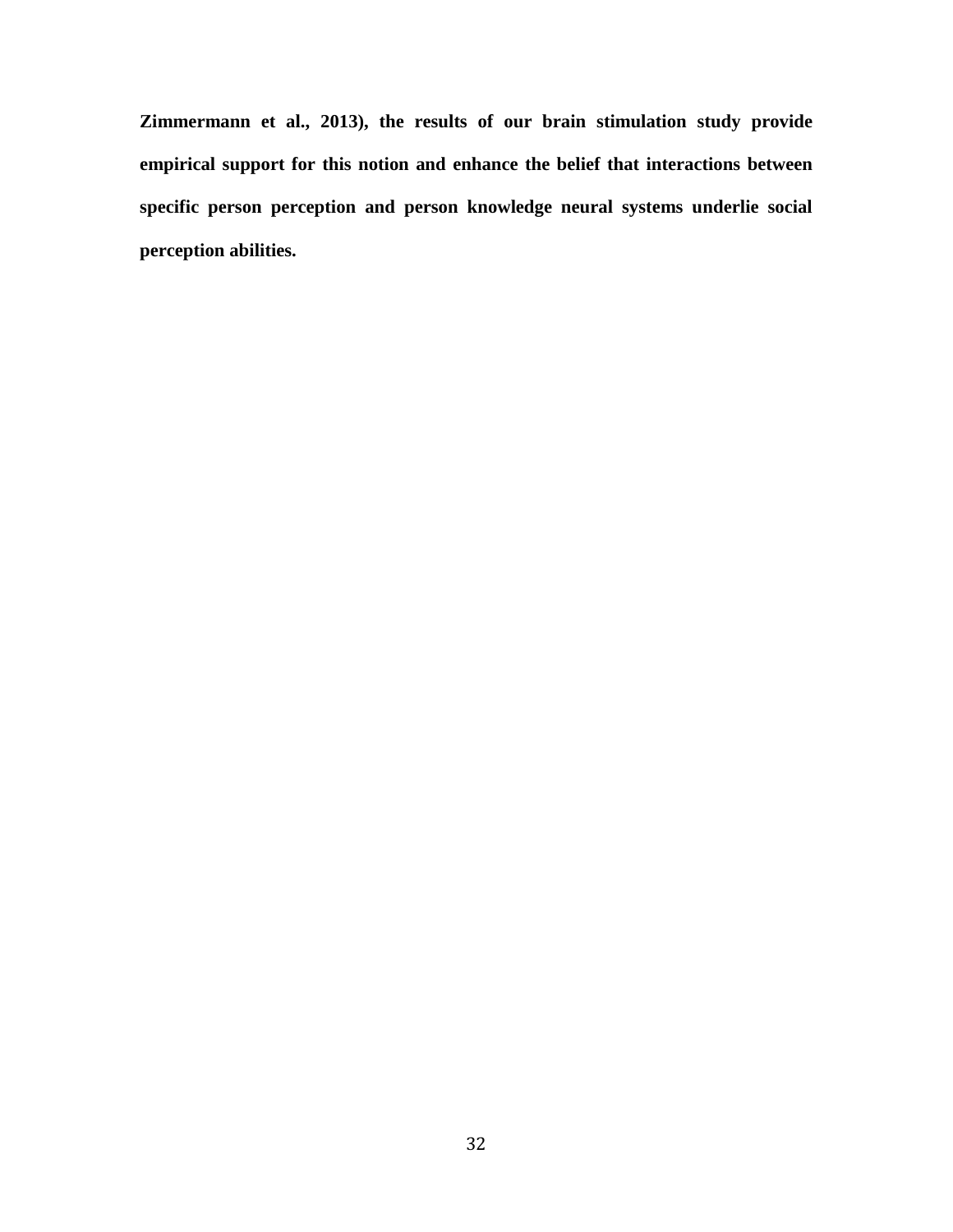**Acknowledgments:** This work was supported by grants from Italian Ministry of Health (Progetto Giovani Ricercatori GR-2008-1137139; Ricerca Corrente, Scientific Institute, IRCCS Eugenio Medea, Italy), and Italian Ministry of University and Research (Bando Futuro in Ricerca 2012, Prot. no. RBFR12F0BD) to CU.

**Author Contributions:** Conceived and designed the experiments: VC CU. Performed the experiments: VC SM. Analyzed the data: VC CU. Contributed reagents/materials/analysis tools: VC SM CU. Wrote the paper: VC SM CU.

**Statement of Competing Interests:** The authors declare no competing financial interests.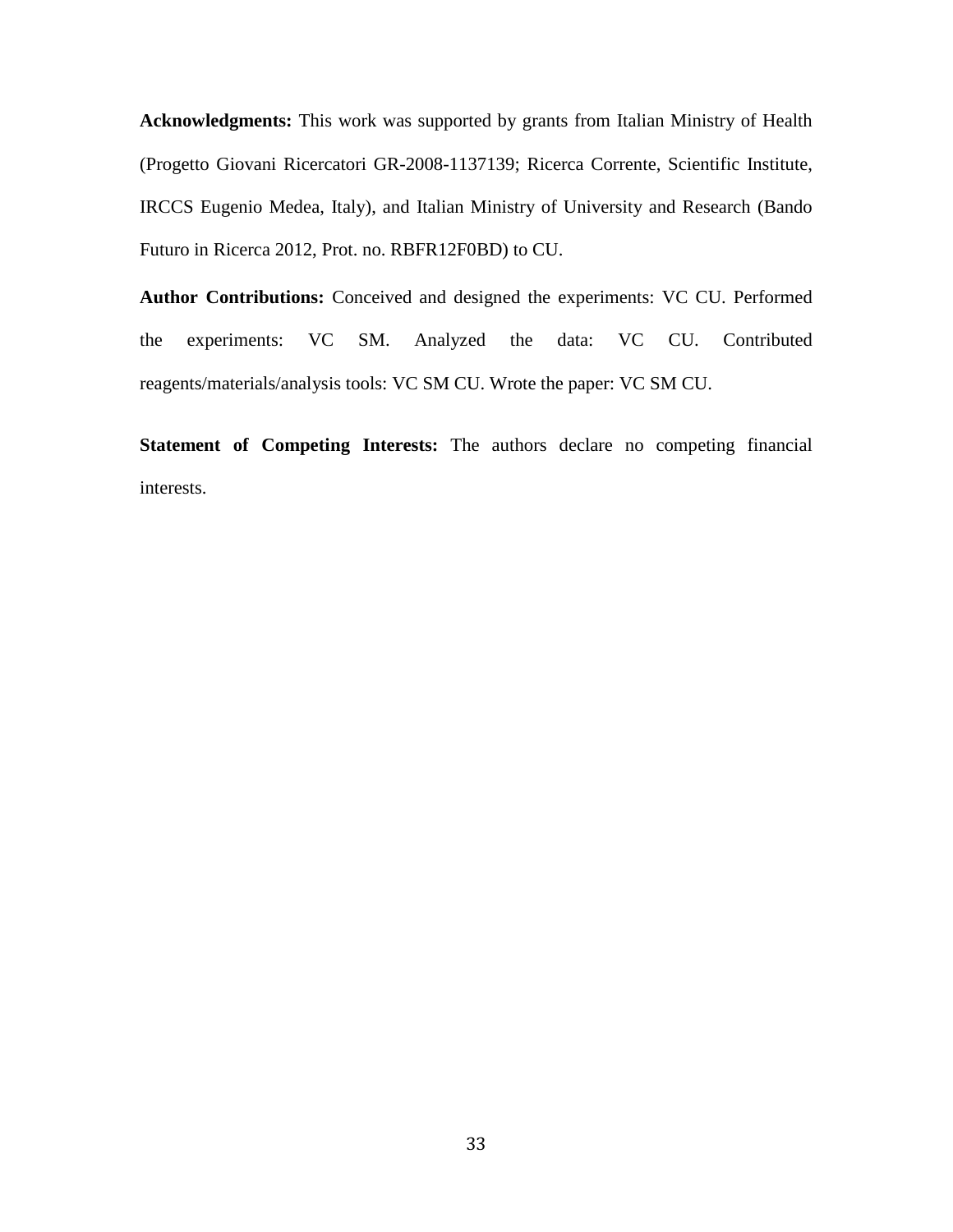## **References:**

Ahern AL, Hetherington MM (2006), The thin ideal and body image: an experimental study of implicit attitudes. Psychol Addict Behav 20:338-342.

Aleong R, Paus T (2010), Neural correlates of human body perception. J Cognitive Neurosci 22:482-495.

Amodio DM, Devine PG (2006), Stereotyping and evaluation in implicit race bias: evidence for independent constructs and unique effects on behavior. J Pers Soc Psychol 91:652.

Antal A, Nitsche MA, Paulus W (2006), Transcranial direct current stimulation and the visual cortex. Brain Res Bull 68:459-463.

Antal A, Paulus W (2008), Transcranial direct current stimulation and visual perception. Perception 37:367-374.

Antal A, Varga ET, Kincses TZ, Nitsche MA, Paulus W (2004), Oscillatory brain activity and transcranial direct current stimulation in humans. Neuroreport 15:1307-1310.

Azevedo RT, Macaluso E, Viola V, Sani G, Aglioti SM (2014), Weighing the stigma of weight: An fMRI study of neural reactivity to the pain of obese individuals. Neuroimage 91:109-119.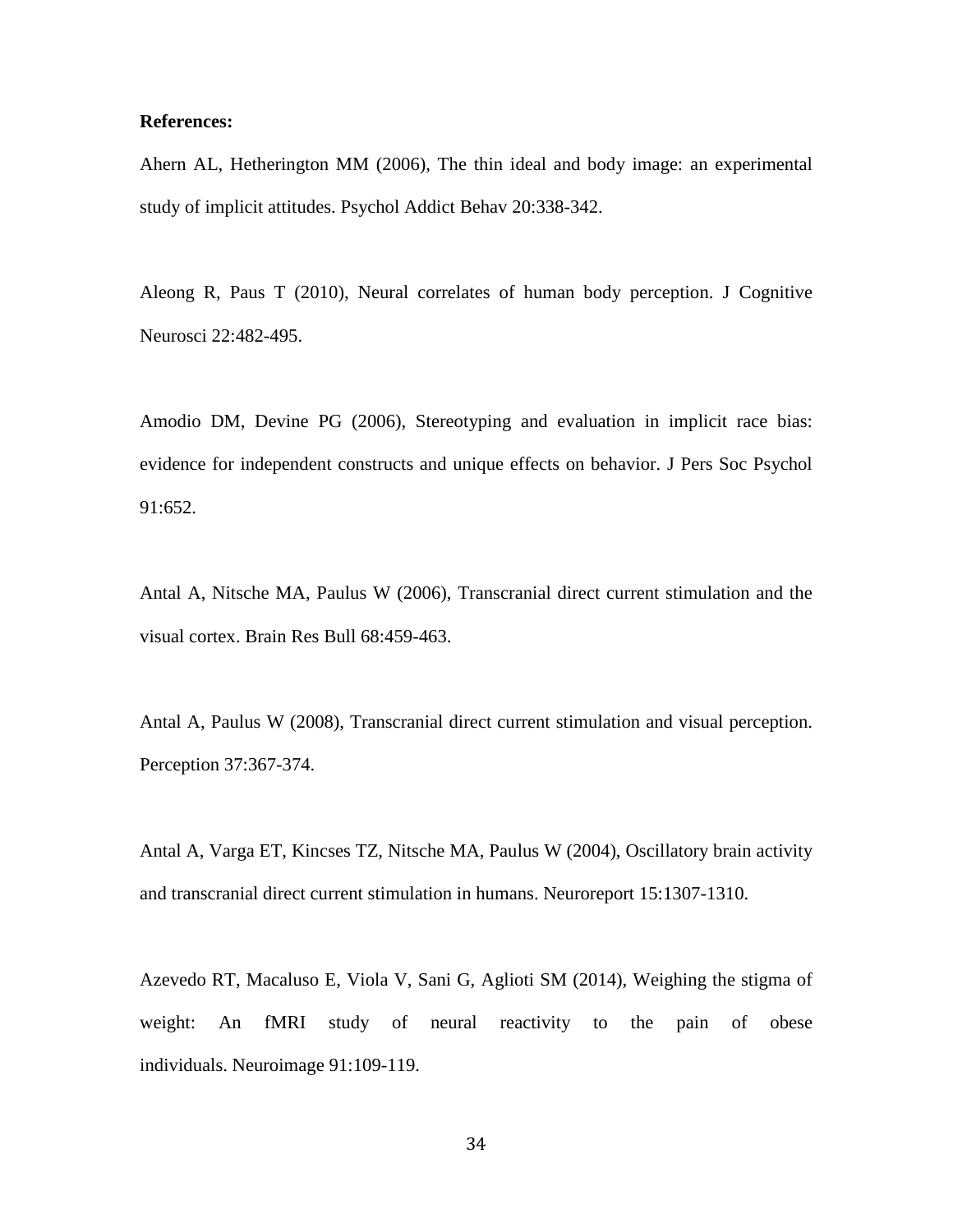Bacon JG, Scheltema KE, Robinson BE (2001), Fat phobia scale revisited: the short form. Int. J Obes Relat Metab Disord 25:252-257.

Bambini V, Trevisan M (2012), Esplora CoLFIS: Un'interfaccia web per le ricerche sul Corpus e Lessico di Frequenza dell'Italiano Scritto (CoLFIS). Quad Lab Linguist 11:1- 16.

**Bestmann S, de Berker AO, Bonaiuto J (2015), Understanding the behavioural consequences of noninvasive brain stimulation. Trends Cogn Sci 19:13-20.** 

**Bikson M, Rahman A (2013), Origins of specificity during tDCS: anatomical, activity-selective, and input-bias mechanisms. Front Hum Neurosci 7:688.**

Bindman LJ, Lippold OCJ, Redfearn JWT (1964), The action of brief polarizing currents on the cerebral cortex of the rat  $(1)$  during current flow and  $(2)$  in the production of longlasting after-effects. J Physiol 172:369-382

Bolognini N, Olgiati E, Rossetti A, Maravita A (2010), Enhancing multisensory spatial orienting by brain polarization of the parietal cortex. Eur J Neurosci 31:1800-1806.

Bolognini N, Rossetti A, Casati C, Mancini F, Vallar G (2011), Neuromodulation of multisensory perception: a tDCS study of the sound-induced flash illusion. Neuropsychol 49:231-237.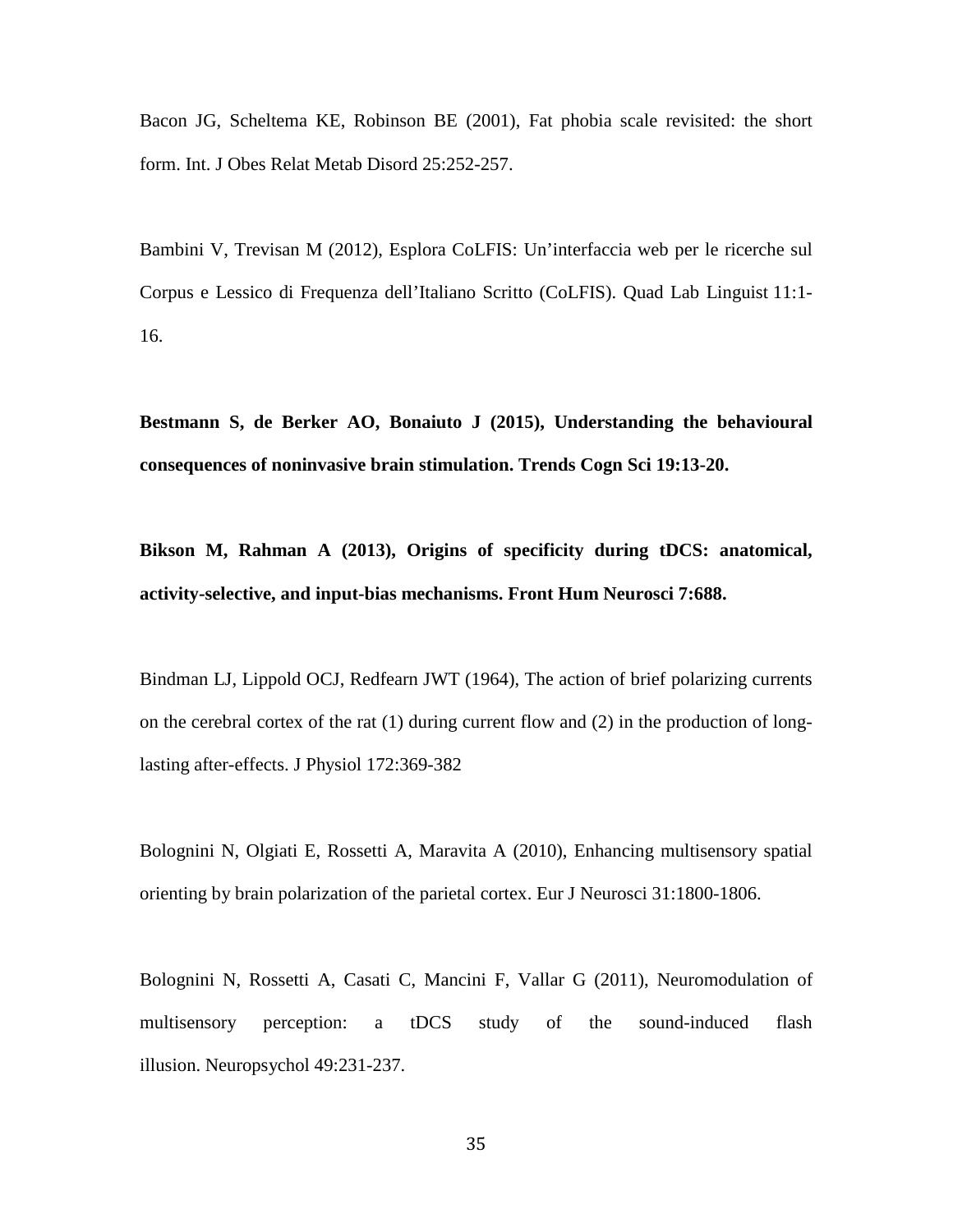**Brass M, Haggard P (2007), To do or not to do: the neural signature of self-control. J Neurosci 27:9141-9145.**

Briggs GG, Nebes RD (1975), Patterns of hand preference in a student population. Cortex 11:230-238.

**Calvo-Merino B, Urgesi C, Orgs G, Aglioti SM, Haggard P (2010), Extrastriate body area underlies aesthetic evaluation of body stimuli. Exp brain Res 204:447–456.**

**Campbell-Meiklejohn DK, Woolrich MW, Passingham RE, Rogers RD (2008) Knowing when to stop: the brain mechanisms of chasing losses. Biol Psychiatry 63:293-300.** 

Candidi M, Urgesi C, Ionta S, Aglioti SM (2008), Virtual lesion of ventral premotor cortex impairs visual perception of biomechanically possible but not impossible actions. Soc Neurosci 3:388-400.

Cattaneo Z, Mattavelli G, Platania E, Papagno C (2011), The role of the prefrontal cortex in controlling gender-stereotypical associations: a TMS investigation. NeuroImage 56: 1839-1846.

**Cazzato V, Mele S, Urgesi C (2014a), Gender differences in the neural underpinning of perceiving and appreciating the beauty of the body. Behav Brain Res 264:188– 196.**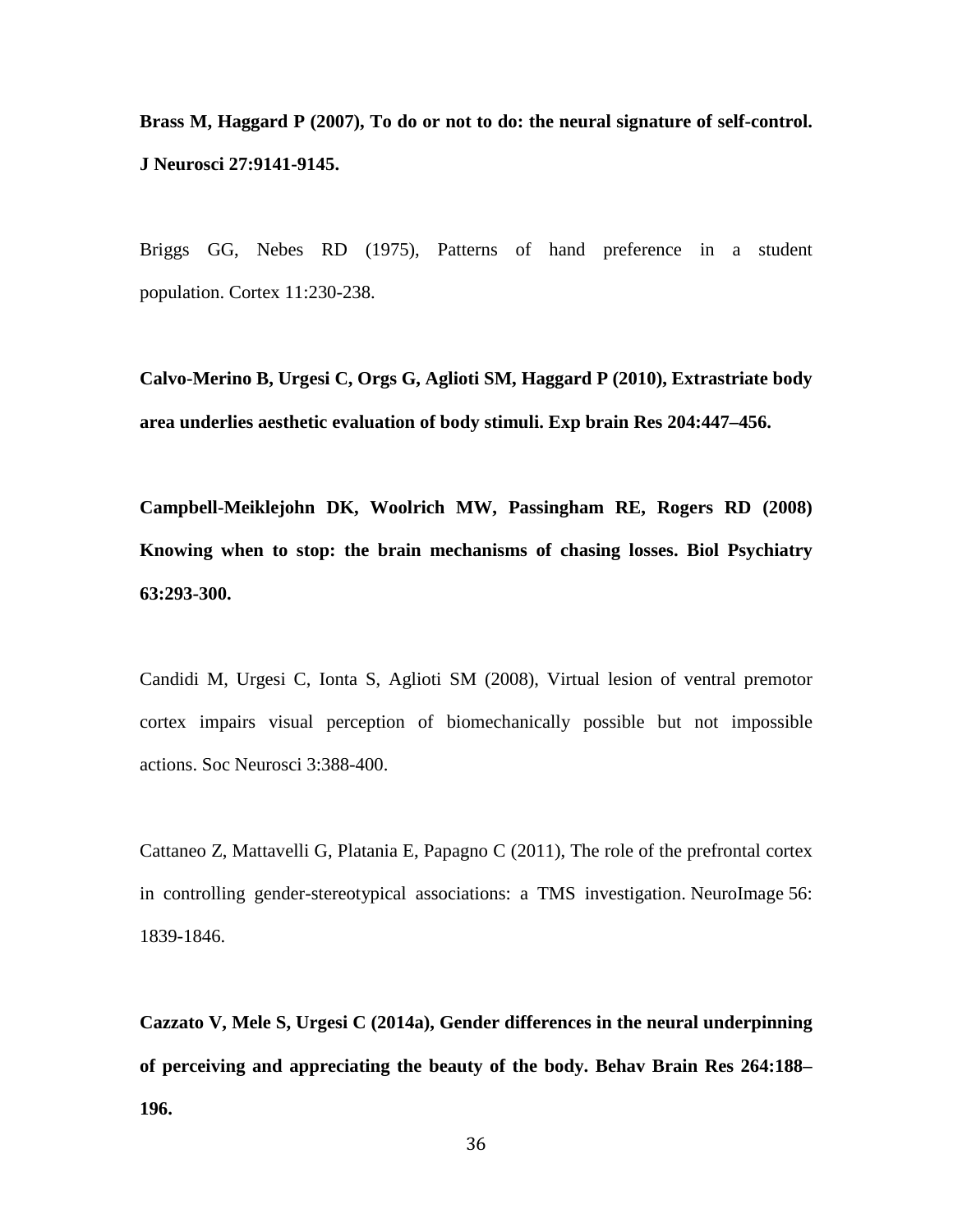**Cazzato V, Mele S, Urgesi C (2016a), Different contributions of visual and motor brain areas during liking judgments of same- and different-gender bodies. Brain Res 1646:98–108.**

**Cazzato V, Mian E, Mele S, Tognana G, Todisco P, Urgesi C (2016b), The effects of body exposure on self** ‑ **body image and esthetic appreciation in anorexia nervosa. Exp Brain Res 234:695–709.**

**Cazzato V, Mian E, Serino A, Mele S, Urgesi C (2014), Distinct contributions of extrastriate body area and temporoparietal junction in perceiving one's own and others' body. Cogn Affect Behav Neurosci 15:211-228.**

Cazzato V, Siega S, Urgesi C (2012), "What women like": influence of motion and form on esthetic body perception. Front Psychol 3:235.

Cecere R, Bertini C, Làdavas E (2013), Differential contribution of cortical and subcortical visual pathways to the implicit processing of emotional faces: a tDCS study. J Neurosci 33:6469-6475.

Chee MW, Sriram N, Soon CS, Lee KM (2000), Dorsolateral prefrontal cortex and the implicit association of concepts and attributes. Neuroreport 11:135-140.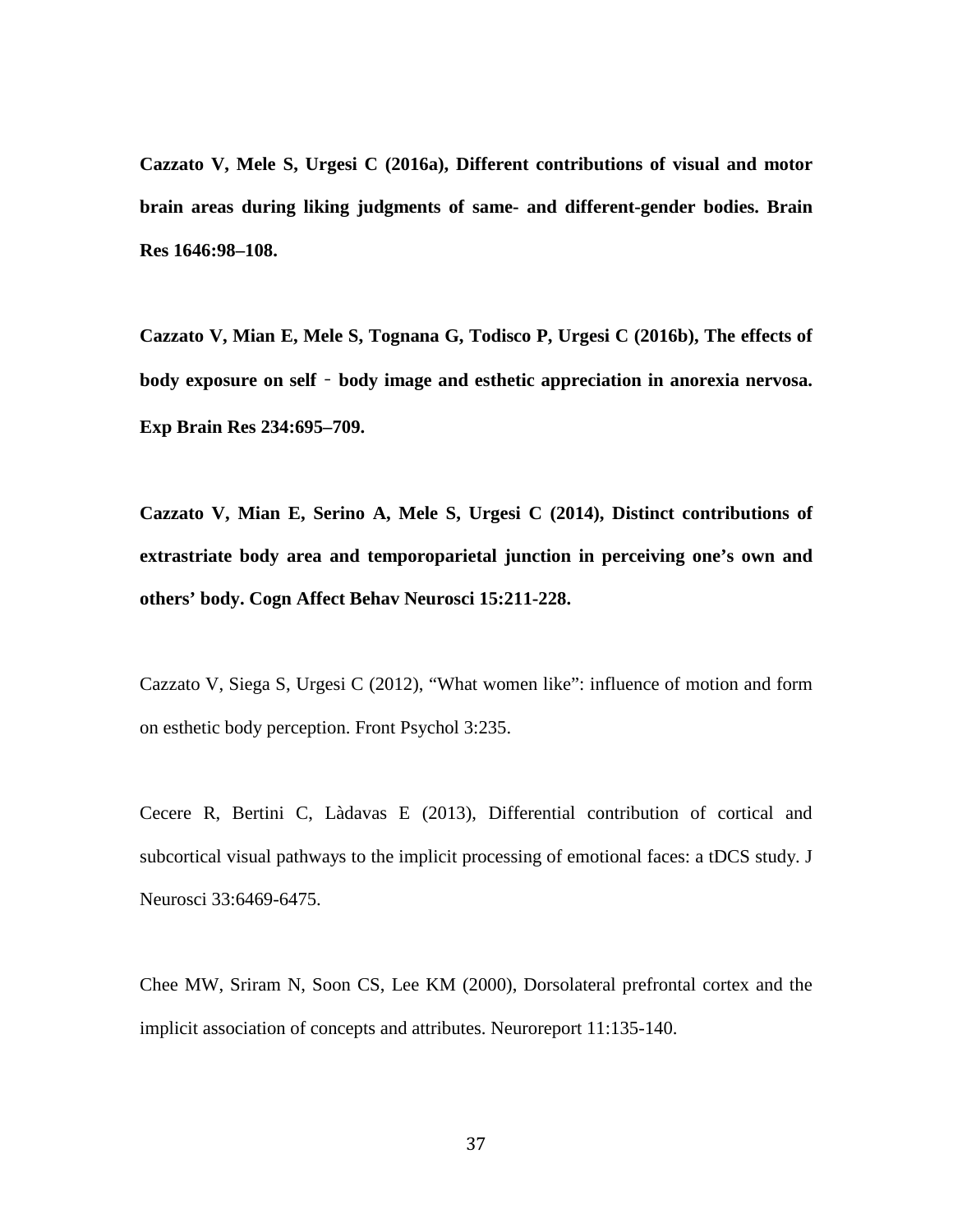Conrey FR, Sherman JW, Gawronski B, Hugenberg K, Groom CJ (2005), Separating multiple processes in implicit social cognition: the quad model of implicit task performance. J Pers Soc Psychol 89:469-487.

Cramer P, Steinwert T (1998), Thin is good, fat is bad: How early does it begin?. J Appl Dev Psychol 19:429-451.

Crandall CS (1994), Prejudice against fat people: ideology and self-interest. J Pers Soc Psychol 66:882-894.

Crescentini C, Aglioti SM, Fabbro F, Urgesi C (2014), Virtual lesions of the inferior parietal cortex induce fast changes of implicit religiousness/spirituality. Cortex 54:1-15.

Crescentini C, Di Bucchianico M, Fabbro F, Urgesi C (2015), Excitatory stimulation of the right inferior parietal cortex lessens implicit religiousness/spirituality. Neuropsychologia 70:71-79.

Creutzfeldt OD, Fromm GH, Kapp H (1962), Influence of transcortical dc currents on cortical neuronal activity. Exp Neurol 5:436-452.

**DaSilva AF, Truong DQ, DosSantos MF, Toback RL, Datta A, Bikson M (2015), State-of-art neuroanatomical target analysis of high-definition and conventional tDCS montages used for migraine and pain control. Front Neuroanat 9:1–12.**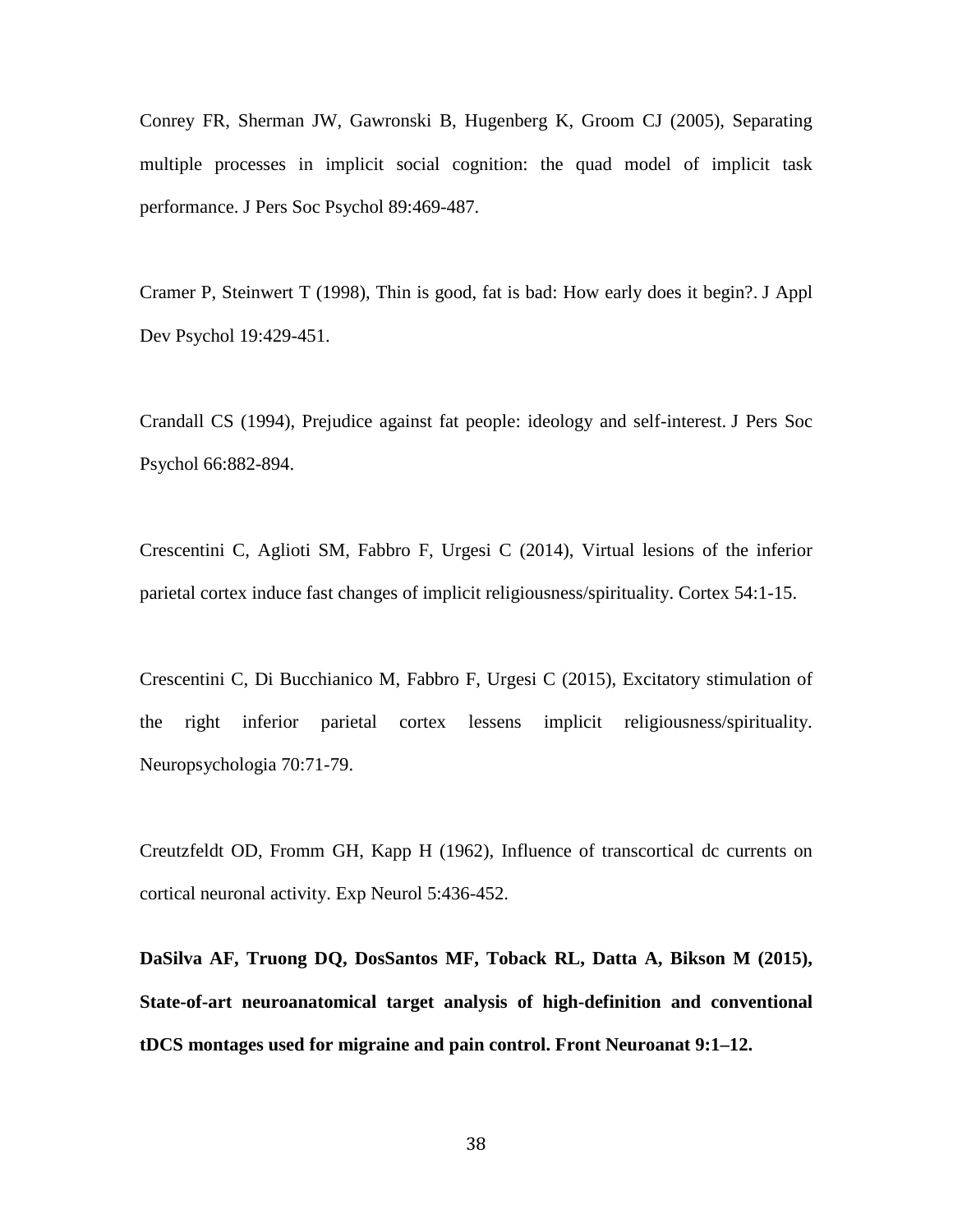**Datta A, Bansal V, Diaz J, Patel J, Reato D, Bikson M (2009), Gyri-precise head model of transcranial direct current stimulation: improved spatial focality using a ring electrode versus conventional rectangular pad. Brain Stim 2:201-207.**

Dolan RJ, Lane R, Chua P, Fletcher P (2000), Dissociable temporal lobe activations during emotional episodic memory retrieval. Neuroimage 11: 203-209.

**Downing PE, Jiang Y, Shuman M, Kanwisher N (2001), A cortical area selective for visual processing of the human body. Science 293:2470-2473.**

**Downing PE, Peelen MV (2011), The role of occipitotemporal body-selective regions in person perception. Cogn Neurosci 2:186-203.**

**Ewbank MP, Lawson RP, Henson RN, Rowe JB, Passamonti L, Calder AJ (2011), Changes in "top-down" connectivity underlie repetition suppression in the ventral visual pathway. J Neurosci 31:5635-5642.**

Falcone B, Coffman BA, Clark VP, Parasuraman R (2012), Transcranial direct current stimulation augments perceptual sensitivity and 24-hour retention in a complex threat detection task. PLoS ONE 7, e34993.

Fiske ST (1993), Controlling other people: The impact of power on stereotyping. Am Psychol 48:621-628.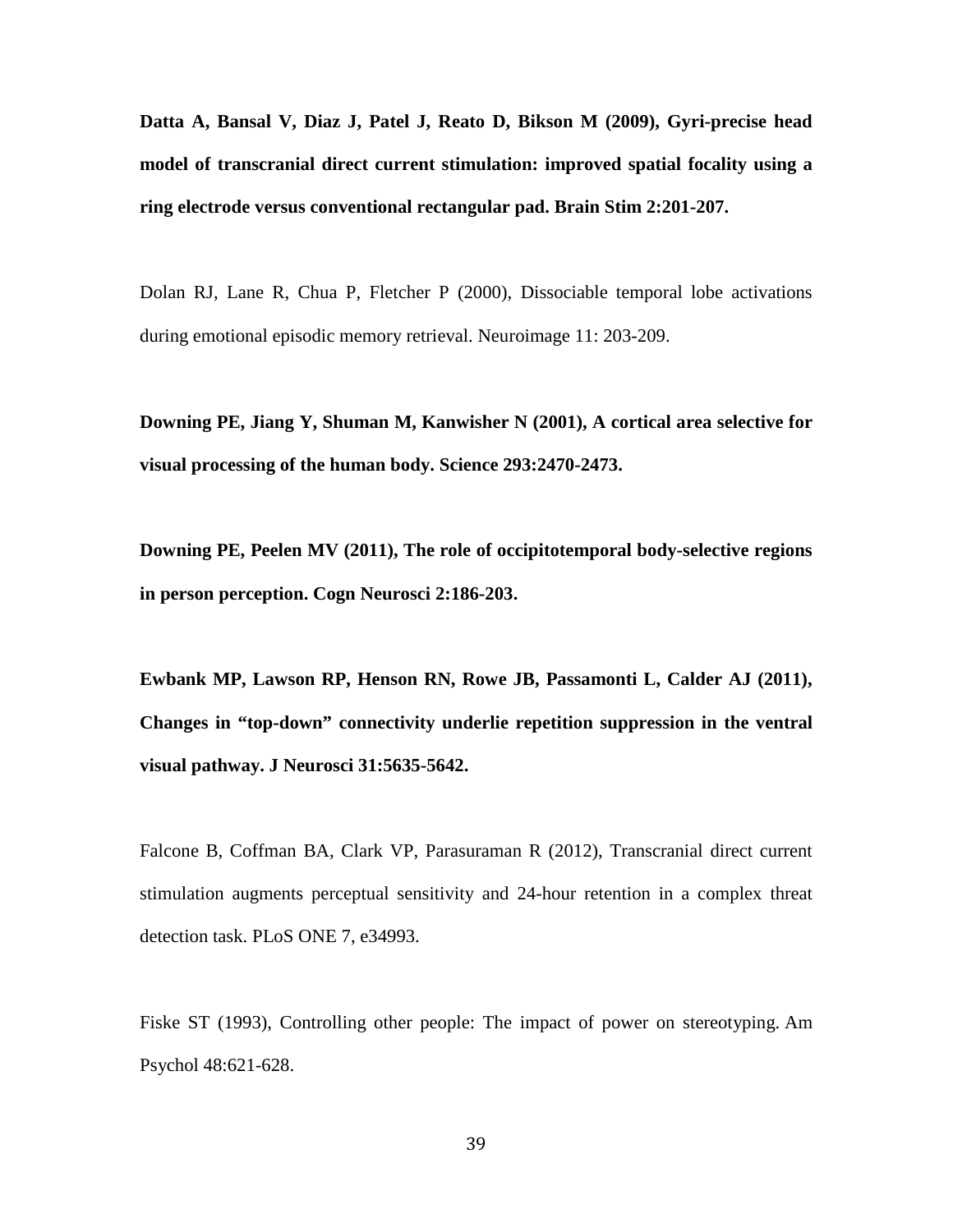Froc DJ, Chapman CA, Trepel C, Racine RJ (2000), Long-term depression and depotentiation in the sensorimotor cortex of the freely moving rat. J Neurosci 20:438- 445.

Gallate J, Wong C, Ellwood S, Chi R, Snyder A (2011), Noninvasive brain stimulation reduces prejudice scores on an implicit association test. Neuropsychology 25:185.

Gandiga PC, Hummel FC, Cohen LG (2006), Transcranial DC stimulation (tDCS): a tool for double-blind sham-controlled clinical studies in brain stimulation. Clin Neurophysiol 117:845-850.

Gladwin TE, den Uyl TE, Wiers RW (2012), Anodal tDCS of dorsolateral prefontal cortex during an Implicit Association Test. Neuroscience letters 517:82-86.

**Glauert R, Rhodes G, Byrne S, Fink B, Grammer K (2009), Body dissatisfaction and the effects of perceptual exposure on body norms and ideals. Int J Eat Disord 42:443–452.**

**Gobbini MI, Haxby JV (2007), Neural systems for recognition of familiar faces. Neuropsychologia 45:32-41.**

Greenwald AG, Nosek BA, Banaji MR (2003), Understanding and using the implicit association test: I. An improved scoring algorithm. J Pers Soc Psychol 85:197-216.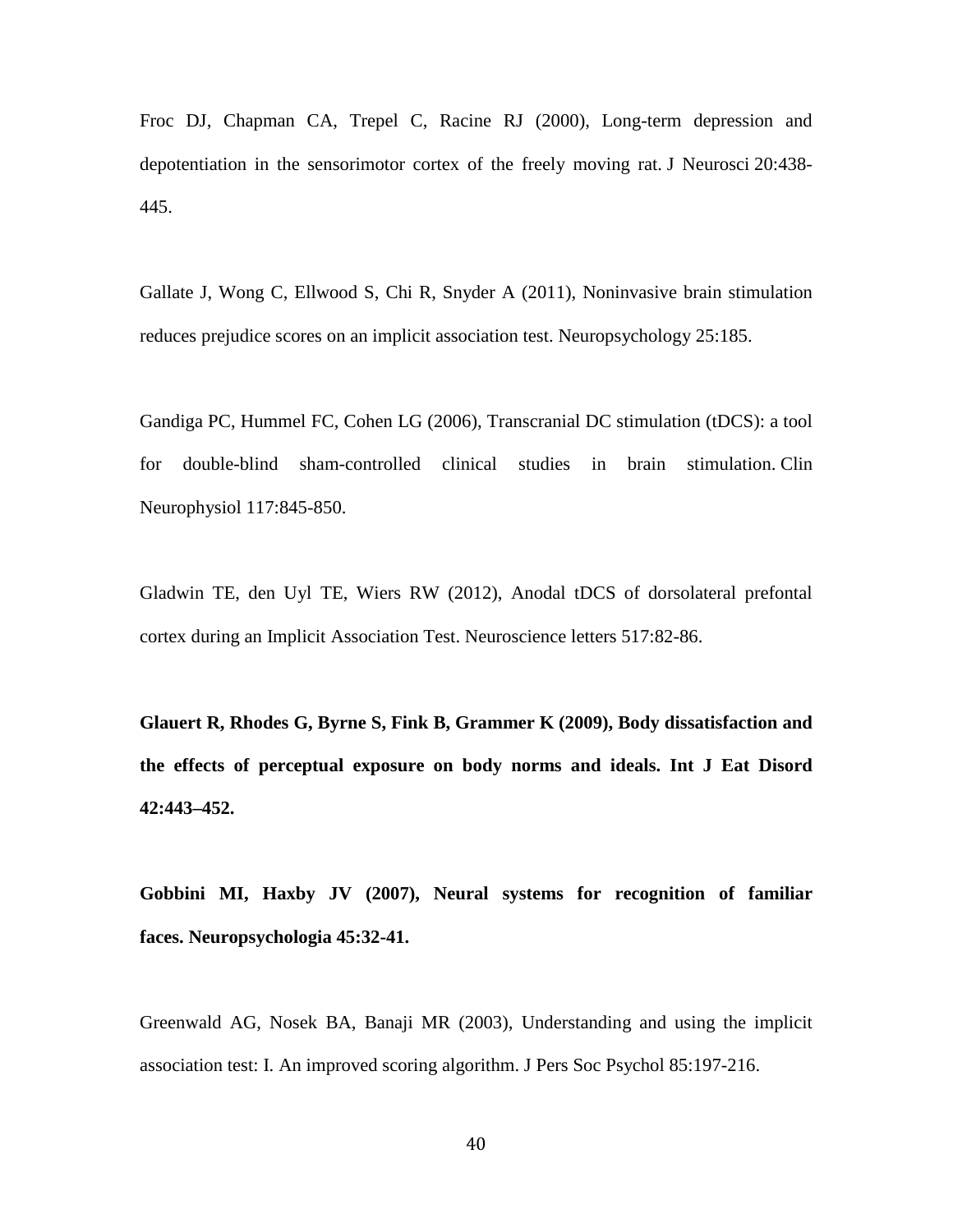**Greven IM, Downing PE, Ramsey R (2016), Linking person perception and person knowledge in the human brain. Soc Cogn Affect Neurosci 11:641-651.**

**Greven IM, Ramsey R (2017), Person perception involves functional integration between the extrastriate body area and temporal pole. Neuropsychologia 96:52-60.**

**Hall PA, Vincent C (2017), Non-invasive brain stimulation for food cravings, consumption, and disorders of eating: A review of methods, findings and controversies. Appetite doi: 10.1016/j.appet.2017.03.006.**

**Kelly CM, Jorm AF, Wright A (2007), Improving mental health literacy as a strategy to facilitate early intervention for mental disorders. Med J Aust 187 S26.**

**Khedr EM, Elfetoh NA, Ali AM, Noamany M (2014), Anodal transcranial direct current stimulation over the dorsolateral prefrontal cortex improves anorexia nervosa: A pilot study. Restor Neurol Neurosci 32:789-797.**

**Kitada R, Johnsrude IS, Kochiyama T, Lederman SJ (2009), Functional specialization and convergence in the occipito-temporal cortex supporting haptic and visual identification of human faces and body parts: an fMRI study. J Cogn Neurosci 21:2027-2045.**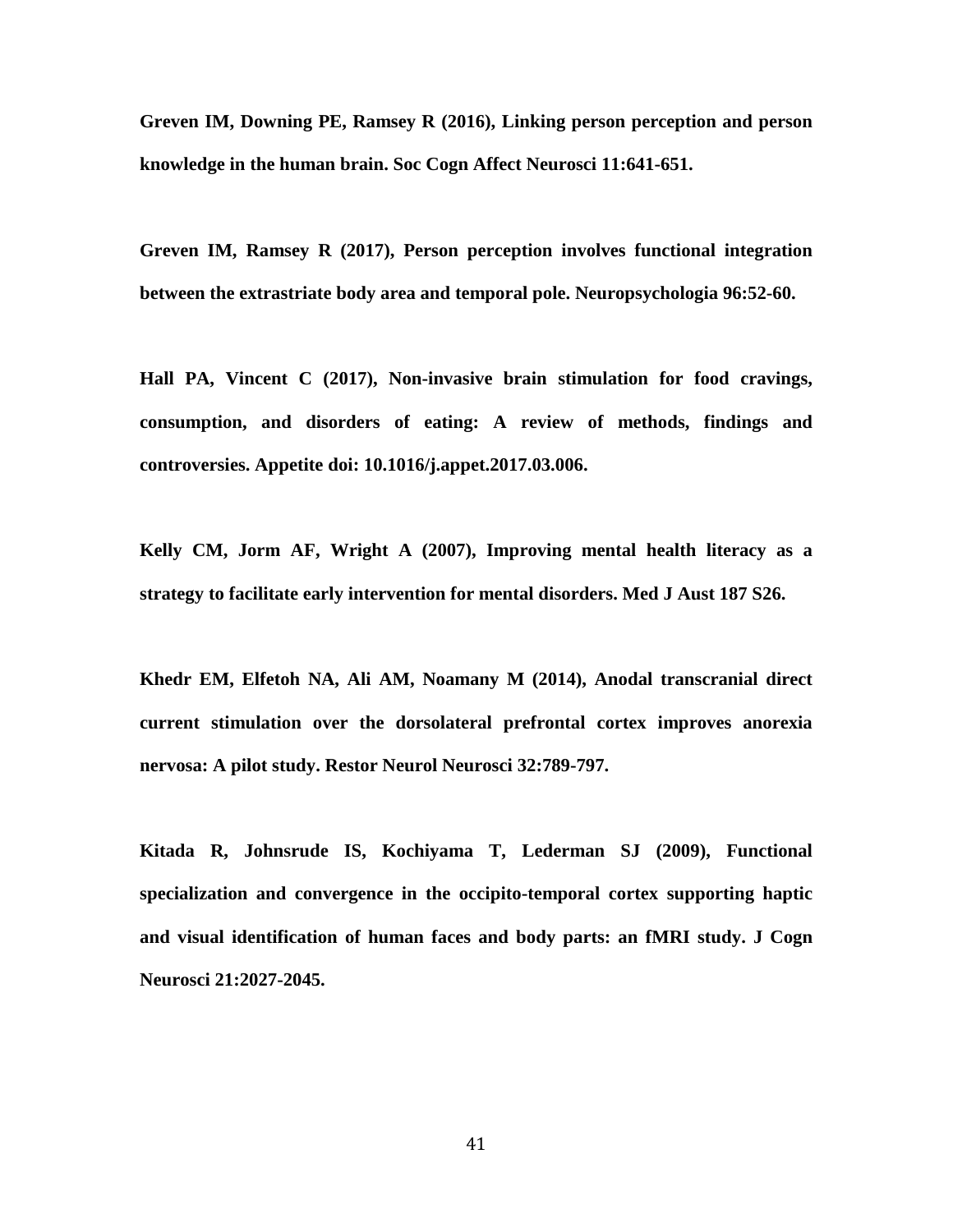Klauer KC, Schmitz F, Teige-Mocigemba S, Voss A (2010), Understanding the role of executive control in the Implicit Association Test: Why flexible people have small IAT effects. Q J Exp Psychol 63:595-619.

Krendl AC, Macrae CN, Kelley WM, Fugelsang JA, Heatherton TF (2006), The good, the bad, and the ugly: An fMRI investigation of the functional anatomic correlates of stigma. Soc Neurosci 1:5-15.

Kunda Z, Thagard P (1996), Forming impressions from stereotypes, traits, and behaviors: A parallel-constraint-satisfaction theory. Psychol Rev 103:284-308.

Lewis RJ, Cash TF, Bubb‐Lewis C (1997), Prejudice toward fat people: the development and validation of the antifat attitudes test. Obes Res 5:297-307.

Lieberman DL, Tybur JM, Latner JD (2012), Disgust sensitivity, obesity stigma, and gender: Contamination psychology predicts weight bias for women, not men. Obesity 20:1803-1814.

**Ljubisavljevic M, Maxood K, Bjekic J, Oommen J, Nagelkerke N (2016), Long-Term Effects of Repeated Prefrontal Cortex Transcranial Direct Current Stimulation (tDCS) on Food Craving in Normal and Overweight Young Adults. Brain Stimul 9:826-833.**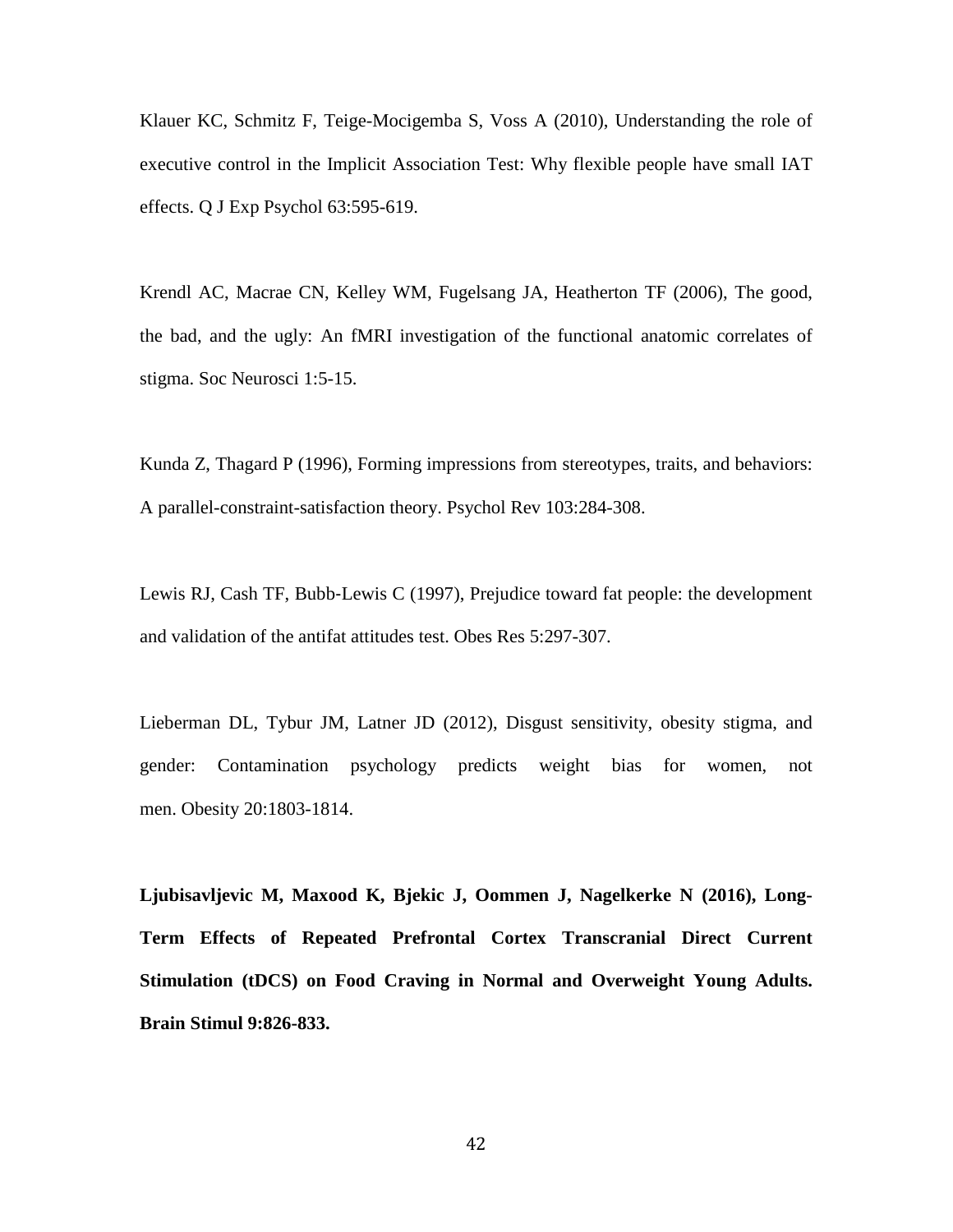Macrae CN, Bodenhausen GV, Milne AB, Jetten J (1994), Out of mind but back in sight: Stereotypes on the rebound. J Pers Soc Psychol 67:808-817.

Mancini F, Bolognini N, Haggard P, Vallar G (2012), Tdcs modulation of visually induced analgesia. J Cognitive Neurosci 24:2419-2427.

**McClelland J, Bozhilova N, Campbell I, Schmidt U (2013), A Systematic Review of the Effects of Neuromodulation on Eating and Body Weight: Evidence from Human and Animal Studies. Eur Eat Disorders Rev 21:436–455.**

**Mele S, Cazzato V, Di Taranto F, Maestro S, Fabbro F, Muratori F, Urgesi C (2016), Altered exposure-related reshaping of body appreciation in adolescent patients with anorexia nervosa. Body Image 19:113–121.**

**Mele S, Cazzato V, Urgesi C (2013), The importance of perceptual experience in the esthetic appreciation of the body. PLoS One 8:e81378.**

**Miller EK, Cohen JD (2001), An integrative theory of prefrontal cortex function. Annu Rev Neurosci 24(1), 167-202.**

**Moors A, De Houwer J (2006), Automaticity: a theoretical and conceptual analysis. Psychol Bull 132:297-326.**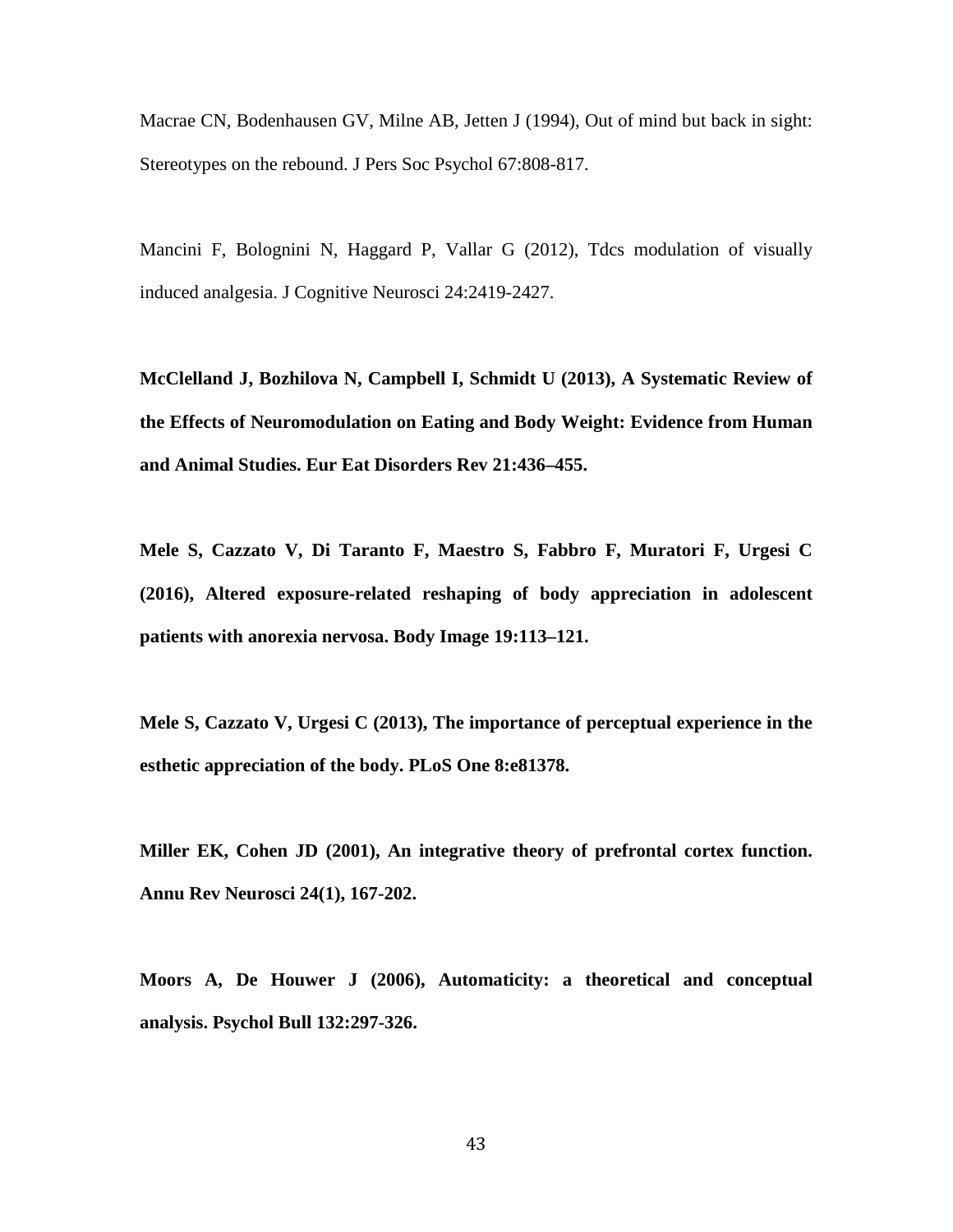Morrison TG, O'connor WE (1999), Psychometric properties of a scale measuring negative attitudes toward overweight individuals. J Soc Psychol 139:436-445.

Musher-Eizenman D, Carels RA (2009), The impact of target weight and gender on perceptions of likeability, personality attributes, and functional impairment. Obes Facts 2:311-317.

**Myers A, Sowden PT (2008), Your hand or mine? The extrastriate body area. Neuroimage 42:1669-1677.**

Nitsche MA, Paulus W (2000), Excitability changes induced in the human motor cortex by weak transcranial direct current stimulation. J Physiol 527:633-639.

Nitsche MA, Paulus W (2001), Sustained excitability elevations induced by transcranial DC motor cortex stimulation in humans. Neurology 57:1899-1901.

Nitsche MA, Schauenburg A, Lang N, Liebetanz D, Exner C, Paulus W, Tergau F (2003), Facilitation of implicit motor learning by weak transcranial direct current stimulation of the primary motor cortex in the human. J Cogn Neurosci 15:619-626.

**Nosek BA, Greenwald AG, Banaji MR (2007), The Implicit Association Test at age 7: A methodological and conceptual review. Automatic processes in social thinking and behavior. 265-92.**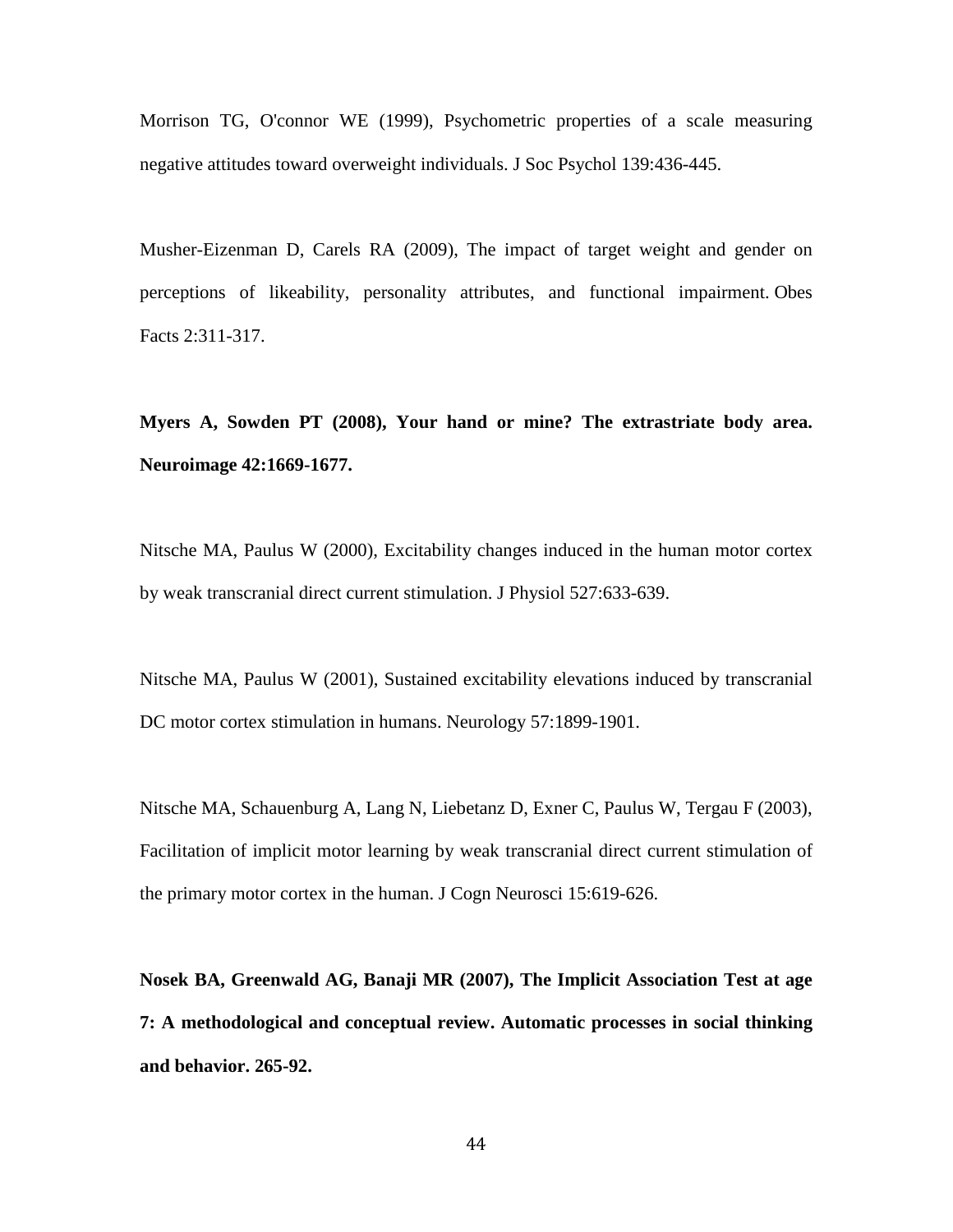**Ochsner KN, Gross JJ (2008), Cognitive emotion regulation: Insights from social cognitive and affective neuroscience. Curr Dir Psychol Sci 17:153-158.**

Peelen MV, Downing PE (2007), The neural basis of visual body perception. Nat Rev Neurosci 8:636-648.

Phelps EA, Cannistraci CJ, Cunningham WA (2003), Intact performance on an indirect measure of race bias following amygdala damage. Neuropsychologia 41:203-208.

Poreisz C, Boros K, Antal A, Paulus W (2007), Safety aspects of transcranial direct current stimulation concerning healthy subjects and patients. Brain Res Bull 72:208-214.

**Puhl R, Brownell KD (2001), Bias, discrimination, and obesity. Obes Res 9:788-805.**

Quadflieg S, Flannigan N, Waiter GD, Rossion B, Wig GS, Turk DJ, Macrae CN (2011), Stereotype-based modulation of person perception. Neuroimage 57:549-557.

**Quadflieg S, Gentile F, Rossion B (2015), The neural basis of perceiving person interactions. Cortex 70:5-20.**

Sadeh B, Pitcher D, Brandman T, Eisen A, Thaler A, Yovel G (2011), Stimulation of category-selective brain areas modulates ERP to their preferred categories. Curr Biol 21:1894-1899.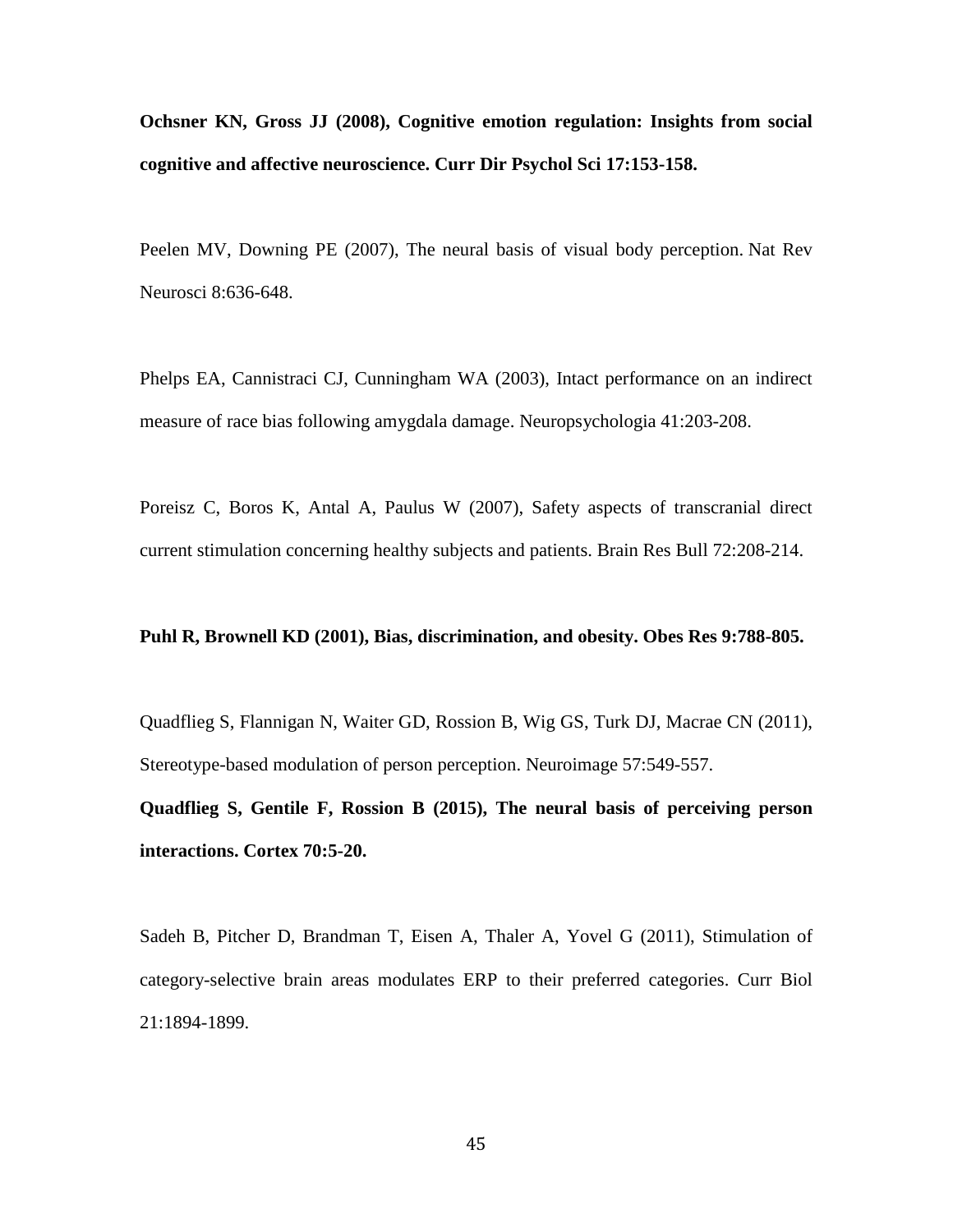Santiesteban I, Banissy MJ, Catmur C, Bird G (2012), Enhancing social ability by stimulating right temporoparietal junction. Curr Biol 22:2274-2277.

**Schupp H, Renner B (2011), The implicit nature of the anti-fat bias. Front Hum Neurosci 5, 23.**

Schwartz MB, Vartanian LR, Nosek BA, Brownell KD (2006), The influence of one's own body weight on implicit and explicit anti-fat bias. Obesity 14:440–447.

Snyder A, Bossomaier T, Mitchell DJ (2004), Concept formation:'object'attributes dynamically inhibited from conscious awareness. J Integr Neurosci 3:31-46.

Stanley D, Phelps E, Banaji M (2008), The neural basis of implicit attitudes. Curr Dir Psychol Sci. 17:164-170.

Stefanile C, Matera C, Nerini A, Pisani E (2011), Validation of an Italian version of the Sociocultural Attitudes Towards Appearance Questionnaire-3 (SATAQ-3) on adolescent girls. Body Image 8:432-436.

**Suchan B, Bauser DS, Busch M, Schulte D, Grönemeyer D, Herpertz S, Vocks S (2013), Reduced connectivity between the left fusiform body area and the extrastriate body area in anorexia nervosa is associated with body image distortion. Behav Brain Res 241:80-85.**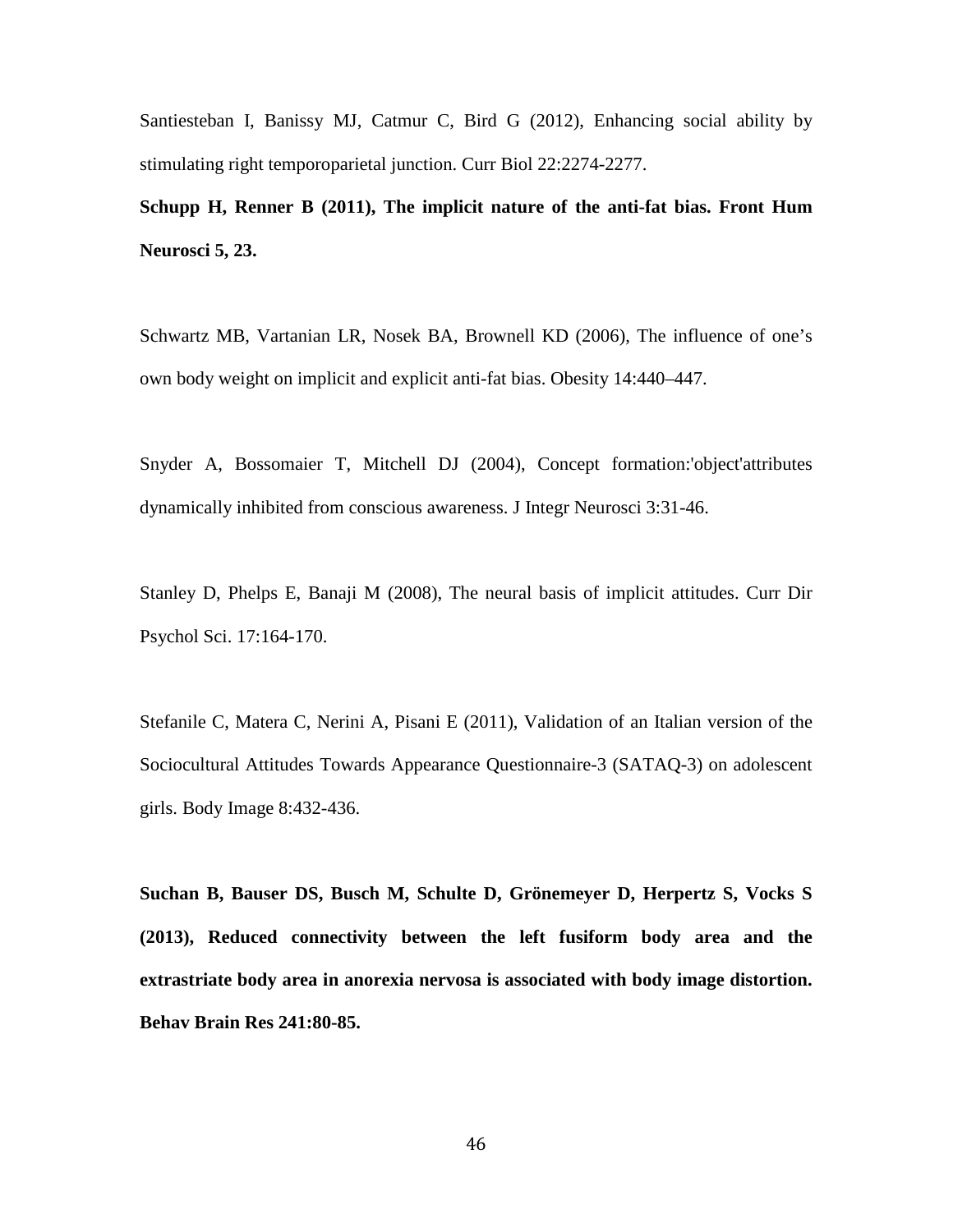Taylor JC, Roberts MV, Downing PE, Thierry G (2010), Functional characterisation of the extrastriate body area based on the N1 ERP component. Brain Cogn 73:153-159.

Teachman BA, Brownell KD (2001), Implicit anti-fat bias among health professionals: Is anyone immune?. Int J Obes Relat Metab Disord 25:1525–1531.

Teachman BA, Gapinski KD, Brownell KD, Rawlins M, Jeyaram S (2003), Demonstrations of implicit anti-fat bias: The impact of providing causal information and evoking empathy. Health Psychol 22:68–78.

Thompson JK, van den Berg P, Roehrig M, Guarda AS, Heinberg LJ (2004), The sociocultural attitudes towards appearance scale-3 (SATAQ-3): development and validation. Int J Eat Disord 35:293–304.

Todorov A, Said CP, Engell AD, Oosterhof NN (2008), Understanding evaluation of faces on social dimensions. Trends Cogn Sci 12:455-460.

Todorov A, Uleman JS (2003), The efficiency of binding spontaneous trait inferences to actors' faces. J Exp Soc Psychol 39:549-562.

Uher R, Murphy T, Friederich HC, Dalgleish T, Brammer MJ, Giampietro V, Phillips ML, Andrew CM, Ng VW, Williams SC, Campbell IC (2005), Functional neuroanatomy of body shape perception in healthy and eating-disordered women. Biol Psych 58:990-7.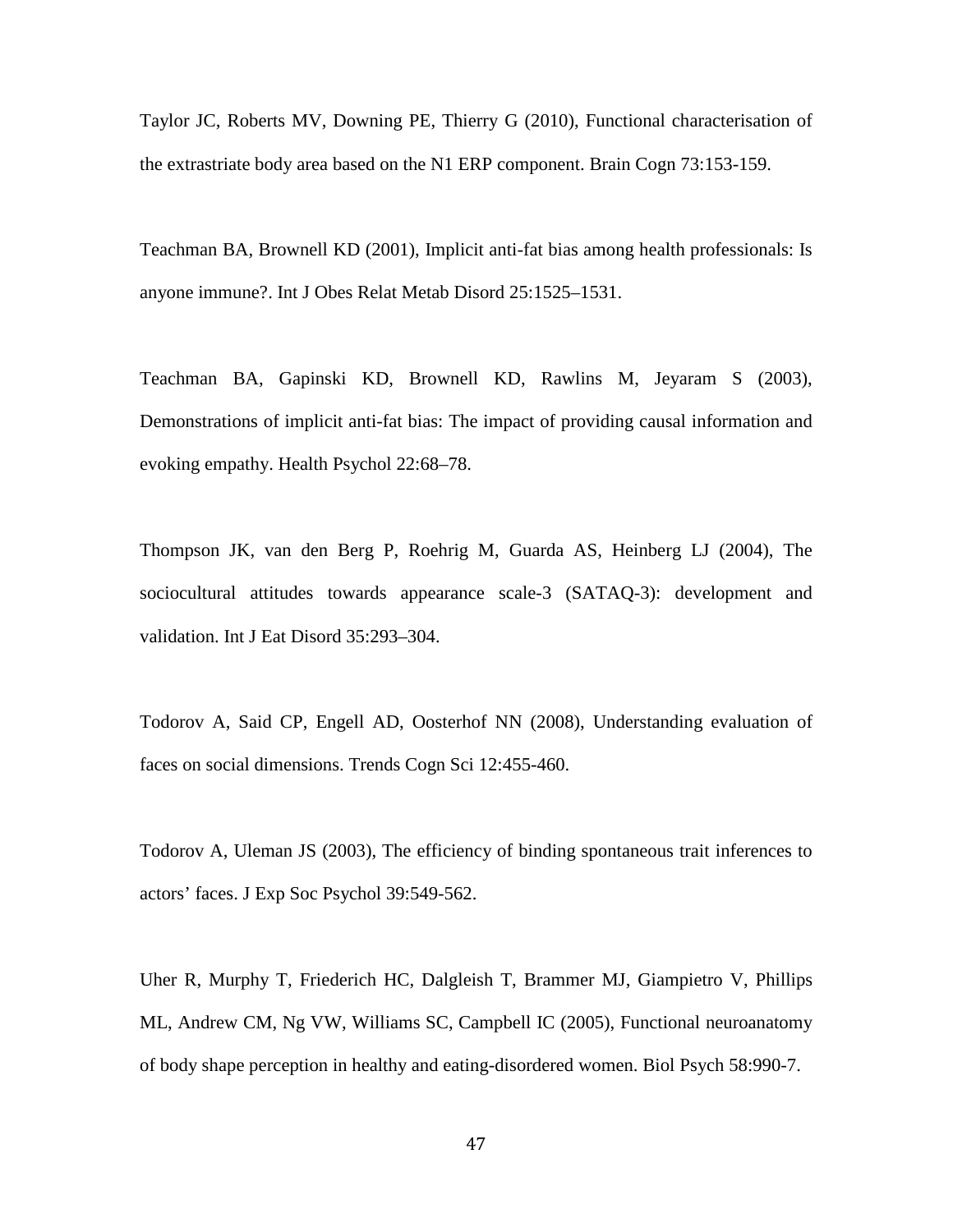Urgesi C, Calvo-Merino B, Haggard P, Aglioti SM (2007b), Transcranial magnetic stimulation reveals two cortical pathways for visual body processing. J Neurosci 27:8023-8030.

Urgesi C, Candidi M, Ionta S, Aglioti SM (2007a), Representation of body identity and body actions in extrastriate body area and ventral premotor cortex. Nature neuroscience 10:30-31.

Vallar G, Bolognini N (2011), Behavioural facilitation following brain stimulation: implications for neurorehabilitation. Neuropsychol Rehabil 21:618-649.

Wang SS, Brownell KD, Wadden TA (2004), The influence of the stigma of obesity on overweight individuals. Int J Obes 28:1333–1337.

Weiner KS, Grill-Spector K (2010), Sparsely-distributed organization of face and limb activations in human ventral temporal cortex. Neuroimage 52:1559-1573.

**Wieser MJ, Pauli P, Reicherts P, Muhlberger A (2010), Don't look at me in anger! Enhanced processing of angry faces in anticipation of public speaking. Psychophysiology 47:271–280.**

**Winkler C, Rhodes G (2005), Perceptual adaptation affects attractiveness of female bodies. Br J Psychol 96:141–154.**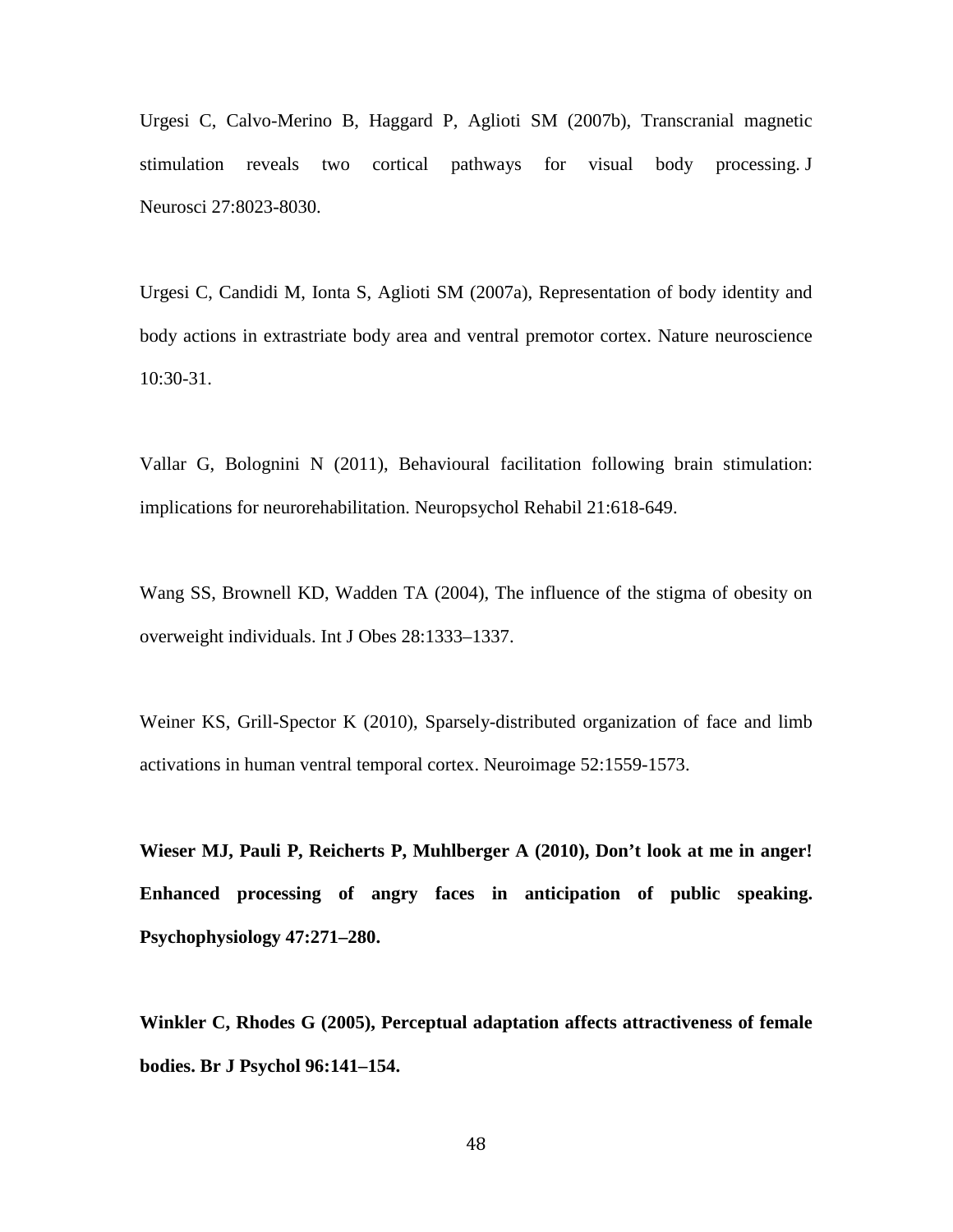**Zimmermann M, Toni I, de Lange FP (2013), Body posture modulates action perception. J Neurosci 33:5930-5938.**